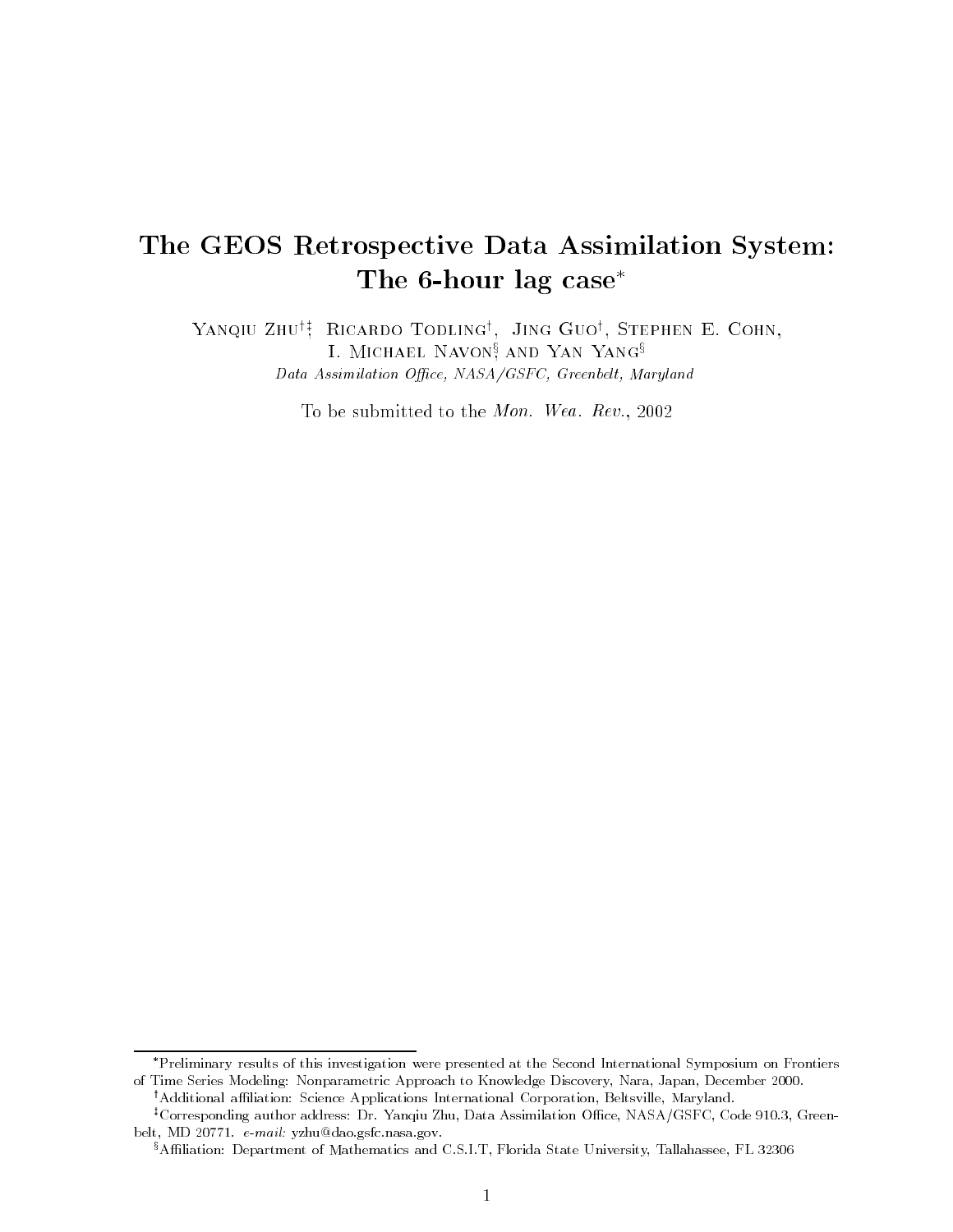### Abstract

The fixed-lag Kalman smoother (FLKS) has been proposed as the framework to construct data assimilation procedures capable of producing high-quality climate research datasets. The FLKS-based systems, referred to as retrospective data assimilation systems, are basically an extension to three-dimensional filtering procedures with the added capability of incorporating observations not only in the past and present time of the estimate, but also at future times. A variety of simplications are necessary to render FLKS-based retrospective assimilation procedures practical.

In this article, we present an FLKS-based retrospective data assimilation system implementation for the Goddard Earth Observing System Data Assimilation System (GEOSDAS). The practicality of this implementation comes from the practicality of its underlying (filter) analysis system, i.e., the physical-space statistical analysis system (PSAS). The behavior of two schemes are studied here. The first retrospective analysis  $(RA)$  scheme is designed to simply update the regular PSAS analyses with observations available at times ahead of the regular analysis times. Although our GEOSDAS implementation is general, results are only presented for when observations 6-hours ahead of the analysis time are used to update the PSAS analyses and calculate the so-called lag-1 retrospective analyses. Consistency tests for the RA scheme show that the lag-1 retrospective analyses indeed have better 6-hour predictive skills than the predictions from the regular analyses. This motivates the introduction of the second scheme which, at each analysis time, uses the 6-hour retrospective analysis to replace the first-guess normally used in the PSAS analysis, and therefore allows the calculation of a revised (filter) PSAS analysis. Since in this scheme the lag-1 retrospective analyses influence the filter results, this procedure is referred to as the retrospective-based iterated analysis (RIA) scheme. Results from the RIA scheme indicate its potential for improving the overall features of the assimilation.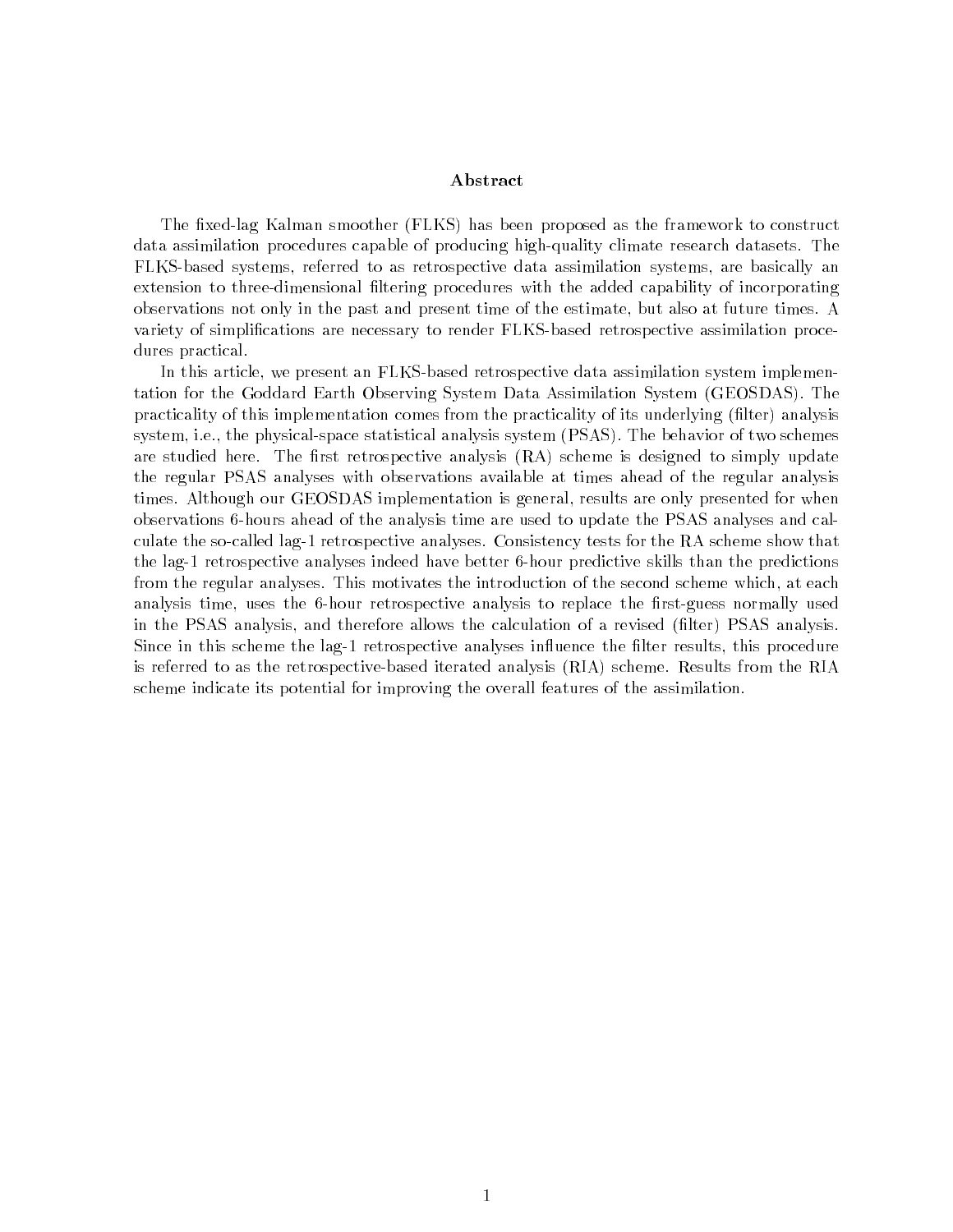## 1 Introduction

The concept of retrospective data assimilation, as invoked in the present article, was introduced by Cohn et al. (1994) as the procedure to calculate analyses using observations in the past, present, and future of the times at which analyses are sought for. In estimation theory, estimates of the state of a system produced this way are known as smoother estimates, and the techniques behind deriving them are known as smoothing. In sequential data assimilation the most natural smoothing technique to employ is that of fixed-point smoothing. In this case, the usual filter estimate obtained at a fixed time using observations before and at the analysis time is sequentially updated as future observations became available. Future observations can be used for as long as experimentation show their impact to be useful. The idea of estimating the state of a system at a fixed time over and over again the more observations become available can be taken a step further by seeking fixed point estimates at a series of consecutive fixed times. This is what is accomplished by fixed-lag smoothing. Specifically, for linear systems under the typical assumption of unbiased Gaussian-distributed errors the fixed-lag Kalman smoother (FLKS) provides the best linear unbiased estimate of the state of the system at a given time using observations in the past, present, and at a time lag- $\ell$  ahead of the time of the estimate. The FLKS was proposed by Cohn et al. (1994; CST94 hereafter) as the strategy to follow when developing retrospective data assimilation schemes designed to produce the highest possible quality datasets for climate research.

The FLKS is composed of two major components: the Kalman filter (KF) portion and the fixed-lag smoother portion. The FLKS is fully dependent on the KF as it is formulated on the basis of the observation-minus-forecast residuals used by the KF. In general, when the filter is not the KF, but rather some suboptimal implementation of it, we can still think of suboptimal implementations of FLKS-based retrospective data assimilation schemes as consisting of a filter portion and a smoother (or retrospective) portion. Todling et al. (1998) used this explicit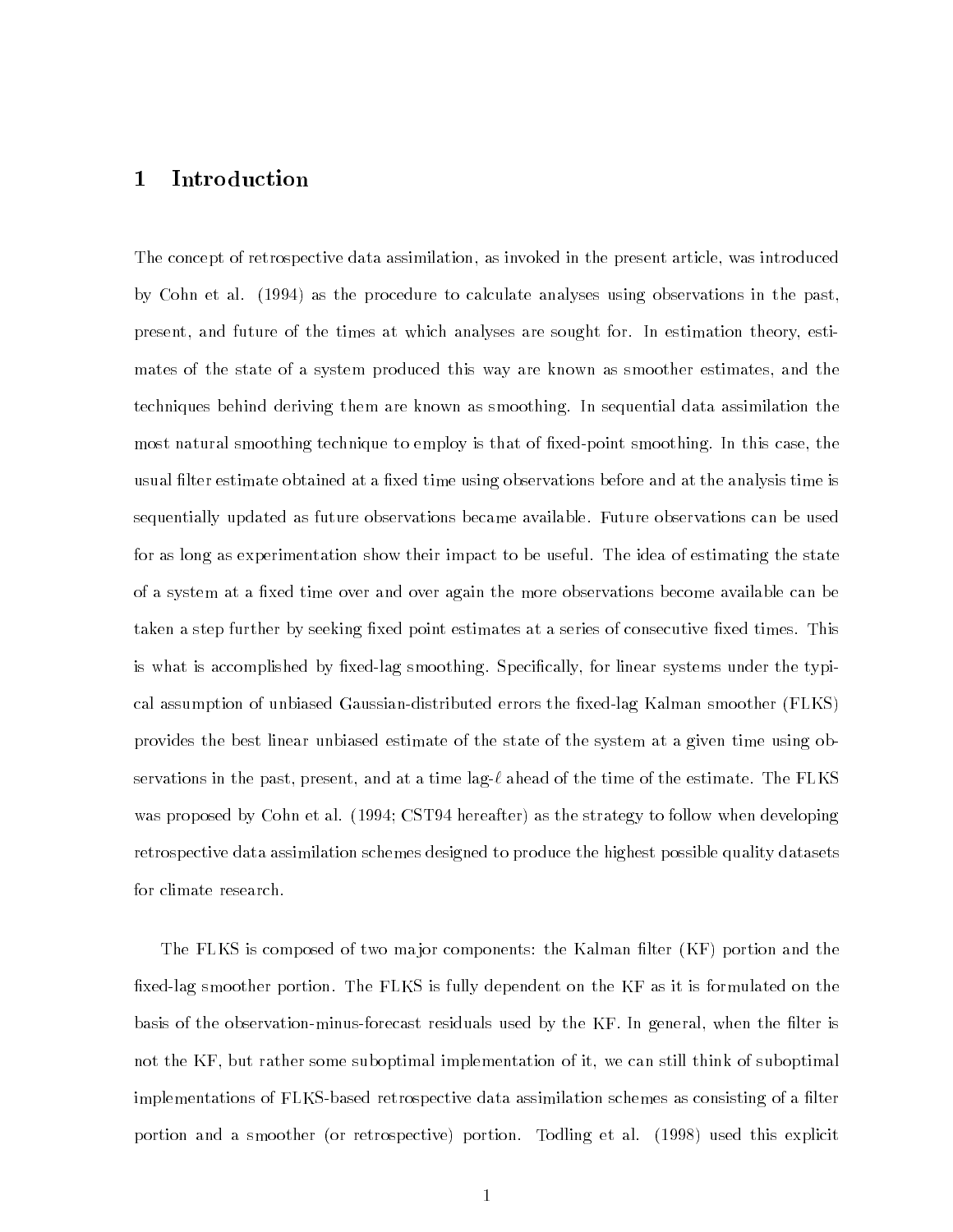separation between filtering and smoothing to study the behavior of a variety of combinations of filter and smoother approximations to the linear FLKS. One particular approximation studied then, namely the adaptive CCF-based retrospective data assimilation scheme, could be seen as having the potential for being implemented in practice. The abbreviation CCF stands for constant forecast error covariance filter which in many respects is a good representation of some practical three-dimensional variational analysis systems operational today. The spectral statistical-interpolation analysis system of Parrish and Derber (1992) is an example of such a system; the U.S. Navy analysis system of Daley and Barker (2001) is another; and so is the physical-space statistical analysis system (PSAS) of Cohn et al. (1998), which is also central to the work in the present article.

To really take forward the idea of developing a practical retrospective data assimilation system the linear FLKS formulation of CST94 has to be extended to handle nonlinear dynamics. Since the retrospective portion of the algorithm relies completely on the filter, designing nonlinear filters immediately result in designing nonlinear smoothers. Todling and Cohn (1996; TC96) hereafter) derived a nonlinear FLKS algorithm based on the traditional extended Kalman filter (EKF). Similar derivations can be found elsewhere (e.g., Biswas and Mahalanabis 1973; Verlaan 1998). The way smoothers use future observations to calculate updates to state estimates is by propagating information back in time using the adjoint dynamical model. For nonlinear dynamics the adjoint of the tangent linear dynamics must be provided in principle, e.g., as when using an EKF-based FLKS. Four-dimensional variational (4D-var) procedures such as that of Rabier et al. (2000) also require the adjoint of the tangent linear dynamics. The need for the adjoint model can be avoided if the retrospective assimilation strategy is designed on the basis of ensemble techniques such as that of Evensen and van Leeuwen (2000).

In this article, we study the performance of a PSAS-based retrospective analysis (RA) system developed for the Goddard Earth Observing System (GEOS) data assimilation system (GEOS-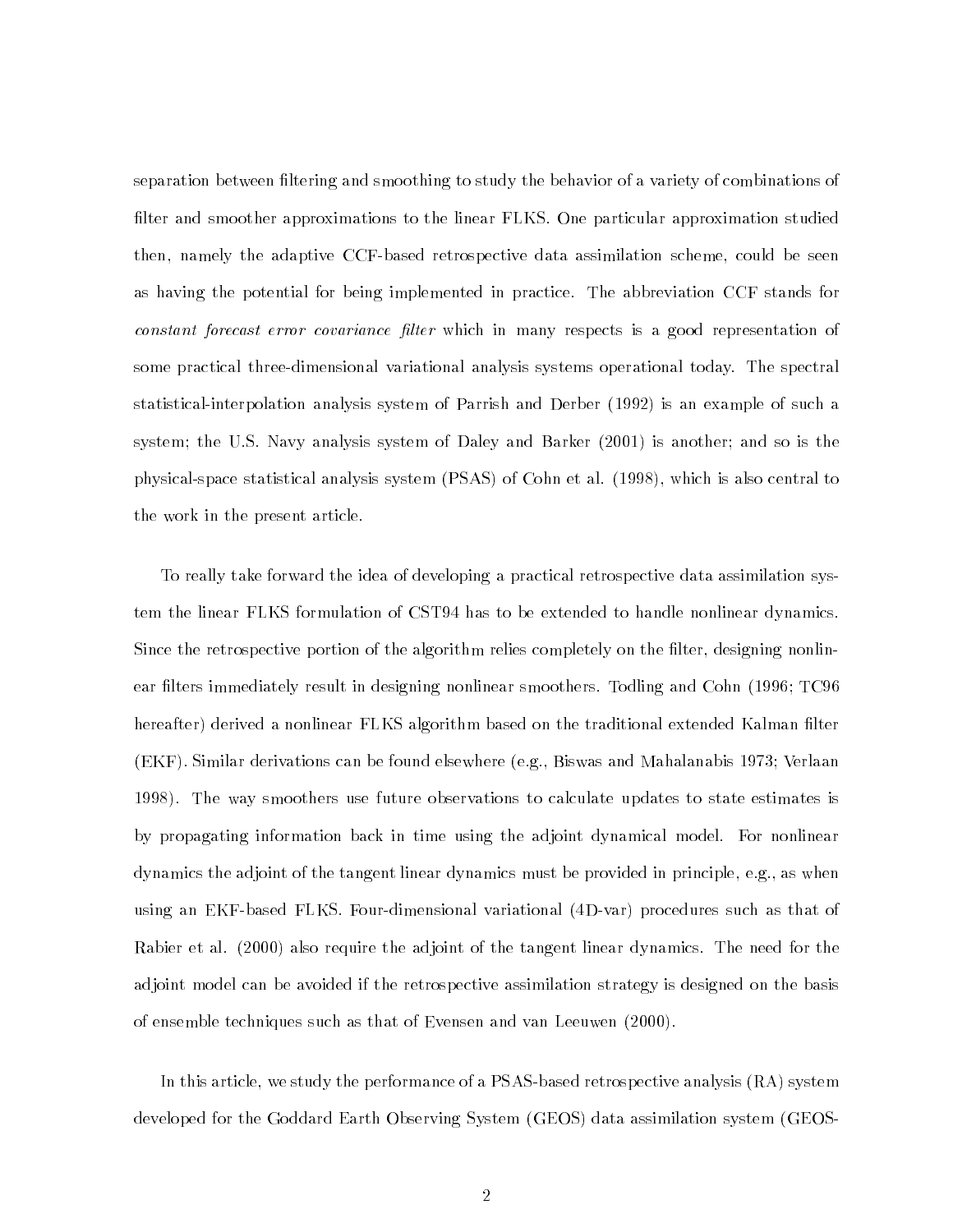DAS). Since the current forecast error covariance matrix of PSAS varies very slowly in time we can identify the GEOS-based suboptimal RA procedure studied here with the CCF scheme of Todling et al. (1998). Our RA implementation in GEOSDAS is general and applicable to any number of time lags, but in the present article we concentrate on results for the 6-hour, i.e. lag-1, retrospective analysis. Motivated by some of the results obtained with this version, and by the ideas of constructing so-called iterated filters and smoothers common in the engineering literature, we also study here the performance of a retrospective-based iterated analysis (RIA) scheme. In the RIA, the lag-1 retrospective analysis at a given time  $t_{k-1}$  is used to produce a new first-guess at time  $t_k$  that is used to revise the filter analysis, i.e. PSAS, at the same time  $t_k$ . In the RIA the final analysis is the second (iterated) analysis calculated using the first-guess generated from the lag-1 retrospective analysis. This is a considerably different use of the "static" retrospective analyses proposed by CST94. Though a formal argument for the RIA procedure is not presented here, the procedure is found to beneficially impact the overall quality of the analyses. This lag-1 RIA scheme makes the retrospective procedure resemble a 4D-var cycle (e.g., Courtier et al. 1994; Rabier et al. 2000).

Indeed, the original FLKS-based retrospective analysis formulation of CST94 is meant as an alternative approach to 4D-var. The FLKS framework is a natural four-dimensional extension to three-dimensional procedures formulated sequentially rather than variationally. Fourdimensional variational procedures are an extension of 3D-var that take into account observations within a time interval. Menard and Daley (1996) have showed the equivalence of 4D-var and fixed-interval smoothing. Similarly, for linear dynamics, the FLKS is algebraically equivalent to 4D-var and can be derived from the 4D-var cost function by solving a two-point boundary value problem (Zhu et al. 1999). The main distinction between 4D-var and the FLKS is in their computational approach. The former involves an iterative optimization procedure to get to the solution, whereas the latter deals directly with the analytical solution of the problem. One practical consequence of this distinction relates to how these procedures allow to account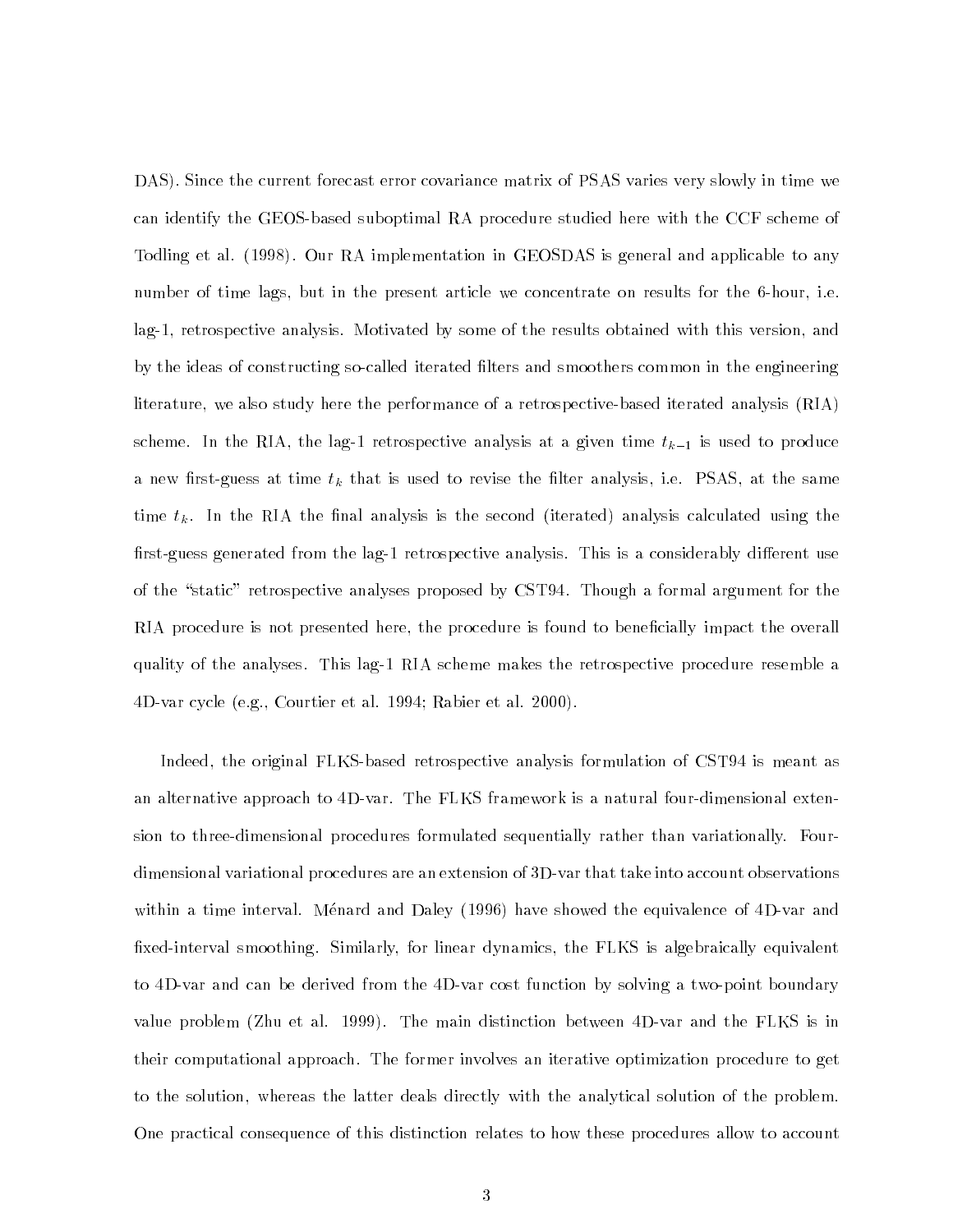for model error. As pointed out by Todling et al. (1998), FLKS-based assimilation schemes directly enherit any model error covariance parameterization embbeded in the filter portion. Various techniques can be found in the literature that account for model error in 4D-var by using the dynamical model as a weak constraint to the optimization problem (e.g., Derber 1989; Bennett et al. 1996; and Zupaski 1997). However, until reasonable understading of model error is acquired, and the corresponding model error covariance parameterizations can be relied upon, this distinction between 4D-var and FLKS-based assimilation is rather mute. Another important point to make relates to what it now seems to be recognized (Fisher and Andersson 2001) as one of the main advantages of 4D-var over 3D-var-like procedures, namely that, the former uses the observations nearly at their proper times [as it is the case in the European Centre for Medium-Range Forecasts (ECMWF) 4D-var implementation of Rabier et al. 2000)], whereas in the latter it is more common to bundle the observations into 6-hour batches. This can be resolved, particularly in sequential, 3D-var assimilation procedures by using a rapid update cycle strategy. Though this is not explored in the present article, since in GEOSDAS observations are bundled into 6-hour batches, we should point out that there is no intrinsic difficulty in building an FLKS-based retrospective analysis system under the rapid update cycle ltering strategy.

In the sequel, we briefly review, in section 2, the theoretical framework behind retrospective analysis. The presentation is based on the EKF and the corresponding nonlinear extension of the FLKS. In section 3, we describe the framework of our practical implementation directed to adding a retrospective component to GEOS; here, both the RA and RIA schemes are presented. In section 4, results of a preliminary evaluation of these retrospective schemes are presented and discussed. Conclusions are drawn in section 5.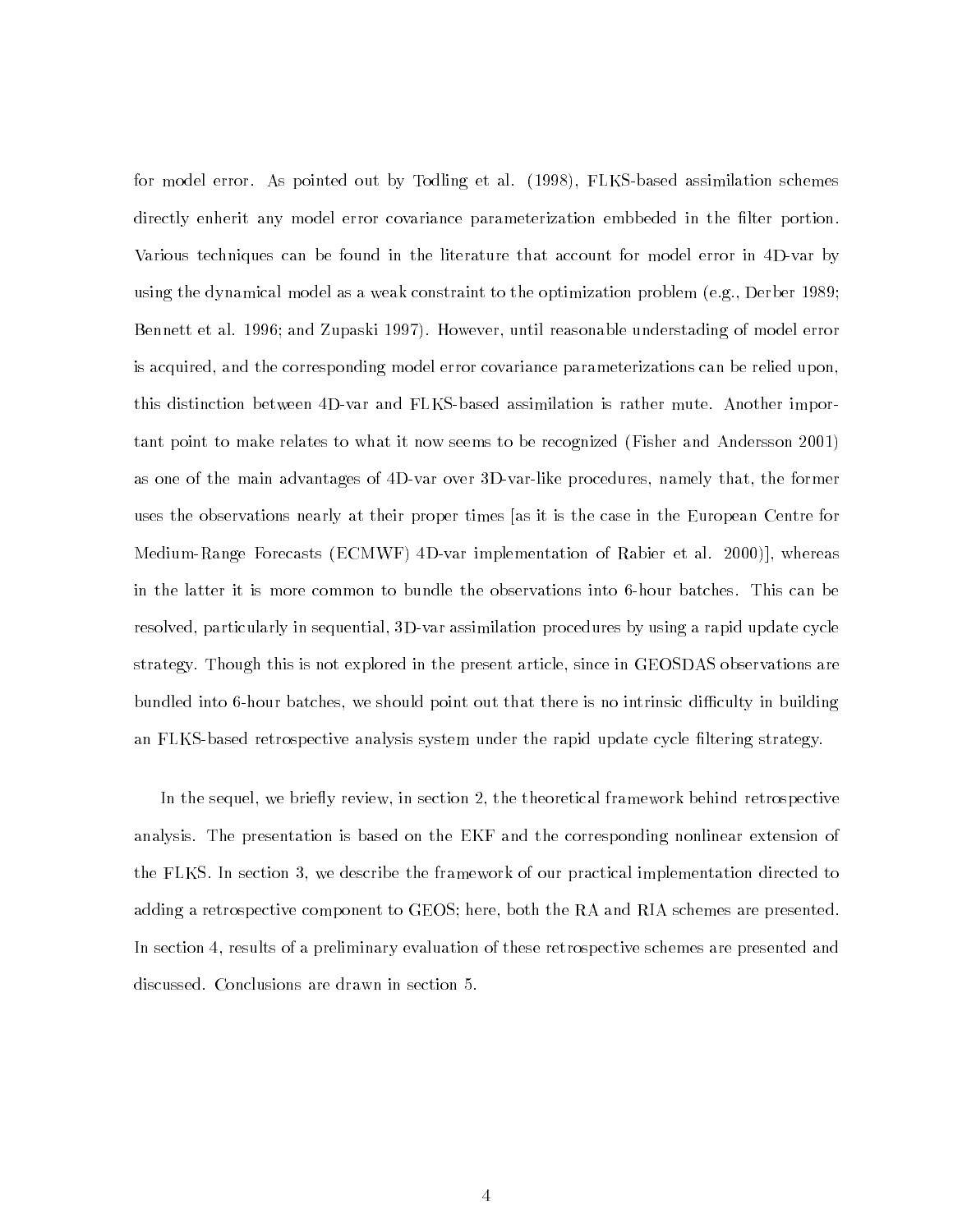## 2 Theoretical framework: the fixed-lag Kalman smoother

In this section we briefly recapitulate the formulations of the fixed-lag Kalman smoother of CST94 and TC96. Following Todling et al. (1998) we separate the FLKS into a filter portion and a retrospective portion. The filter portion is based on the linear Kalman filter, or more generally in any nonlinear extension of the  $KF$ ; the retrospective portion is based on the linear fixed-lag Kalman smoother, or any equivalent nonlinear extension compatible with the underlying filter. As in TC96, the discussion below is based on the EKF.

#### $(a)$  The filter portion

Using the notation of CST94, the filter portion of the FLKS formulation of TC96 can be summarized by the usual EKF equations

$$
\mathbf{w}_{k|k-1}^f = \mathcal{A}_{k,k-1}(\mathbf{w}_{k-1|k-1}^a) , \qquad (1a)
$$

$$
\mathbf{w}_{k|k}^a = \mathbf{w}_{k|k-1}^f + \mathbf{K}_{k|k} \mathbf{v}_k , \qquad (1b)
$$

$$
\mathbf{K}_{k|k} = \mathbf{P}_{k|k-1}^f \mathbf{H}_k^T \mathbf{\Gamma}_k^{-1} \tag{1c}
$$

$$
\mathbf{P}_{k|k-1}^{f} = \mathbf{A}_{k,k-1} \mathbf{P}_{k-1|k-1}^{a} \mathbf{A}_{k,k-1}^{T} + \mathbf{Q}_{k} , \qquad (1d)
$$

$$
\mathbf{P}_{k|k}^{a} = (\mathbf{I} - \mathbf{K}_{k|k} \mathbf{H}_{k}) \mathbf{P}_{k|k-1}^{f} . \qquad (1e)
$$

The first two expressions refer to the state evolution, which depend on the last three expressions essentially related to error covariance evolution and update. At time  $t_k$ , the forecast n-vector  $\mathbf{w}_{k|k-1}^{\star}$  evolves through the nonlinear dynamical operator  $\mathcal{A}_{k,k-1}$  from the analysis n-vector  $\mathbf{w}_{k-1|k-1}$ , according to (1a). The dynamical operator  $\mathcal{A}_{k,k-1}$  stands for, say, a general circulation model, and possibly any transformations necessary to convert the model prognostic variables into the filter state vector, and vice-versa.

The main difference in the EKF equations written above and the way they more commonly appear in the atmospheric data assimilation literature (e.g., Miller et al. 1994) is in the time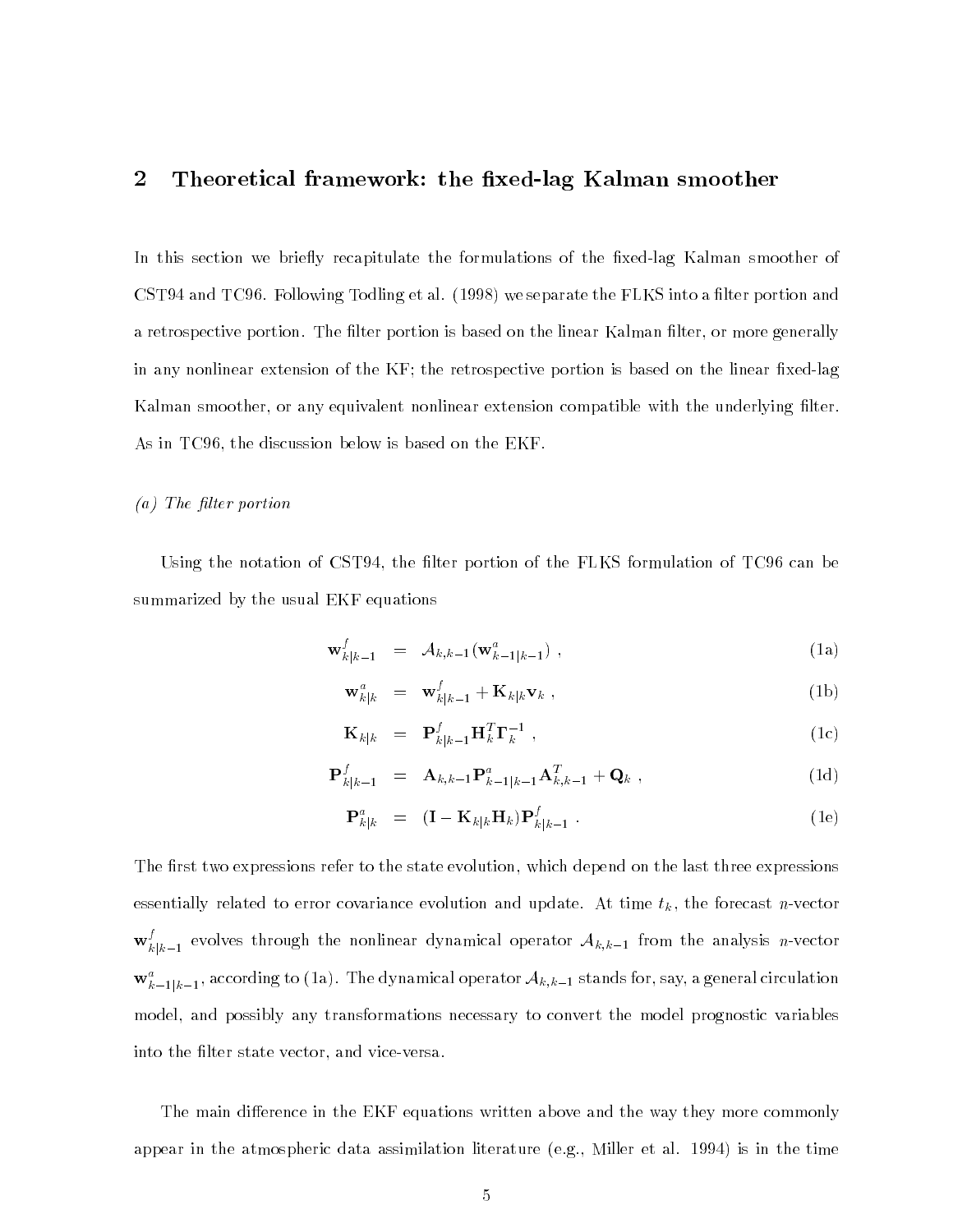subscripts. Here, the subscripts follow standard engineering notation developed in linear estimation theory and mostly suitable to the development of smoothers. This subscript notation is also particularly helpful in reminding that for linear systems perturbed by Gaussian-distributed noise the forecast  $\mathbf{w}_{k|k-1}^*$  and analysis  $\mathbf{w}_{k|k}^*$  state vectors are actually the *conditional means* of the true state *n*-vector  $\mathbf{w}_k$ , that is,

$$
\mathbf{w}_{k|k-1}^f = \mathcal{E}\{\mathbf{w}_k^t | \mathbf{w}_{k-1}^o, \cdots, \mathbf{w}_1^o\},
$$
\n(2a)

$$
\mathbf{w}_{k|k}^{a} = \mathcal{E}\{\mathbf{w}_{k}^{t}|\mathbf{w}_{k}^{o},\mathbf{w}_{k-1}^{o},\cdots,\mathbf{w}_{1}^{o}\},\tag{2b}
$$

at time  $t_k$ . The conditioning, represented by the vertical bar in the ensemble mean operator  $\mathcal{E}\{\bullet|\bullet\}$ , is on the time series of observations  $\mathbf{w}_k^o$ . The forecast at time  $t_k$  is an estimate of the true state ensemble mean conditioned on all observations prior to time  $t_k$ ; equivalently, the analysis at time  $t_k$  is an estimate of the true state ensemble mean conditioned on all observations up to and *including* those at time  $t_k$ .

The EKF, as the KF, is based on the residual  $p_k$ -vector  $\mathbf{v}_k$  in  $(1\mathrm{b})$  formed of the difference between the  $p_k$ -vector of observations  $\mathbf{w}_k^v$  and the model predicted "observations"  $H_k(\mathbf{w}_{k|k-1}^v)$ at time  $t_k$ , that is,

$$
\mathbf{v}_k \equiv \mathbf{w}_k^o - \mathcal{H}_k(\mathbf{w}_{k|k-1}^f) \tag{3}
$$

The nonlinear operator  $\mathcal{H}_k$  stands for the transformations involved in converting filter state vector quantities into observables. Optimum, or the meer depends on the  $n \wedge p_k$  weighting matrix  $\mathbf{K}_{k|k}$  given to this observation-minus-forecast (OMF) residual vector  $\mathbf{v}_k$  through (1b). Although the expression for the weighting matrix  $\mathbf{K}_{k|k}$  in the EKF is very similar in form to its linear KF equivalent, contrary to the linear case,  $\mathbf{K}_{k|k}$  in (1c) is now state-dependent since the pk - <sup>n</sup> Jacobian matrix Hk of the observation operator Hk is linearized around the forecast state vector  $\mathbf{w}_{k|k-1}^*$ . State dependence of the EKF weighting matrix  $\mathbf{K}_{k|k}$  also comes from its dependence on the OMF residuals covariance matrix  $\Gamma_k$ , given by

$$
\mathbf{\Gamma}_k = \mathbf{H}_k \mathbf{P}_{k|k-1}^f \mathbf{H}_k^T + \mathbf{R}_k \tag{4}
$$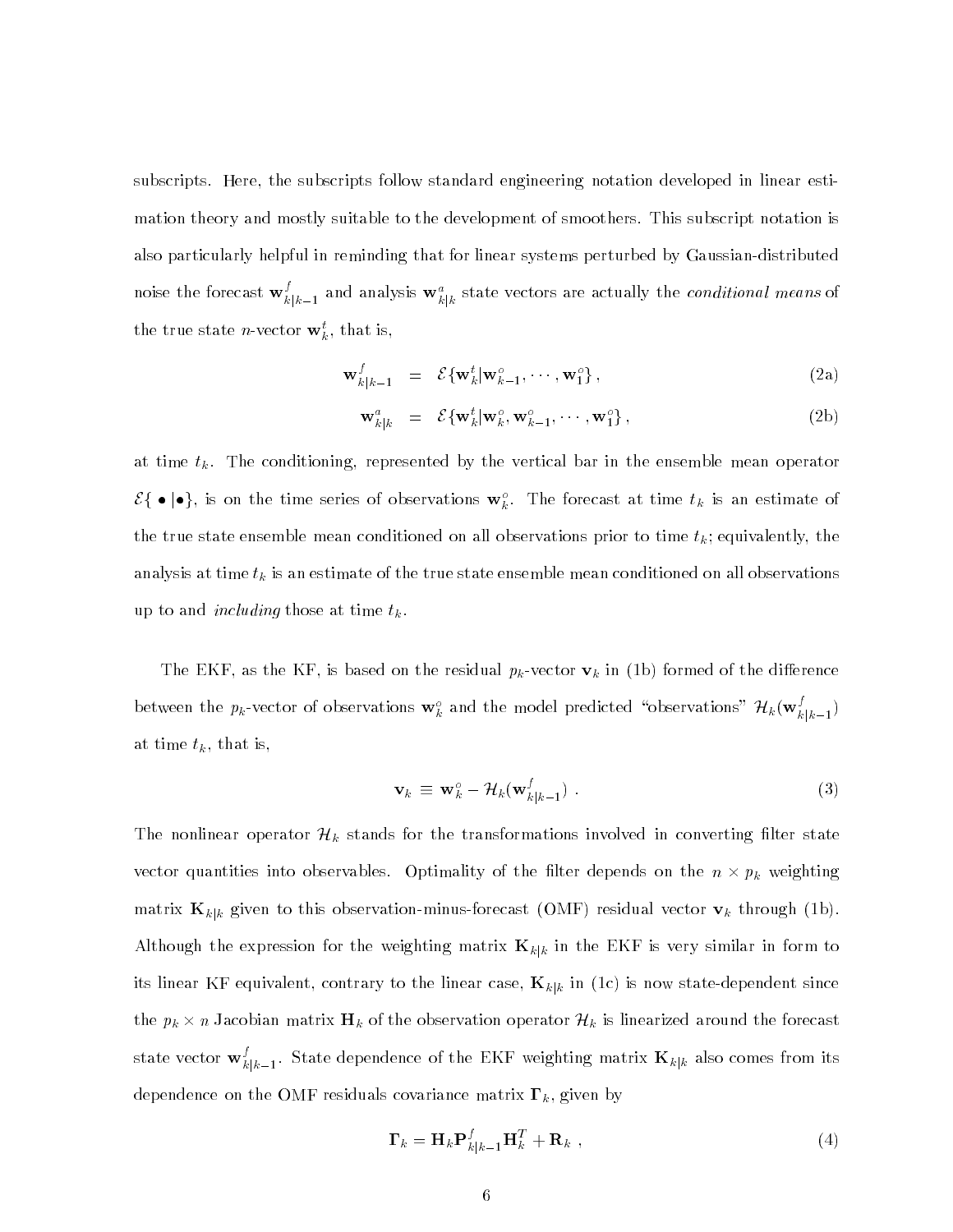for uncorrelated observation and forecast errors. Here,  $\mathbf{v}_k$  is the  $p_k \wedge p_k$  observation error covariance matrix and  $\mathbf{P}_{k|k-1}^s$  is the state-dependent  $n\times n$  forecast error covariance matrix. The dependence of the forecast error covariance matrix in (1d) on the state comes from the n  $\wedge$  n Jacobian matrix  $A_{k,k-1}$  of the dynamics operator  $A_{k,k-1}$  and its linearization about model trajectory initialized from the analysis vector  $\mathbf{w}_{k-1|k-1}$ . The forecast error covariance matrix also depends on the model error covariance matrix  $\mathbf{Q}_k$ , which is normally assumed to be known. Since the forecast error covariance matrix  $\mathbf{P}_{k|k-1}^s$  evolves from the  $n\times n$  analysis error covariance matrix  $\mathbf{r}_{k-1|k-1}^+$  it depends further on the accuracy of the previous estimate calculated by the filter, i.e., through (1e) applied at time  $t_{k-1}$ .

In the linear case, the dynamics and observation operators reduce  $\mathcal{A}_{k,k-1} \, = \, \mathbf{A}_{k,k-1}$  and  $\mathcal{H}_k = \mathbf{H}_k$ , respectively, and (1) reduces to the linear KF for known model and observation error statistics. Moreover, as pointed out in TC96, in the linear Gaussian-distributed noise case, the forecast and analysis error covariance matrices are the *conditional mean* error covariances. It is when the observation errors are white, Gaussian, in time that the time series of residual vectors  $\mathbf{v}_k$  can be identified with the innovation sequence (see for example, Anderson and Moore 1979, section 5.3)

#### (b) The retrospective portion

In the FLKS, the retrospective portion uses the OMF residual vector  $\mathbf{v}_k$  at time  $t_k$  to calculate corrections to previous filter analyses and to previous retrospective analyses using an update equation similar to the state update expression  $(1b)$  of the filter portion. That is, the  $lag-\ell$  retrospective analysis is calculated by

$$
\mathbf{w}_{k-\ell|k}^a = \mathbf{w}_{k-\ell|k-1}^a + \mathbf{K}_{k-\ell|k} \mathbf{v}_k \tag{5}
$$

for  $\ell = 1, 2, \ldots, \min(k, L)$ , and a maximum desired lag  $\ell = L$ . Each retrospective analysis corresponds to an "incremental" correction to an estimate of the state calculated previously.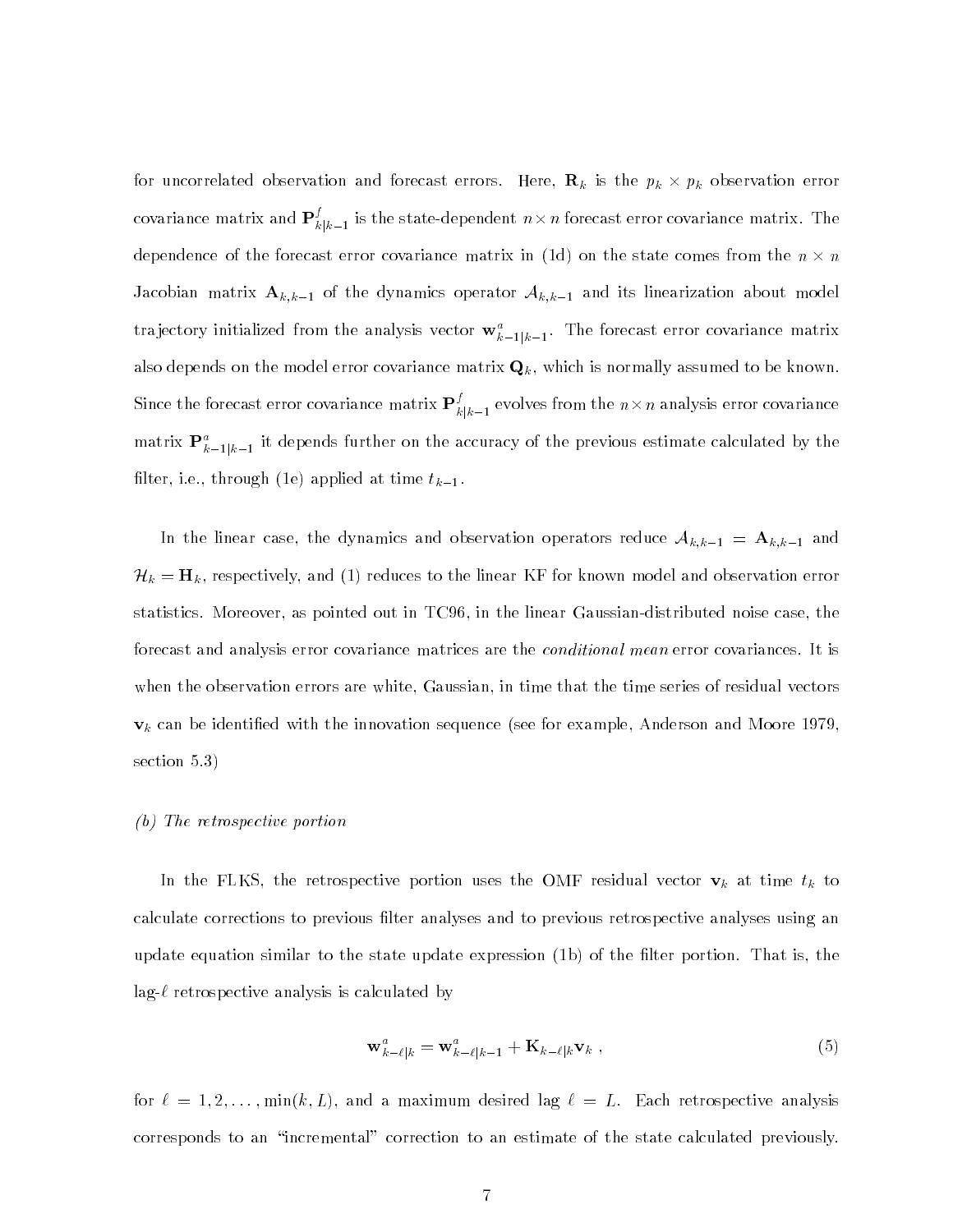For example, when  $\kappa = \kappa$  and  $\ell = 1$ , the lag-1 retrospective analysis  $\mathbf{w}_{\kappa-1|\kappa}^*$  corresponds to a correction to the most recently available state estimate at time  $t_{\kappa-1}$ , i.e., the filter analysis  $\mathbf{w}_{\kappa-1|\kappa-1}^*$ ; when  $\kappa = \kappa + 1$  and  $\iota = 2$ , the lag-2 retrospective analysis  $\mathbf{w}_{\kappa-1|\kappa+1}^*$  corresponds of a correction to the most recently available state estimate at time  $t_{\kappa-1}$  which is now the lag-1 retrospective analysis  $\mathbf{w}_{\kappa-1|\kappa}^a$ ; and so on up to the desired lag  $\ell = L$  when the estimate at time  $t_{\kappa-1}$  is given by the lag-L retrospective analysis  $\mathbf{w}_{\kappa-1|\kappa+L-1}$ .

This example to illustrate the mechanism for correcting consecutive state estimates at a given time with successive smoother calculations makes the FLKS algorithm resemble very much the fixed-point smoother. This is simply because in this example we chose to fix the time at which estimates are being sought, that is, time  $t_{\kappa-1}$ . The resemblance between the fixed-lag and fixed-point smoothers is no coincidence. The FLKS of CST94 and CT96 can be derived from a fixed-point smoother formulation using, for example, the approach of state augmentation (e.g., Biswas and Mahalanabis 1973). The point of matter here is that the \incremental" corrections to the state estimates at time  $t_{\kappa-1}$  are calculated on the basis of the OMF residual vectors  $\mathbf{v}_{\kappa}$ ,  $\mathbf{v}_{\kappa+1}$ , and so on up to  $\mathbf{v}_{\kappa+L-1}$ . That is, each lag of the algorithm introduces corrections to the state estimate by using observations at times ahead of the retrospective analysis time, up to the maximum desired lag L.

Because the retrospective analyses are based on the same OMF residual vectors used in  $\sum_{k=1}^{n}$  the portion of the algorithm, the retrospective n  $\sum_{k=1}^{n} k$  weighting matrix  $\sum_{k=1}^{n}$ on the OMF residual covariance matrix  $\Gamma_k$  in (4). Furthermore,  $\mathbf{K}_{k-\ell|k}$  also depends on the  $n \times p_k$  matrix  $\mathbf{h}^{\top}_k$  , the transpose of the Jacobian of the observation operator, and on the  $n \times n$ forecast-analysis cross-covariance matrix  $\mathbf{P}_{k,k-\ell|k-1}^s,$  through the EKF-based expression

$$
\mathbf{K}_{k-\ell|k} = (\mathbf{P}_{k,k-\ell|k-1}^{fa})^T \mathbf{H}_k^T \mathbf{\Gamma}_k^{-1} ,
$$
\n(6)

as can be found in TC96. The forecast-analysis cross-covariance  $\mathbf{P}_{k,k-\ell|k-1}^{j,a}$  evolves from previously calculated analysis error covariances and analysis-analysis error cross-covariances through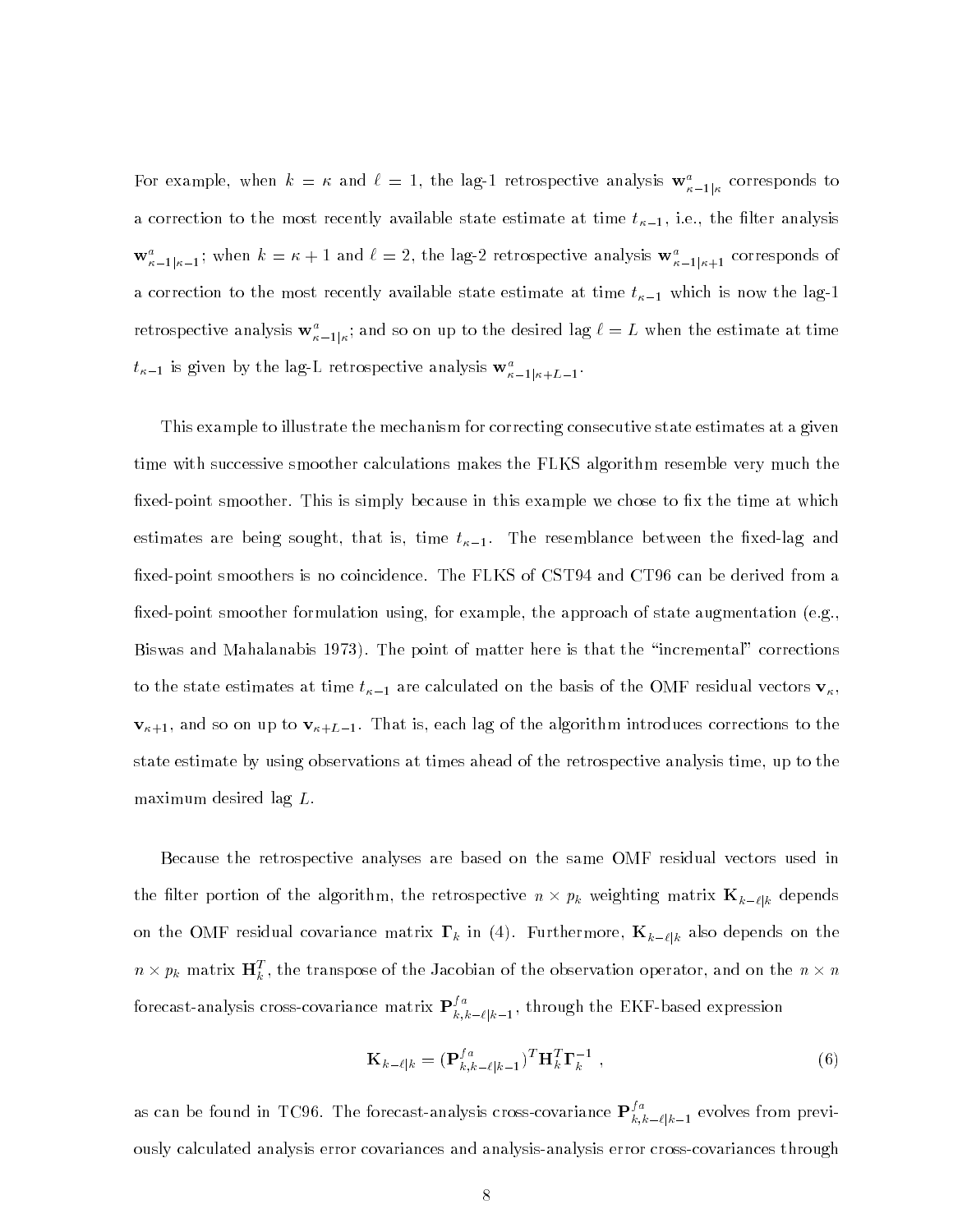the Jacobian  $A_{k,k-1}$  of the dynamics operator. Its evolution equation and the update equations for the retrospective analysis error cross-covariances are

$$
\mathbf{P}_{k-\ell|k}^{a} = \mathbf{P}_{k-\ell|k-1}^{a} - \mathbf{K}_{k-\ell|k} \mathbf{H}_{k} \mathbf{P}_{k,k-\ell|k-1}^{fa} , \qquad (7a)
$$

$$
\mathbf{P}_{k,k-\ell|k}^{aa} = (\mathbf{I} - \mathbf{K}_{k|k} \mathbf{H}_k) \mathbf{P}_{k,k-\ell|k-1}^{fa} , \qquad (7b)
$$

$$
\mathbf{P}_{k,k-\ell|k-1}^{fa} = \mathbf{A}_{k,k-1} \mathbf{P}_{k-1,k-\ell|k-1}^{aa} , \qquad (7c)
$$

and the details of their derivation can also be found in TC96.

That retrospective analyses are built on the basis of future observations can be simply understood by recalling the meaning of the time subscript notation used here. In the linear Gaussian-distributed noise case the time subscript notation signies that the retrospective analysis estimates are indeed estimates of the *conditional means*. In this case, the retrospective analysis at time  $t_{k-\ell}$  is

$$
\mathbf{w}_{k-\ell|k}^a = \mathcal{E}\{\mathbf{w}_{k-\ell}^t | \mathbf{w}_k^o, \mathbf{w}_{k-1}^o, \cdots, \mathbf{w}_1^o\},\tag{8}
$$

where now, in contrast to the filter estimates  $(2)$ , the ensemble mean is conditioned on all observations before, during and after time  $t_{k-\ell}$  and up to time  $t_k$ . As mentioned previously, in the linear optimal case, when the underlying filter is the KF and the sequence of OMF residual vectors is actually the innovation sequence, the retrospective portion just described reduces to the optimal FLKS. Independently of nonlinearities, in general, if the filter is suboptimal the corresponding retrospective analyses are suboptimal as well. This is simply because both the filter and the smoother are based on the same sequence of OMF residual vectors  $\mathbf{v}_k$ . Unfortunately, in the suboptimal case, there is no guarantee that consecutive retrospective lagged estimates will represent improvements over estimates with smaller  $lag(s)$  or even over the filter results (see Todling et al. 1998 for illustration).

As pointed out by Todling et al. (1998), one interesting feature of the FLKS that is directly related to it being formulated on the basis of an underlying lter is that it incorporates model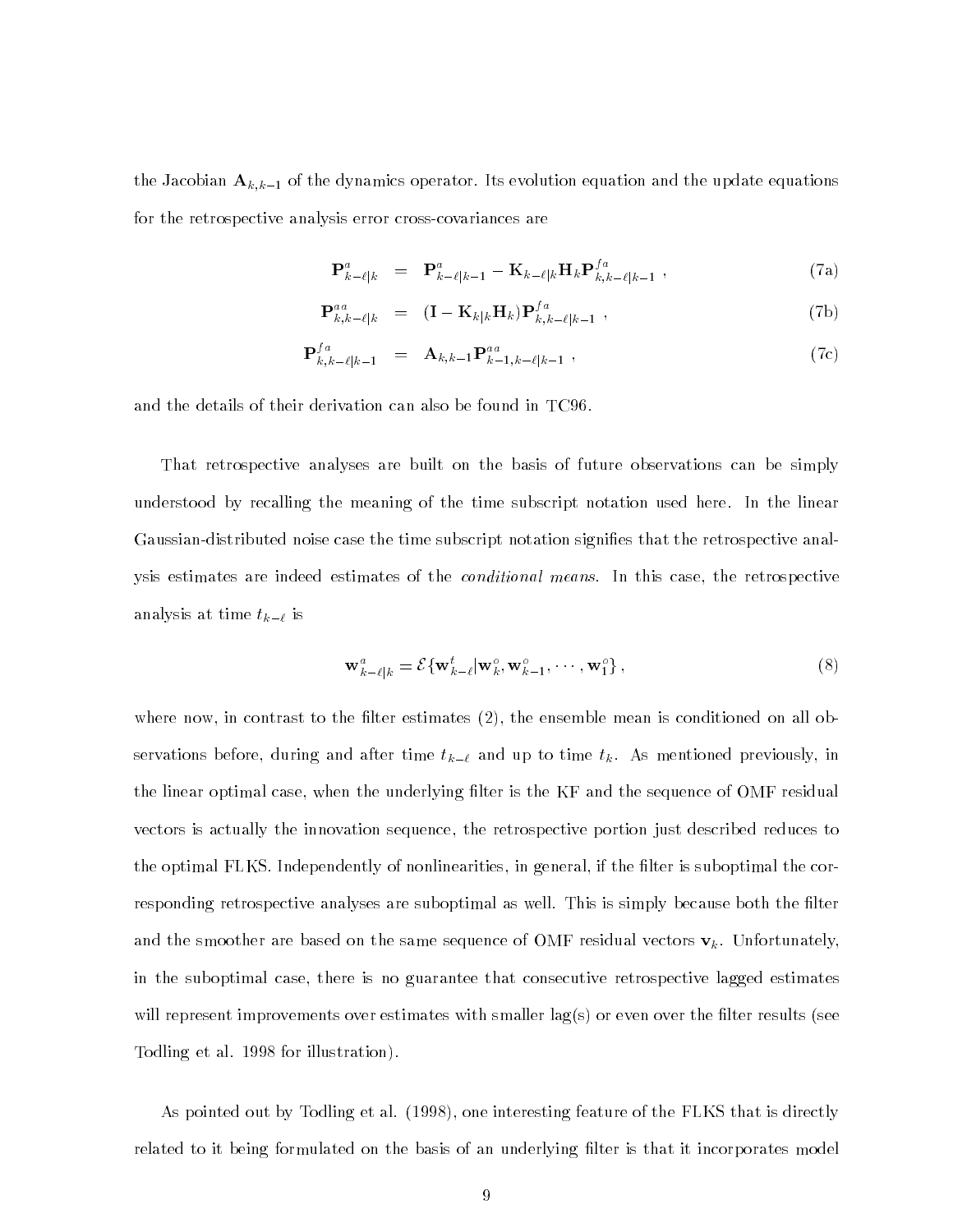error covariances naturally (see also appendix A, here). A variety of techniques exist to incorporate model error in 4D-var (e.g., Derber 1989; Bennett et al. 1996; and Zupanski 1997). Since 4D-var is equivalent to fixed-interval smoothing (see Ménard and Daley 1996; and Zhu et al. 1999) and for all practical purposes we can always choose a lag  $L$  in fixed-lag smoothing that accomplished the same benefit as fixed-interval smoothing (Moore 1973), FLKS-based assimilation procedures present a potential alternative to 4D-var. Since we currently lack the necessary knowledge to parameterize model error covariances this advantage of the FLKS over 4D-var is not very signicant, but it may prove to be relevant in the future.

#### Practical framework: GEOSDAS considerations 3

When it comes to practical applications, the algorithm described in the previous section serves mainly as a guide to help design suitably feasible data assimilation procedures. Besides the overly stressed computational cost requirements argument made against practical implementations of assimilation procedures such as the one presented in the previous section, there is the more fundamental argument made about the nearly utter lack of knowledge of the underlying error statistics, specically, of the model and the observation error statistics. Both these arguments have motivated the study of a number of simplifications to both filtering (e.g., Cohn and Todling 1996, and references therein) and smoothing (e.g., Todling et al. 1998, and references therein) procedures. In this section, we describe the details of the implementation of the FLKS-based retrospective procedure as we see fit to GEOSDAS. Before describing the GEOS retrospective analysis portion of the implementation we review the current GEOSDAS that is the practical equivalent of the filter portion of the algorithm.

#### (a) The GEOS analysis and data assimilation system

The DAO operational GEOS data assimilation system consists of three major components: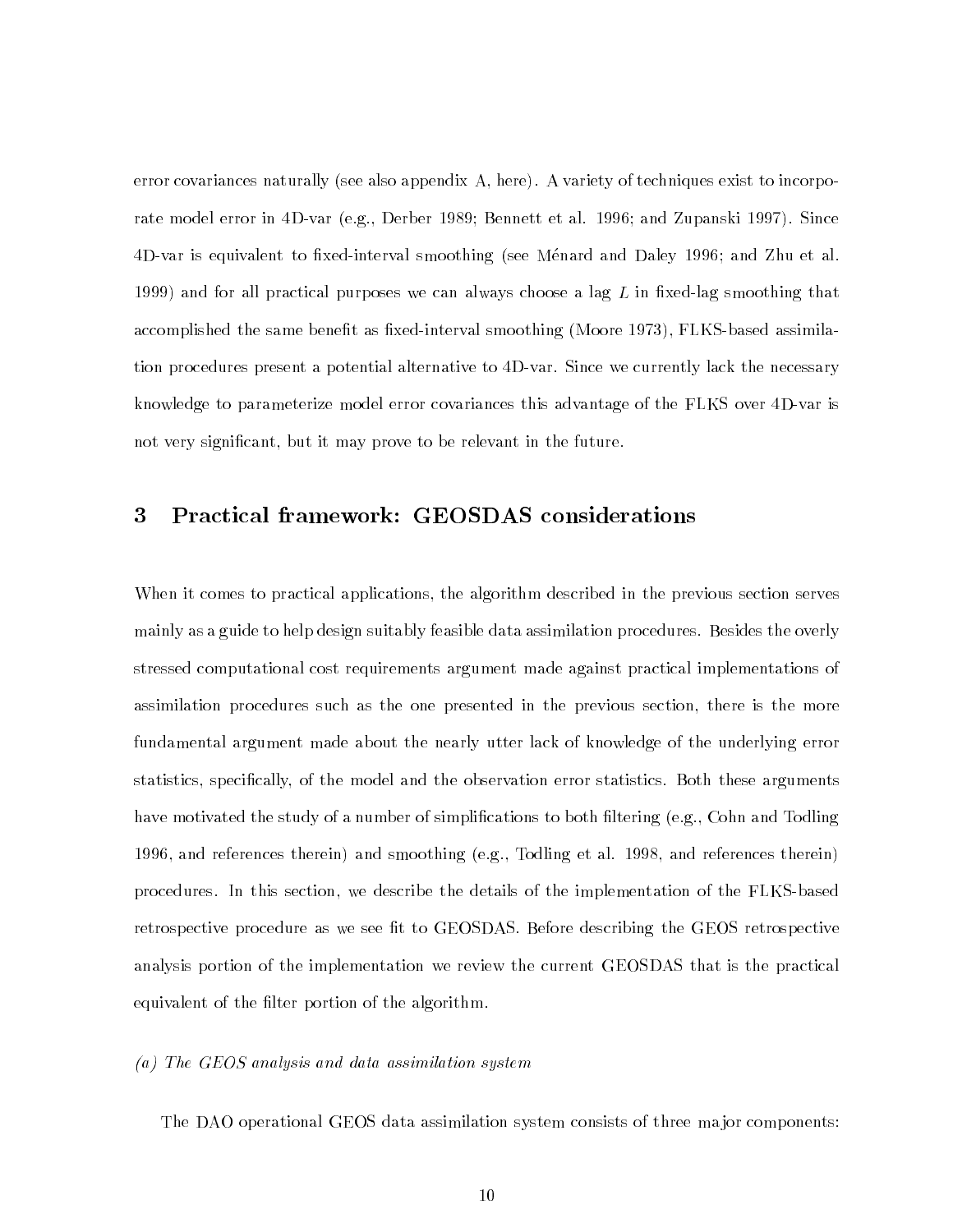an atmospheric general circulation model (GCM); the physical-space statistical analysis system (PSAS); and the incremental analysis update (IAU) procedure. At the so called analysis times, the GCM provides a first-guess field to PSAS so it can process OMF residuals and generate the analysis state. Essentially, PSAS is the practical equivalent to the EKF equations (1b)-(1c), and obtains the analysis state as a correction to the model first-guess. For practical reasons, PSAS neglects the error covariance expressions (1d) and (1e) and therefore it is a suboptimal filter. The suboptimality of GEOS analyses is not unique to this system but indeed all operational systems to date are suboptimal implementations of their underlying mathematical framework. Each PSAS analysis is used in the IAU procedure of Bloom et al. (1996) to construct a tendency term that is used to force the GCM during a 6-hour period around the analysis time. The GCM trajectory obtained during the IAU integration is known as the *assimilated* trajectory.

In GEOSDAS the state-space of the GCM is different than the state-space of the analysis system and it is convenient to define a specific nomenclature for the purposes of the present article. In what follows, we refer to *background* as the state-vector provided by the GCM and to forecast or first-quess as the background field transformed to the analysis space. The model and analysis spaces are different because their state variables and grids are different. For instance, the GCM state variables are surface pressure, potential temperature, specific humidity and the zonal and meridional components of the wind, where all variables are defined on the Arakawa C-grid and on a vertical sigma coordinate system. On the other hand, the analysis state vector is composed of sea level pressure, zonal and meridional components of the sea level wind, zonal and meridional components of the upper-air wind, mixing ratio, and geopotential heights, where all variables are defined on the Arakawa A-grid and in pressure coordinates (see for example DAO 1996, for details).

We designate an m-dimensional GCM state vector by  $y(\sigma)$  and an n-dimensional analysis state vector by  $w(p)$ , where the space distinction between the model and analysis is emphasized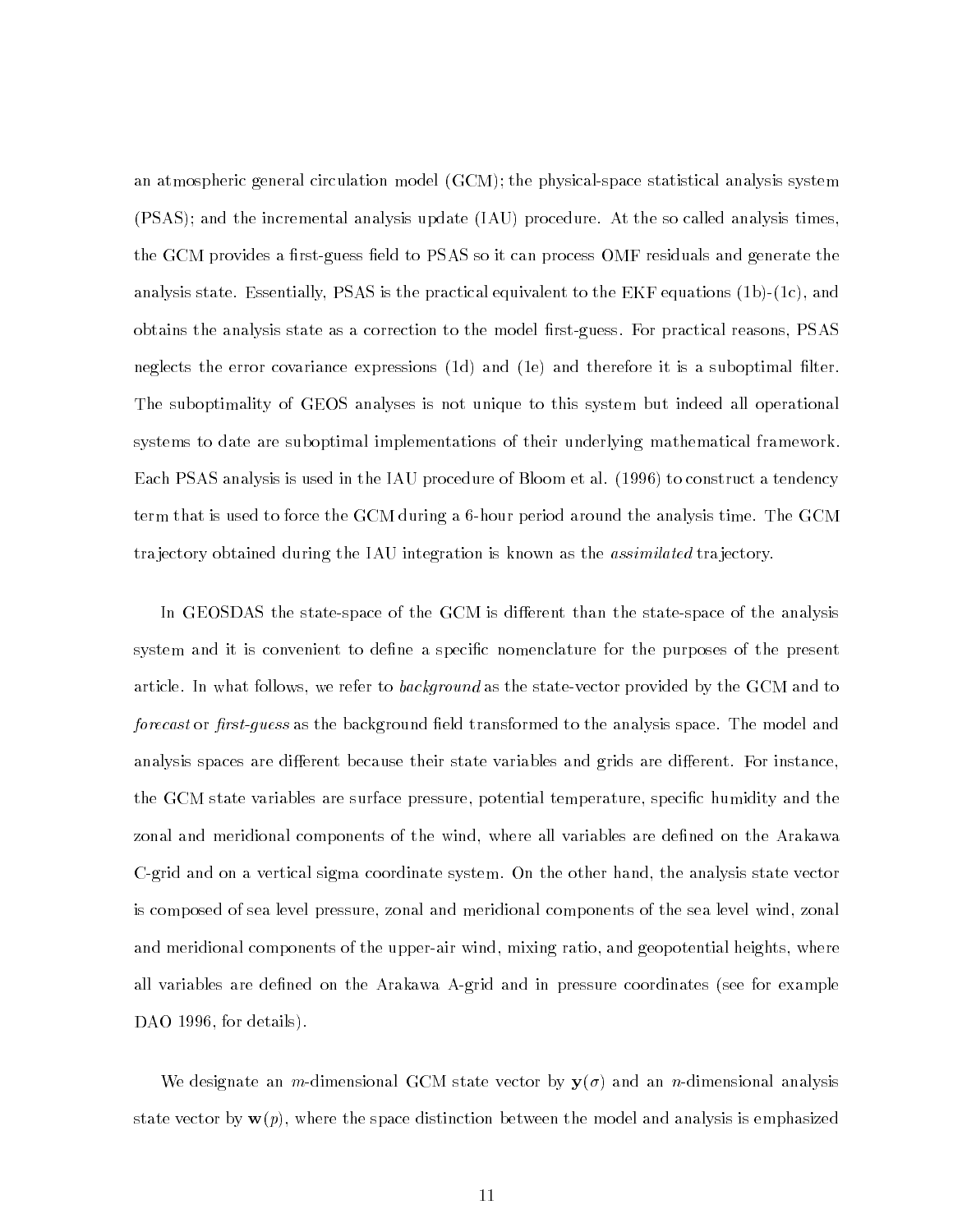in the notation by showing explicitly the vertical coordinate system these states are defined on. For our purposes, we can represent a GCM integration during the time interval  $\tau$  as

$$
\frac{d\mathbf{y}(\sigma)}{dt} = \mathcal{M}[\mathbf{y}(\sigma)] + \alpha \delta \mathbf{y}_{k|k}^a(\sigma).
$$
\n(9)

Here,  ${\cal M}$  is the nonlinear GCM operator and the second term in the rhs corresponds to the constant IAU forcing term applied to the GCM during the IAU integration period. The parameter  $\alpha$  controls when and now the model-space analysis increment  $\delta \mathbf{y}_{k|k}^-(\sigma)$  allects the integrations. During the IAU time interval  $\tau = \tau^{++} = t_{k+1/2} - t_{k-1/2}$  we set  $\alpha = 1/\tau^{++}$ ; and during the 3-hour GCM background integration time interval  $\tau = t_{k+1} - t_{k+1/2}$  we set  $\alpha = 0$ . At an analysis time  $i_k$ , the GCM-provided background held  $\mathbf{y}_{k|k-1}(o)$  is converted into the analysis first-guess through the operation

$$
\mathbf{w}_{k|k-1}^f(p) = \Pi[\mathbf{y}_{k|k-1}^b(\sigma)], \qquad (10)
$$

where for convenience we use similar time subscript notation as that used in the previous section. The space conversion operator II is nonlinear since it represents not only simple interpolation from one grid to another but also variable transformations such as conversion from potential temperature to geopotential heights.

The forecast vector  $\mathbf{w}_{k|k-1}^{\ast}(p)$  is used to construct the OMF residual p-vector  $\mathbf{v}_{k}$  in (3). Instead of calculating explicitly the weighting matrix (1c), PSAS splits the calculation of the last term in the analysis equation (1b) in two steps. The first step is to solve the following linear system of equations

$$
\Gamma_k \mathbf{x}_k = \mathbf{v}_k \,,\tag{11}
$$

for the variable  $\mathbf{x}_k$ , so that in a second step the analysis  $\mathbf{w}_{k|k}^{\top}(p)$  can be calculated by

$$
\mathbf{w}_{k|k}^{a}(p) = \mathbf{w}_{k|k-1}^{f}(p) + \mathbf{P}_{k|k-1}^{f} \mathbf{H}_{k}^{T} \mathbf{x}_{k}.
$$
 (12)

To keep notation simple, we denote the PSAS forecast error covariance with the same symbol  $\mathbf{P}_{k|k-1}^s$  used in the previous section. However, as mentioned above, PSAS does not use the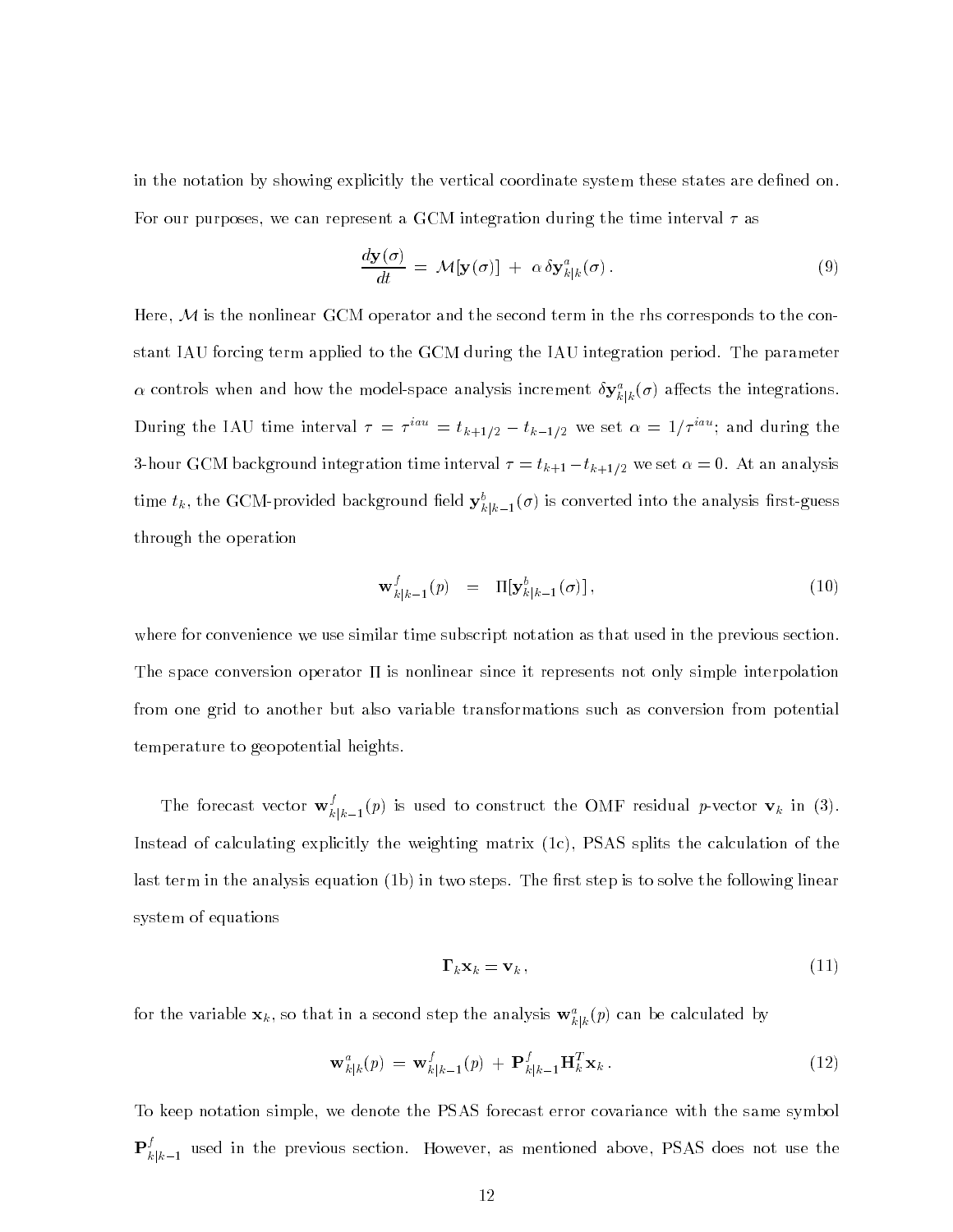equivalent of (1d) to calculate the forecast error covariance matrix. Instead, the forecast error covariance in PSAS is parameterized using simple dynamical constraints. Only its variance fields vary (slowly) in time; its correlations are constant in time. A consequence of such simplication is that the forecast  ${\bf w}^*_{k|k-1}(p)$  and the analysis  ${\bf w}^u_{k|k}(p)$  vectors in (12) are also distinct from those of the previous section, even though they are designated with the same symbols as in the previous section. Notice also that currently the forecast error covariance formulation of PSAS is for the analysis variables and, in particular, in pressure coordinates. Moreover, the observation operator  $\mathcal{H}_k$  in PSAS is linear, that is,  $\mathcal{H}_k = \mathbf{H}_k$ .

To proceed with the GEOS IAU assimilation, the analysis in (12) is converted back to the model space, through a conversion operator + , as in

$$
\mathbf{y}_{k|k}^a(\sigma) = \Pi^+[\mathbf{w}_{k|k}^a(p)], \qquad (13)
$$

which is then used to maily construct the IAU  $\delta \mathbf{y}_{k|k}^*(\sigma)$  increment to be used in (9),

$$
\delta \mathbf{y}_{k|k}^a(\sigma) = \mathbf{y}_{k|k}^a(\sigma) - \mathbf{y}_{k|k-1}^b(\sigma). \tag{14}
$$

The actual implementation of  $\Pi^+$  is such that it renders minimal the difference  $\|\mathbf{w}(p)\|$   $=$  $\text{H}[\Pi^+|\mathbf{W}(\mathit{p})|]]$  . In other words, the error is minimal when transforming an analysis state vector into the model space and then transforming the resulting vector back to the analysis space. In a nonimear sense, 11 + is a pseudo-inverse of 11.

A schematic representation of the IAU assimilation procedure is shown in Fig. 1. In GEOS-DAS observations are processed at 6-hour intervals, which in the IAU framework implies that the GCM is integrated for 6 hours starting 3 hours before the analysis time. Going from the left to right in the diagram, at an analysis time, say  $t = 6Z$ , observations and a 3-hour model first-guess (represented by the north-eastward pointing dashed arrow) are combined in PSAS to calculate the filter analysis. This analysis is used to construct the IAU increment (14) and the model is integrated forward forced by the IAU tendency starting from  $t = 3Z$  up to  $t = 9Z$ .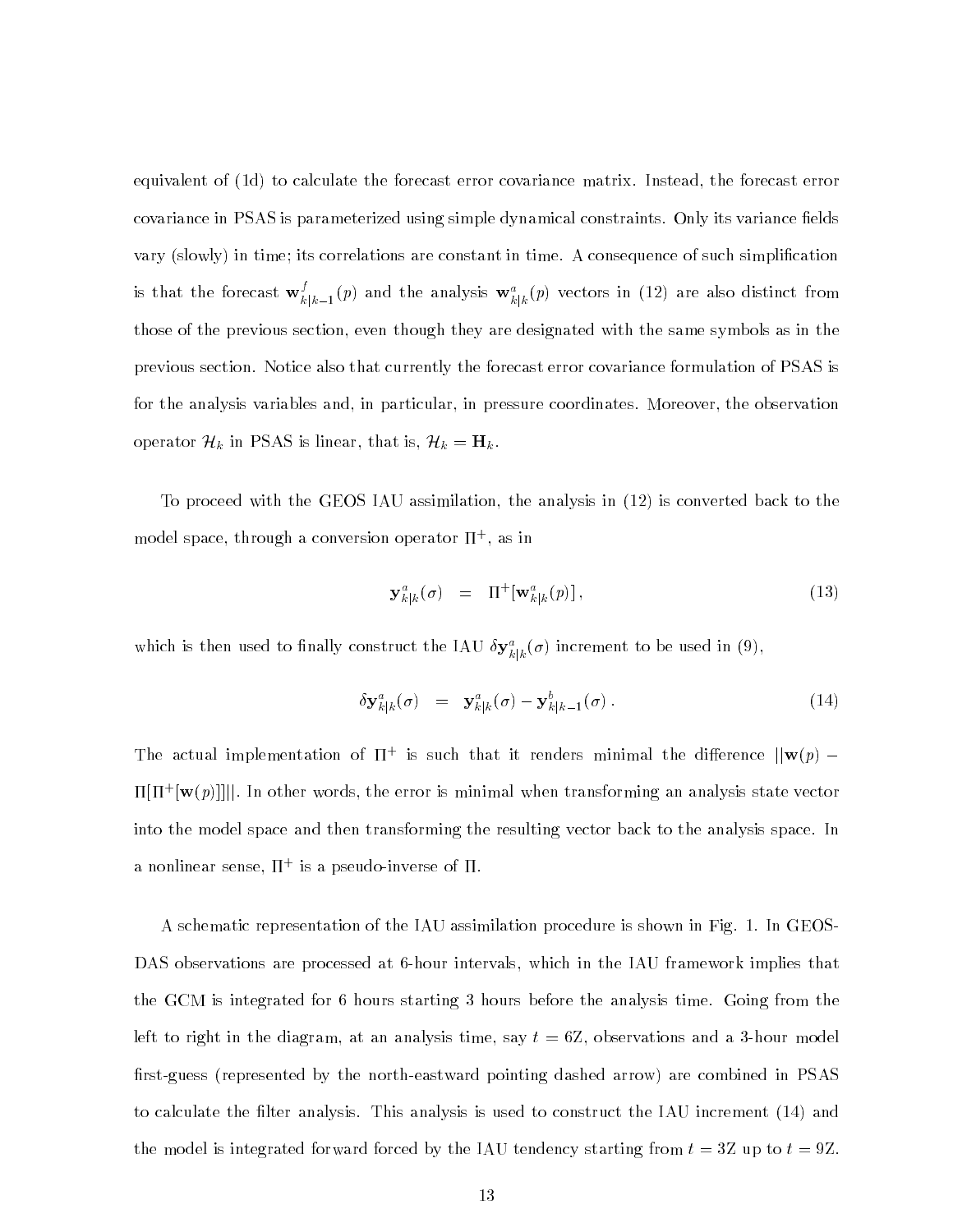Beyond this time, the IAU forcing is set to zero and the model runs "free" for the next 3 hours. At the end of this free 3-hour integration the GCM provides the background to be used in the PSAS analysis of the 12Z observations, and the cycle is repeated. The assimilated tra jectory is represented in the figure by the thick-solid eastward-pointing arrows.

### (b) The GEOS retrospective analysis

We have now the challenge of converting the retrospective portion of the FLKS as presented in the previous section into a practical algorithm. We have seen above that when building a practical ltering procedure such as PSAS one of the main approximations is to avoid dealing directly with the error covariance equations (1d)-(1e). Analogously, when building a practical implementation of the retrospective portion of the FLKS we want to calculate retrospective increments

$$
\delta \mathbf{w}_{k-\ell|k}^{a}(p) \equiv \mathbf{w}_{k-\ell|k}^{a}(p) - \mathbf{w}_{k-\ell|k-1}^{a}(p) = \mathbf{K}_{k-\ell|k} \mathbf{v}_{k}, \qquad (15)
$$

for lags  $\ell = 1, 2, \cdots, min(k, L)$ , without having to calculate the smoother cross-covariances implicit in the retrospective gains  ${\bf K}_{k-\ell|k}$  through (6) and (7). As it turns out, calculating these cross-covariances can be avoided since the retrospective gain matrices  $\mathbf{K}_{k-\ell|k}$  can be written as

$$
\mathbf{K}_{k-\ell|k} = \mathbf{P}_{k-\ell|k-\ell-1}^f \left[ \prod_{j=k-\ell+1}^k (\mathbf{I} - \mathbf{K}_{j-1|j-1} \mathbf{H}_{j-1})^T \mathbf{A}_{j,j-1}^T \right] \mathbf{H}_k^T \mathbf{\Gamma}_k^{-1}, \quad (16)
$$

<sup>3</sup>

(see appendix A), with the consequence that the retrospective increments in (15) become

<u>2002 - Carl Carl Communication and the communication and the communication and the communication and the communication and the communication and the communication and the communication and the communication and the commun</u>

$$
\delta \mathbf{w}_{k-\ell|k}^{a}(p) = \mathbf{P}_{k-\ell|k-\ell-1}^{f} \left[ \prod_{j=k-\ell+1}^{k} (\mathbf{I} - \mathbf{H}_{j-1}^{T} \mathbf{\Gamma}_{j-1}^{-1} \mathbf{H}_{j-1} \mathbf{P}_{j-1|j-2}^{f}) \mathbf{A}_{j,j-1}^{T} \right] \mathbf{H}_{k}^{T} \mathbf{x}_{k}.
$$
 (17)

where we used (11) to replace  $\mathbf{\Gamma}_k^{-\mathbf{v}_k}$  with  $\mathbf{x}_k.$  We see from this expression that the lag- $\ell$  retrospective increment correspond is calculated as a linear combination of the columns of the forecast error covariances  $\mathbf{P}_{k-\ell|k-\ell-1}^j$ . The advantage of the expression above is that it refers only to quantities used by the filtering portion of the FLKS: the (filter) forecast error covariance matrix  $\mathbf{P}_{j-1|j-2}^j$ ; the observation error covariance matrix  $\mathbf{R}_{j-1}$ ; the linear (or linearized)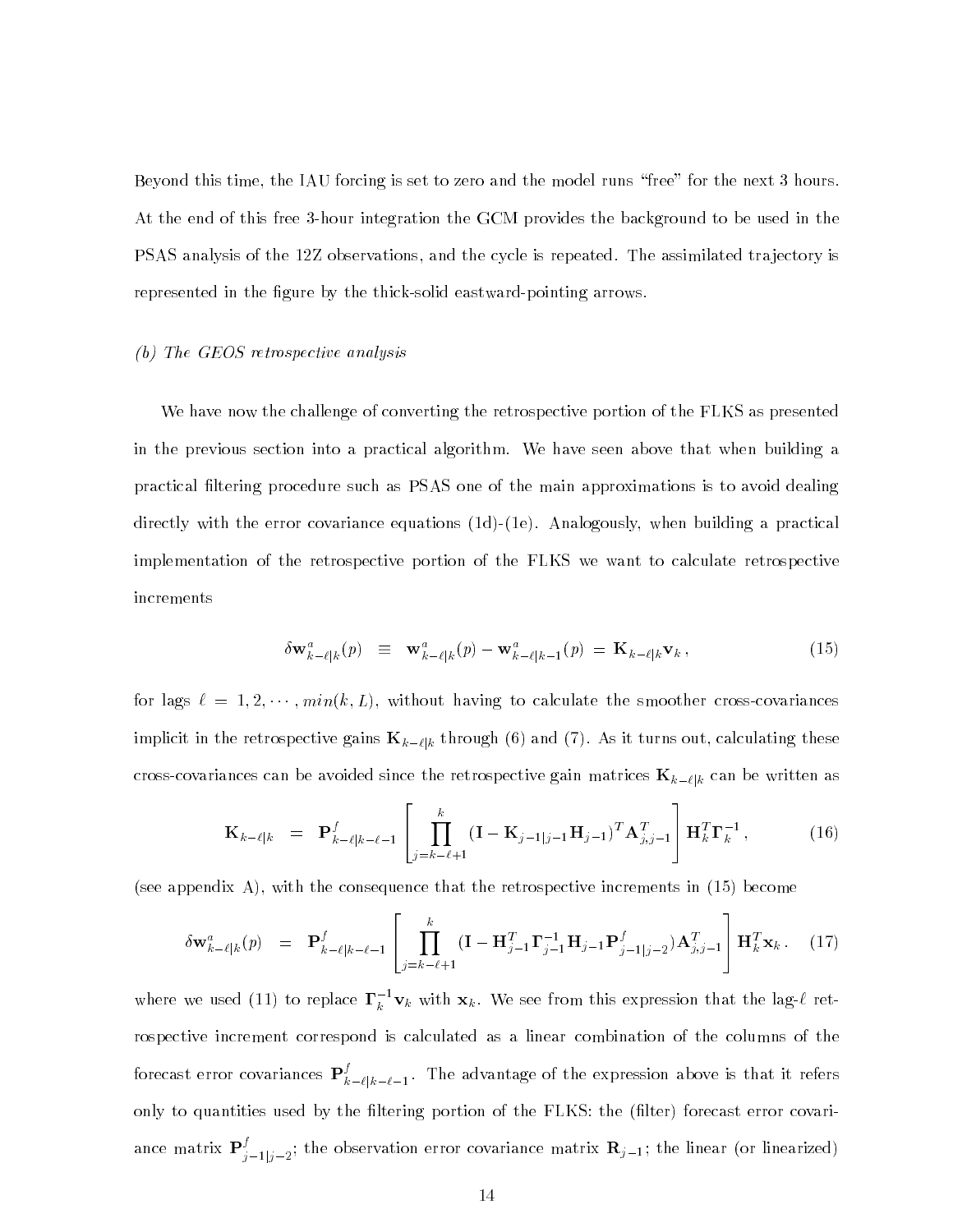observation operator  $\mathbf{H}_{j-1}$  and its transpose (adjoint); and the adjoint of the Jacobian  $\mathbf{A}_{j,j-1}$ of the dynamics operator. The smoother error cross-covariances  $\mathbf{P}_{k,k-\ell|k-1}^{\circ}$  and  $\mathbf{P}_{k,k-\ell|k}^{a\,a}$ , and smoother error covariance  $\mathbf{F}_{k-\ell|k}^{\circ}$  never appear in (17).

At a given analysis time  $t_k$ , the retrospective increments can be calculated through a succession of operations similar to the two-step PSAS operations  $(11)$  and  $(12)$ . Defining an *n*-vector  $\mathbf{z}_k$  as

$$
\mathbf{z}_k \equiv \mathbf{H}_k^T \mathbf{x}_k \,, \tag{18}
$$

corresponding to the PSAS conjugate gradient solution  $x_k$  converted from the observation space to the analysis space by  $\mathbf{H}^{\tau}_k$  , the term in the square brackets of (17) can be calculated using the following algorithm:

> j = <sup>k</sup> while  $j > 1$  and  $j \ge \max(1, k - \ell + 1)$

$$
\mathbf{z}_{j-1}^p = \mathbf{A}_{j,j-1}^T \mathbf{z}_j \tag{19a}
$$

$$
\Gamma_{j-1} \mathbf{x}_{j-1}^r = \mathbf{H}_{j-1} \mathbf{P}_{j-1|j-2}^f \mathbf{z}_{j-1}^p
$$
 (19b)

$$
\mathbf{z}_{j-1} = \mathbf{z}_{j-1}^p - \mathbf{H}_{j-1}^T \mathbf{x}_{j-1}^r
$$
 (19c)

$$
\delta \mathbf{w}_{j-1|k}^{a}(p) = \mathbf{P}_{j-1|j-2}^{f} \mathbf{z}_{j-1}
$$
\n(19d)

j = <sup>j</sup> 1

#### endwhile

for a maximum number of time lags  $\ell = L$ . In this algorithm the *n*-vector  $\mathbf{z}_{i+1}^r$  $j-1$  is the results. of the adjoint dynamics evolution of the auxiliary *n*-vectors  $z_j$ , for each backward integration ). This backward propagated vector  $\mathbf{z}^r_{n+1}$  $j=1$  serves as the input to an equation similar to the input to the input to the input of  $r$ step (11) of the regular PSAS analysis, but with now a different rhs that is aimed at getting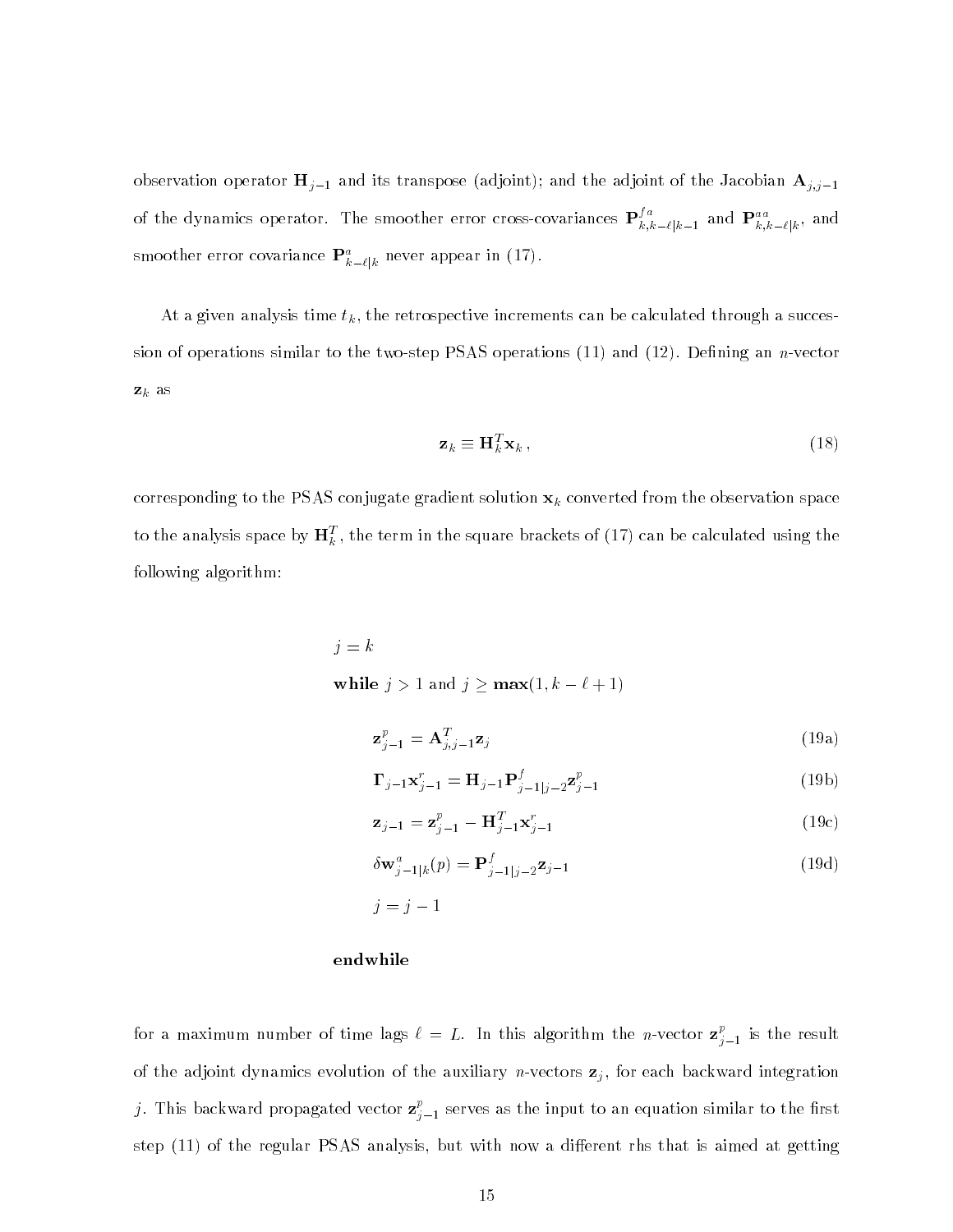the retrospective solution  $\mathbf{x}_{i-1}$  in (19b). The following step in the retrospective analysis loop is to update the *n*-vector  $\mathbf{z}_{j-1}^c$  with the analysis-space projection of  $\mathbf{x}_{j-1}^c$  as in (19c). Finally, the n-vector  $z_{j-1}$  in (19c) is used to calculate the retrospective analysis increment for each desired lag  $\ell$  up to a maximum lag  $\ell = L$  through application of the forecast error covariance operator as in (19d).

Notice that the entire retrospective analysis algorithm (18)-(19) works in the analysis space. In particular, the propagation operator  ${\bf A}_{k,k-1}^-= {\bf A}_{k,k-1}^*(p)$  in (19a) is defined in pressure coordinates and it operates on geopotential heights, mixing ratio, zonal and meridional winds, etc, that is, the analysis variables. In fact, the linearized dynamical operator  $\mathbf{A}_{k,k-1}(p)$  is given by

$$
\mathbf{A}_{k,k-1}(p) \equiv \mathbf{\Pi}_k \mathbf{M}_{k,k-1}(\sigma) \mathbf{\Pi}_{k-1}^+ \,. \tag{20}
$$

where  $\mathbb{L}_{k}$ <sub>i</sub>  $\mathbb{L}_{l}$  is the m  $\wedge$  m galaximinimized at the nonlinear operator  $\mathbb{L}_{l}$ , in  $\langle 0 \rangle$ ,

$$
\mathbf{M}(\sigma) \quad \equiv \quad \frac{\partial \mathcal{M}[\mathbf{y}]}{\partial \mathbf{y}} \bigg|_{\mathbf{y} = \mathbf{y}(\sigma)} \tag{21}
$$

and 11 and 11 'are given by

$$
\Pi \equiv \left. \frac{\partial \Pi[\mathbf{y}]}{\partial \mathbf{y}} \right|_{\mathbf{y} = \mathbf{y}(\sigma)}, \tag{22a}
$$

$$
\Pi^{+} \equiv \left. \frac{\partial \Pi^{+}[\mathbf{w}]}{\partial \mathbf{w}} \right|_{\mathbf{w} = \mathbf{w}(p)}, \qquad (22b)
$$

and correspond to the  $n \times m$  and  $m \times n$  jacobian matrices of 11 and 11+, respectively. Similarly as for the nonlinear counterpart of these operators, we should require that  ${\bf H}^+$  be a pseudoinverse of  $\Pi$ . In practice, however, numerical inaccuracies and the character of the original nonlinearities are such that this can only be achieved to a certain extent. As we can see, the adjoint operator (20) needed in (19a) involves more than simply the adjoint of the tangent  $\min$  in  $\Gamma$  is the model of the magnetic transformations if and  $\Gamma$  . In (10) and (13), responsible for converting model state vectors and analysis state vectors back and forth between the two spaces.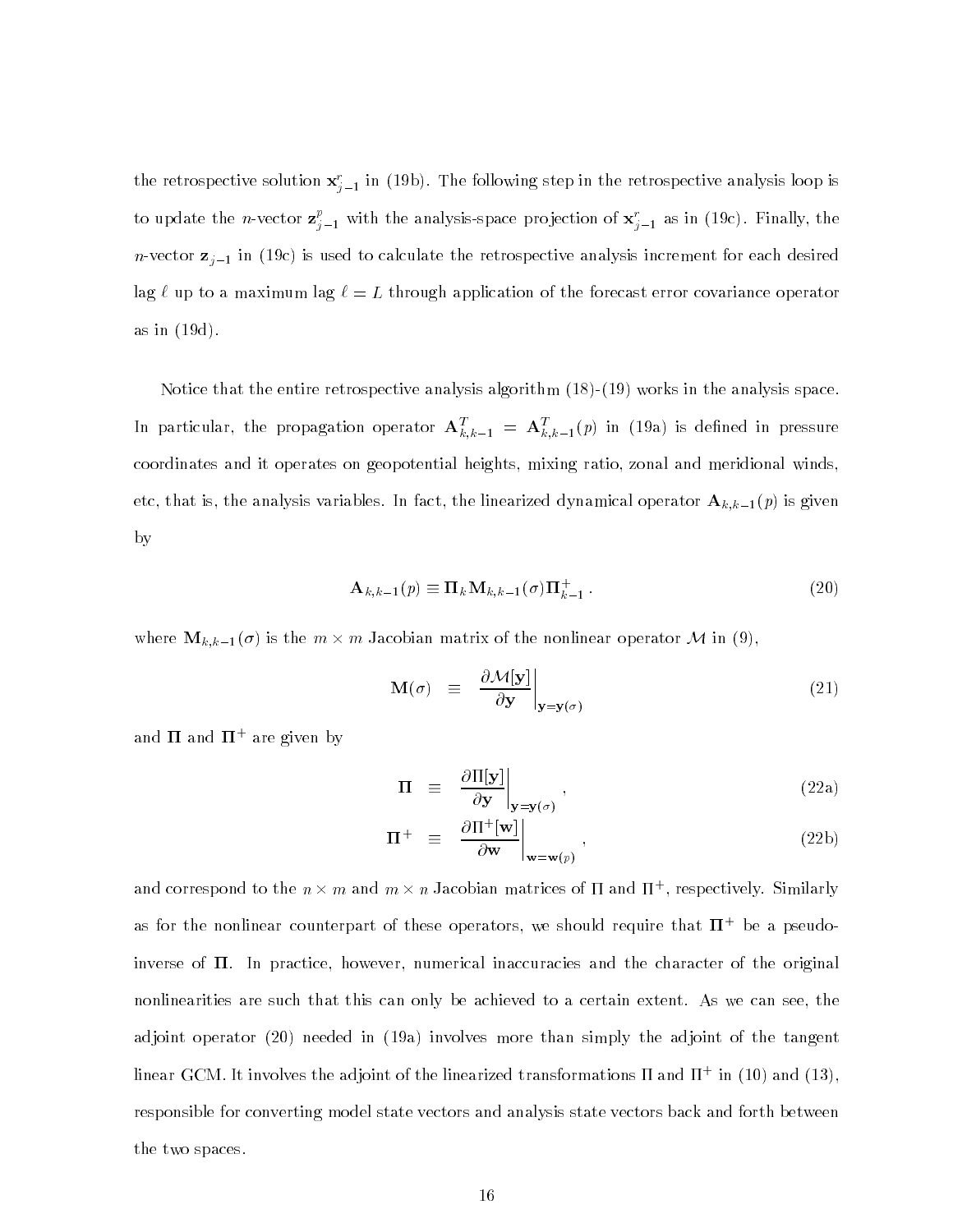A few remarks can be made at this point.

- $\bullet$  Currently in PSAS the analysis error covariance matrix  $\mathbf{F}_{k|k}^{\ast}$  is never referenced. Indeed, the current implementation of PSAS parameterizes the forecast error covariance matrix in a such a simple manner that none of the terms in the rhs of (1d) are taken into account. This is an approximation based partially on practical considerations that in the long line of further PSAS developments is bound to change. However, when the expressions (7) for the smoother error cross-covariances are bypassed and retrospective increments are calculated using the gains in (16) there are actually no approximations involved. The only consequence of not calculating the smoother error covariances is that we get no estimates for the accuracy of the retrospective analyses — which, in principle, can be extracted from  $\mathbf{F}_{k-\ell|k}^{\star}$ . Expression (16) is exact for the linear FLKS and its nonlinear EKF-based extension.
- We see from (17) that an FLKS-based retrospective scheme allows future observations to be used to correct previous filter and retrospective analyses impaired by the lack of observations over a certain region earlier on in the assimilation. That is, when at, say, time  $t_{k-1}$  there are no observations over a certain region, the filter analysis at this time will essentially equal the first-guess over that region - aside from possible contributions by farther away regions through the forecast error correlations. If at, say, time  $t_k$ , observations become available over the region in question, or information from observations at downstream nearby regions get propagated through the adjoint of the tangent linear dynamics  $\mathbf{A}_{k,k-1}$  into the region in question, this new information can be used to calculate a correction to the filter analysis at  $t_{k-1}$  as the lag-1 retrospective analysis represented in  $(17)$ . In these cases, it is the the first term in the square-bracket of  $(17)$  that mostly contributes to the correction to the filter analysis. This argument can be taken beyond this simple lag-1 reasoning.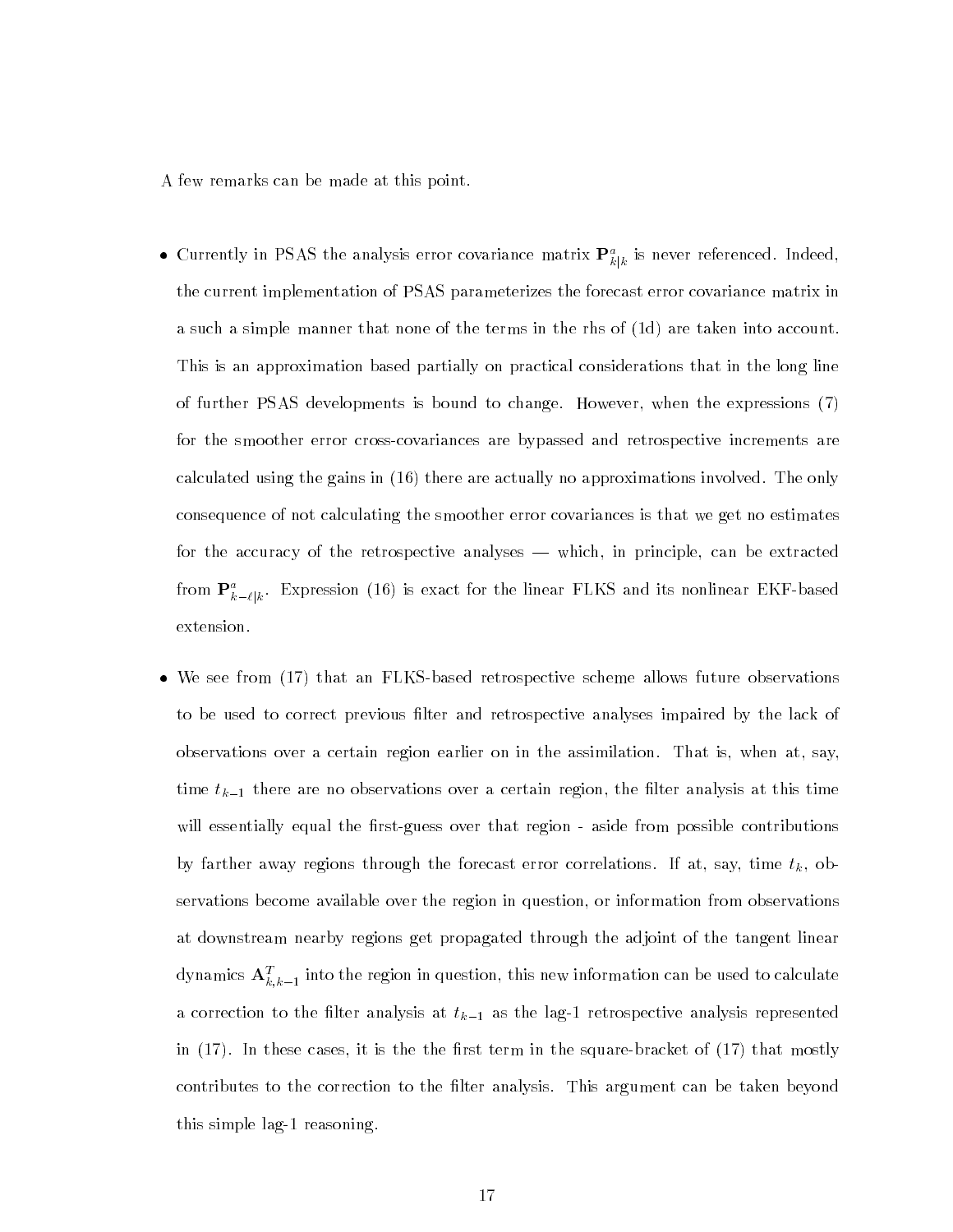- Notice that the linear system (19b) solved within the retrospective analysis algorithm involves exactly the same operators required to calculate the sensitivity of forecasts to observations changes, as measured by some pre-specied cost function, as in the approach of Baker and Daley [2000; compare with their eq. (2.7a)]. Furthermore, (19c) involves exactly the operator required to examine forecast sensitivity with respect to changes in the background. It has been pointed out elsewhere that some of the operations in 4D-var, are closely related to operations required to study forecast sensitivity; the same is true of the operations in FLKS-based retrospective analysis schemes.
- When the forecast errors do not dynamically propagate the smoother follows an algorithm similar to (19) but with the adjoint operator in (19a) replaced by the identity. Since in the current implementation of PSAS the forecast error covariance is not dynamically determined, and even with its slowly varying forecast error variances it can be thought of having a time-independent forecast error covariance, it is conceivable that replacing the adjoint by the identity operator in (19a) may result in a reasonable retrospective analysis approximation consistent with the current underlying PSAS statistics. Todling (2000) has experimented with this idea using an identical-twin conguration setup for GEOS and has found a significant improvement in the mean error due to lag  $\ell = 1$  and even to lag  $\ell = 2$ retrospective analyses.

#### (c) The GEOS lag-1 retrospective-based iterated analysis

When the system is nonlinear, the idea to feedback the filter estimate into the analysis equation is particularly attractive, especially if we expect the filter analysis to be a better estimate of the state of the system than the first-guess provided by the model. Indeed, filtering strategies making use of such feedback procedures are commonly found in the literature. For instance, Jazwinski (1970, Theorem 8.2) introduces the so-called iterated EKF, which is suitable for nonlinear observation operators. Cohn (1997) proposes a similar procedure as an extension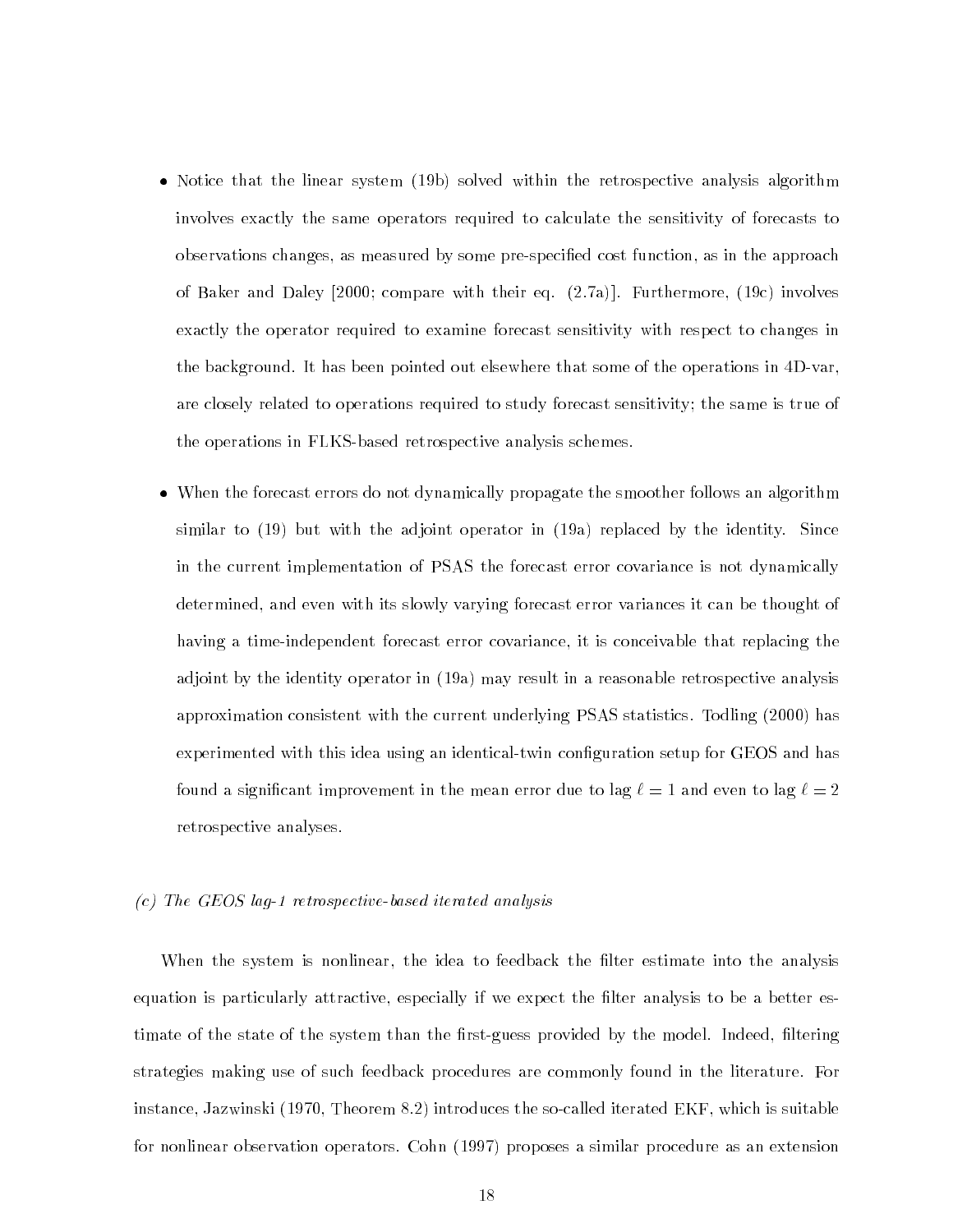to PSAS so it can handle such types of operators. Iterated procedures aimed at dealing with nonlinearities of the observation operator are sometimes referred to as locally-iterated methods, since the iterations are performed at a single time. Jazwinski (1970, Theorem 8.3) also presents an iterative procedure that is aimed at correcting errors due to the dynamical linearizations required by the EKF. This latest procedure involves integrating the model with a newly estimated tra jectory at each iteration and for this reason it resembles a smoother procedure referred to as the iterated linear filter-smoother algorithm. Combining ideas of filtering and smoothing leads to the possibility of developing globally-iterated procedures in which the filter analyses may be revised by a backward-lter integration within a certain time interval. Most these iterative procedures are inspired by Newton-type methods for solving systems of nonlinear equations (see Navon and Legler 1987, for a review of Newton-type methods).

Motivated by these methods we introduce here a procedure to use the retrospective analysis and try to improve the overall GEOS IAU-based assimilation. At first, the algorithm is based only on the lag-1 retrospective analyses. At any single time  $t_k$ , when a lag-1 retrospective analysis  $\mathbf{w}_{k|k+1}(p)$  is available we can construct a model-space lag-1 IAU retrospective increment as

$$
\delta \mathbf{y}_{k|k+1}^a(\sigma) = \Pi^+[\mathbf{w}_{k|k+1}^a(p)] - \mathbf{y}_{k|k-1}^b(\sigma) , \qquad (23)
$$

which is similar to (14), but is constructed using observations one step ahead of time  $t_k$ . This lag-1 retrospective increment can now be used to integrate the GCM over an IAU integration period already covered before. This is illustrated schematically in Fig. 2. The diagram resembles much the regular IAU procedure presented before in Fig. 1. In fact, the top part of the diagram, above the horizontal dotted line, is identical to the regular IAU procedure. However, now at, say, time  $t = 12Z$  we calculate a retrospective analysis by integrating the transformed PSAS solution vector in (18) back in time using the adjoint operation (19a); this is represented in the diagram by the south-westward pointing dashed arrow. A new PSAS-like linear system problem can be solved as in (19b) with the corresponding update (19c); which is represented in the diagram by the box tagged "Retro Ana". In the end, a lag-1 retrospective increment at  $t = 6Z$  is construct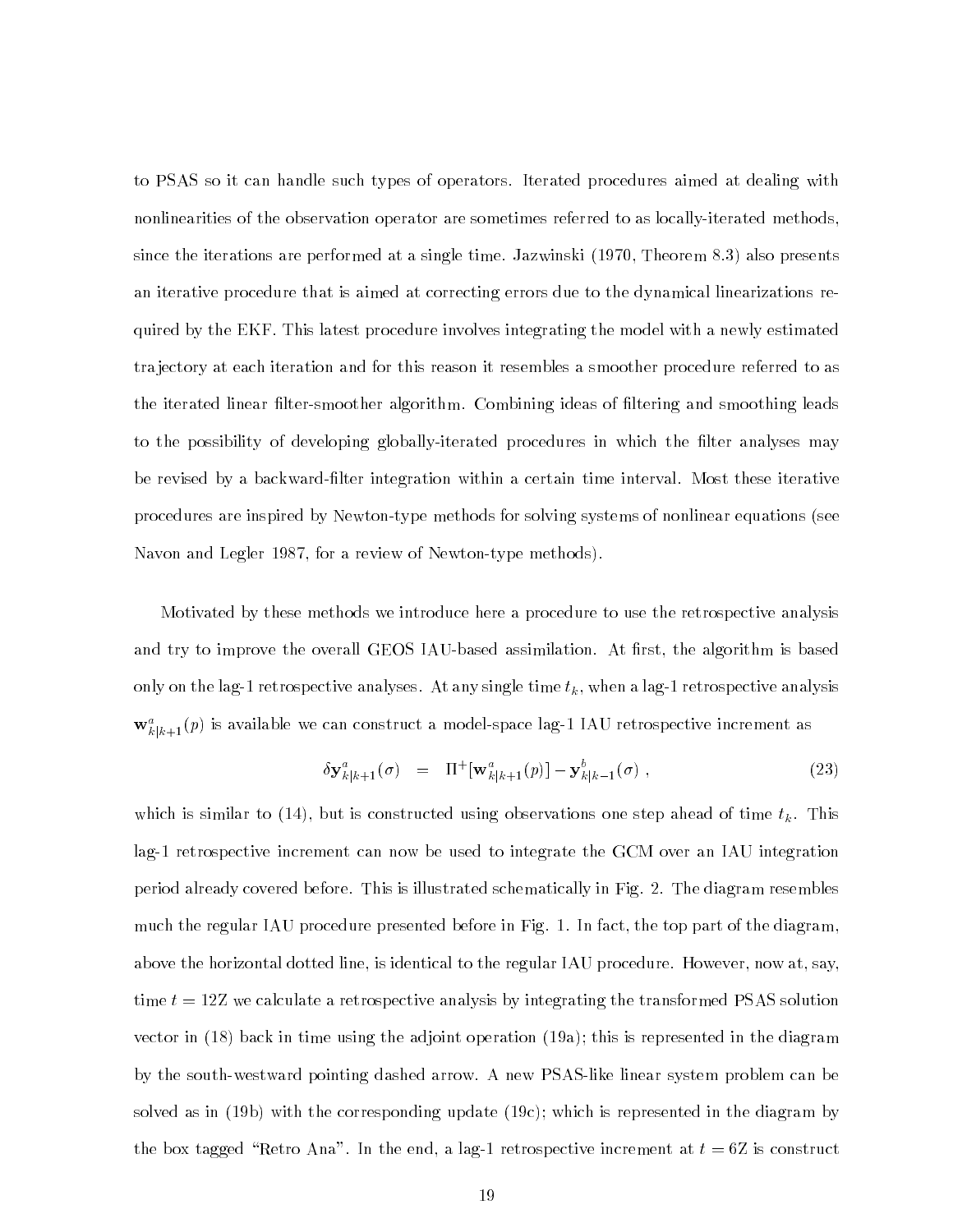as in (23), and the GCM is integrated for 6 hours using this increment as the tendency term in (9). From this point on, the procedure follows the regular IAU schematics until it is time to process the observations at  $t = 18Z$  when the lag-1 retrospective analysis at  $t = 12Z$  can be calculated and the whole cycle repeated. The final assimilated trajectory is represented, as in Fig. 1, by the thick solid arrows. At a given analysis time, the relevant iterated PSAS analysis is represented in the diagram as the analysis from the lowest PSAS box in a column of the diagram (see thick vertical dashed lines).

Looking at the diagram in Fig. 2 we see that the retrospective-based iterated analysis amounts to a considerable increase in computational requirements when compared with the regular procedure in Fig. 1. Each iteration of the iterated analysis scheme requires one extra 9-hour GCM integration and two extra PSAS analyses. Such increased in the computational cost can only be justied if the procedure results in considerably improved analyses. If indeed this procedure proves to be worth, its computational burden can be reduced by calculating some of the steps in (19) at different resolutions. Similarly, to the strategy of incremental 4D-var of Courtier et al. (1994), we can for example integrate the adjoint of the tangent linear GCM in (19a) at lower resolution than the actual model integration (9). Also, the retrospective PSAS-like linear system (19b) can be solved at lower resolution than the regular linear system (11) solved in the first step of PSAS. For that matter, the calculations in  $(19a)$  and  $(19b)$  do not even have to be performed at the same resolution. Clearly, this type of approach to reduce computational cost involves the development of additional interpolation operators and their corresponding adjoints. Results obtained with full resolution tests will likely not translate equally to modifications of the algorithm involving resolution changes. Still, only experimental tests will demonstrate the feasibly and accuracy of such approach.

Independently of the IAU, in a linear optimal sense it can be shown that to feedback the lag-1 retrospective analysis at, say,  $t_{k-1}$  to calculate a revised filter analysis at time  $t_k$  does not amount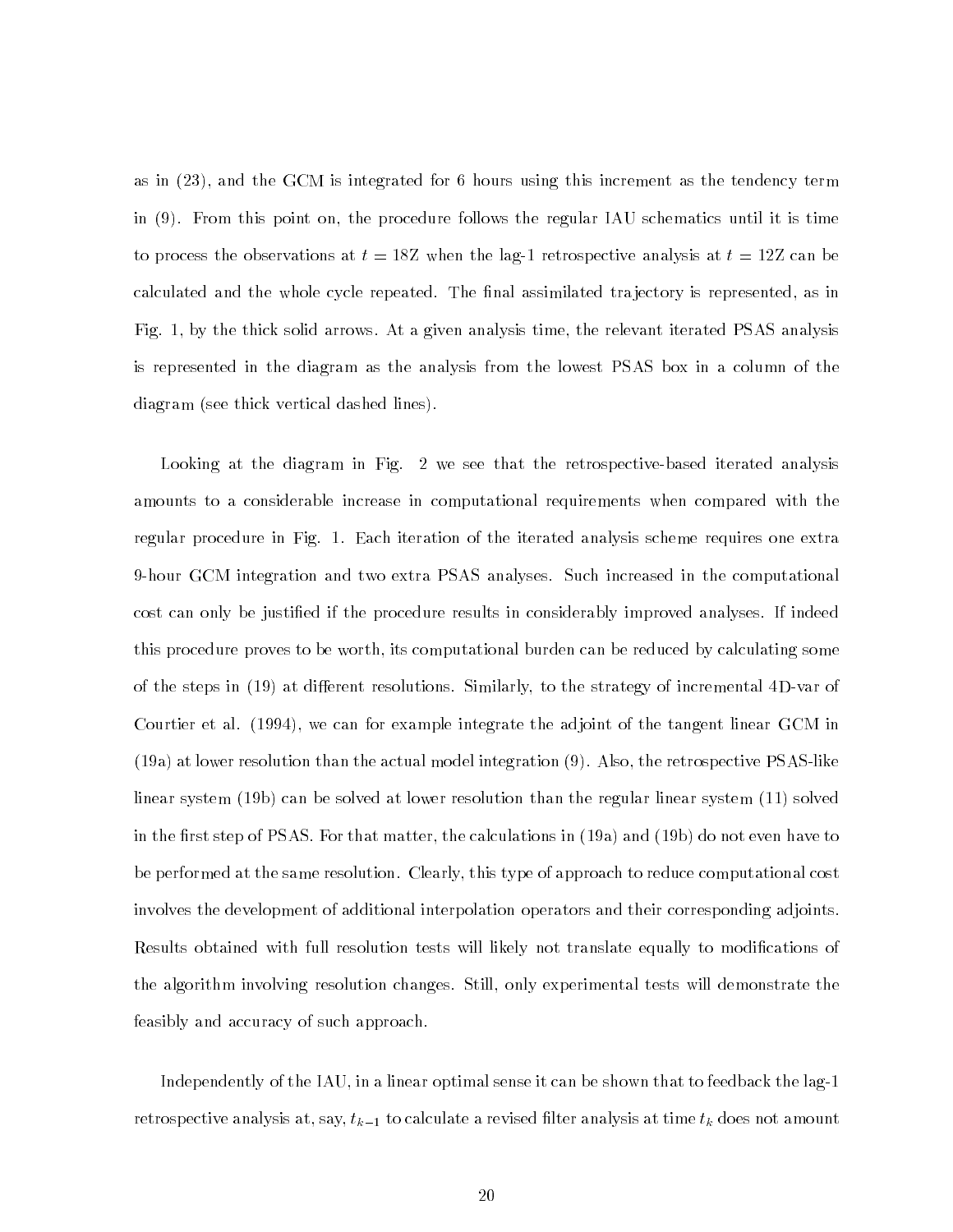to an improved filter analysis. In this iterated procedure, an optimal analysis can be calculated using the first-guess from the lag-1 retrospective analysis when the cross-covariance between the revised first-guess and the observations are properly taken into account. In fact, since the retrospective-based iterated analysis procedure here amounts to a modified filtering procedure the optimal gains in this case are similar to the usual modified filter gains when the forecast and observations are correlated (e.g., Jazwinski 1970, Example 7.5). Since in practice it would be quite difficult to account for this cross-covariance, we choose to neglect the cross-covariance terms all together.

#### 4 GEOS experiments results 4

#### $(a)$  Configuration and experimental setup

The retrospective analysis procedures of the previous section were implemented as an extension to GEOSDAS. The retrospective portion of the GEOS software is compatible with the first operational version of GOES, designed to support NASA's Earth Observing System mission and its Terra satellite. We refer to this earlier operational version as GEOS-3' to avoid possible confusion with the considerably upgraded version of GEOS-3 operational at the time of this writing. The GEOS-3 GOM operates at a resolution of 1<sup>-</sup> fatitude by 1<sup>-</sup> fongitude and it has 48 vertical sigma levels, with a dynamical core much similar to that of Suarez and Takacs (1995). At the synoptic nours, PSAS calculates analysis at a resolution of 2<sup>-</sup> latitude by 2.5° longitude on 20 pressure levels. Details on the implementation of PSAS can be found in da Silva et al. (1996), Guo et al. (1998), and Larson et al. (1998). And, as we have mentioned in the previous section, GEOS-3' uses the IAU procedure of Bloom et al. (1996) to generate a time-continuous state tra jectory referred to as the assimilation. To simplify matters, the experiments performed for the present article used both the GCM and PSAS at the coarse horizontal resolution of  $4^{\circ}$ latitude by 5o longitude; the GCM and PSAS vertical resolutions were kept unchanged. Except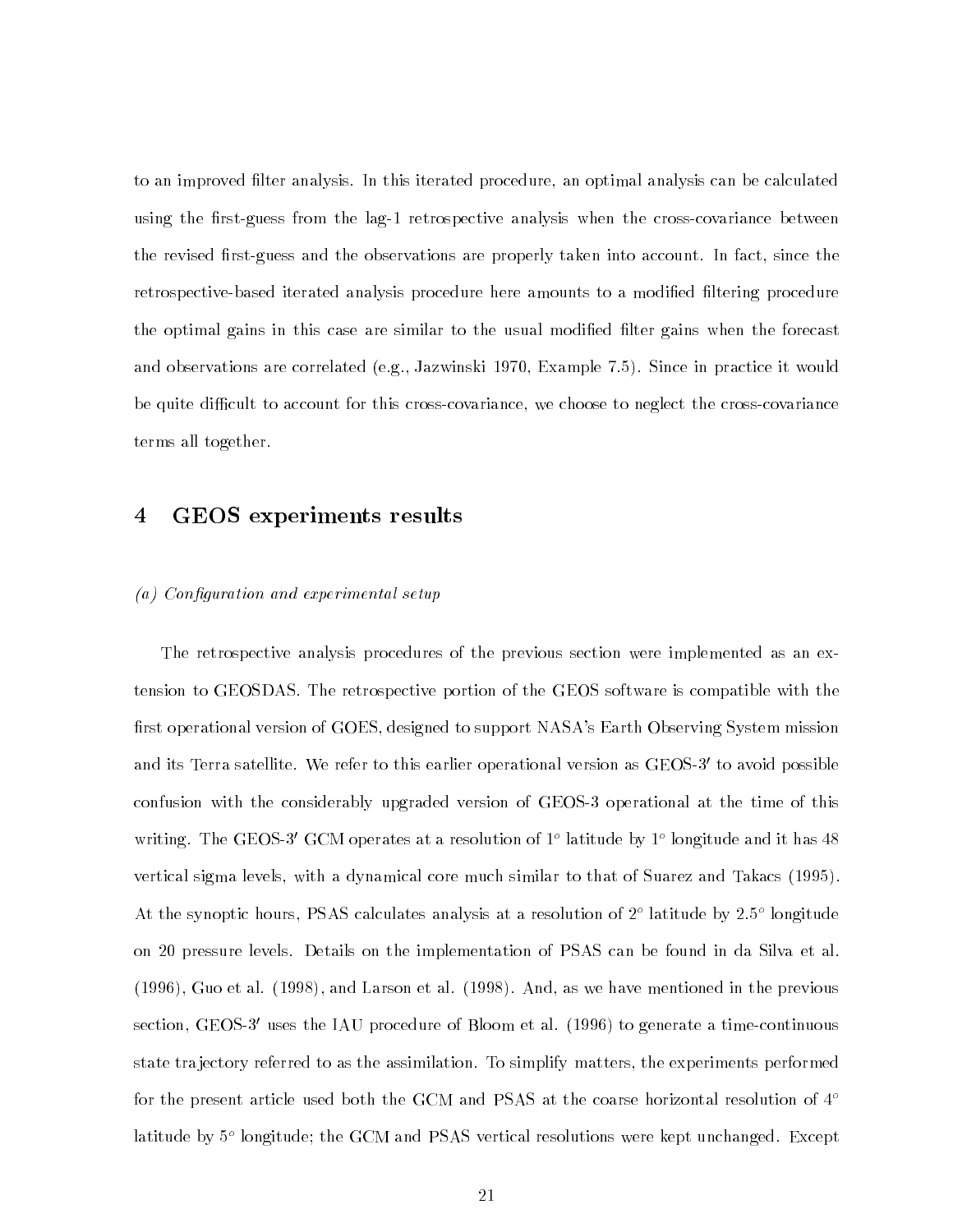for sea-wind satellite observations, all observation data types used in GEOS-3' are included in our experiments. Conventional observations from ships, environment and drifting buoys, surface stations, winds from pilot balloons, aircraft reports, and radiosonde stations are used. Cloud track wind retrievals and TOVS geopotential height retrievals are used as well. Furthermore, the Wentz (1997) SSM/I-derived total precipitable water retrievals are assimilated, though not through PSAS but rather by using the method of Hou et al. (2000).

Four new components are required to implement the retrospective capability in GEOSDAS: the adjoint of the tangent linear GCM; the additional PSAS-like operators involved in (19b); the adjoint of the tangent linear operator (10) taking model-space variables into analysis-space variables; and the adjoint of the tangent linear operator (13) taking analysis-space variables into model-space variables. Presently, the adjoint of the GCM includes the hydrodynamics adjoint and the adjoint of a simple diffusion scheme. No attempts to produce the adjoint of parts of the model physical processes has been made. Most modications required to PSAS were quite cosmetics since they only required rearranging operators already available in the original PSAS software. Some effort was devoted to derive the proper tangent linear and adjoint operators for the transformations (10) and (13), particularly, because we striven to make sure that the back and forth operations would render minimal error. Some of this work was done by hand, some was done using the automatic differentiation tool of Giering and Kaminski (1998).

In the present article, only results for the lag-1 (6-hour) retrospective analysis are discussed. The behavior and impact of the simplest possible implementation of an FLKS-based assimilation scheme needs to be fully assessed and understood before engaging into experimentations with higher lags. Furthermore, we focus on the mean overall impact of the retrospective analysis. Therefore, leaving synoptic impact studies to future presentations. Since only the mean overall impact is of interest, we simplify the experimental configuration by updating the GCM trajectory needed during the adjoint integrations with the frequency of the analyses, that is, we update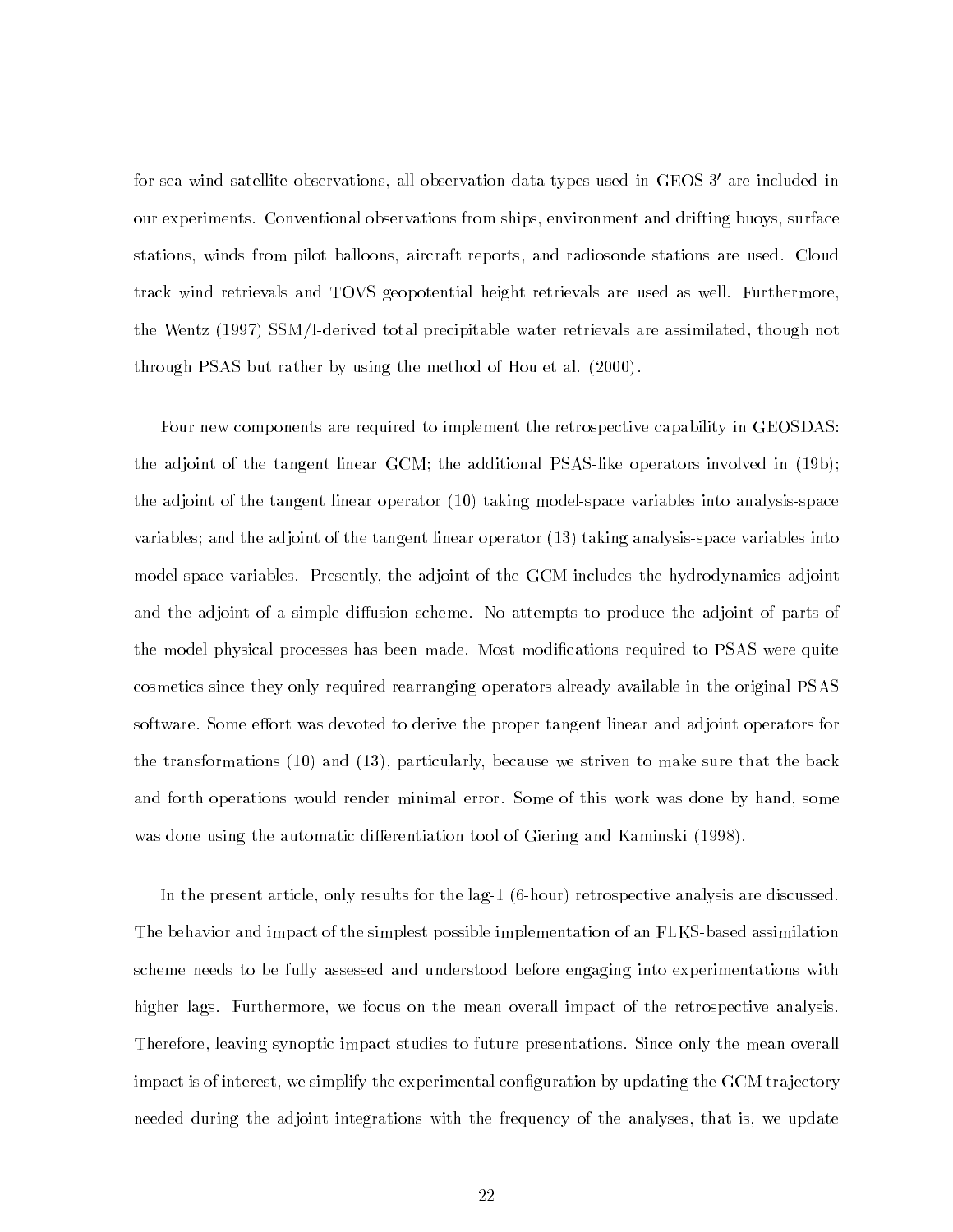the adjoint basic state only every 6 hours.

We compare the results of three experiments conducted over the period of January 1998. To avoid possible differences due to spin-up issues, the experiments are actually started on 14 December 1997, but the results are ignored during this half-month period. Our first experiment is taken as the control and it uses the reduced resolution GEOS-3' data assimilation system mentioned above. The control is referred to as the CTL experiment. The second experiment, referred to as the RA experiment, involves calculating lag-1 (6-hour) retrospective analyses for the entire month of January 1998 using the background fields and OMF time series of the control experiment. The third, and final, experiment is aimed at evaluating the lag-1  $(6 \text{-} hour)$ retrospective-based iterated analysis procedure introduced in the previous section, and it is referred to as the RIA experiment.

Mainly, we evaluate the RA and RIA experiments by examining the statistics of their corresponding residuals time series. That is, depending on the case, we calculate time root-meansquare (RMS) bias and standard deviation from the differences of the observations with either the forecast, or the analysis, or the retrospective analysis, or the retrospective forecast (see below). To ease comparisons, we grid the residuals over a 41 latitude by 51 longitude on the 20 lo pressure levels of the analysis space before calculating any statistics. Since during the course of one month observations, particularly from certain instruments, can still be sporadic within a grid-box we make sure that only grid-boxes containing 15 or more reports enter the calculation of the corresponding statistic. In the discussion that follows, we concentrate on results obtained in the troposphere.

#### (b) Evaluation of the 6-hour retrospective analysis

We start by comparing the results of the CTL and RA experiments using the set of observations assimilated in the CTL experiment. If everything works properly, and the 6-hour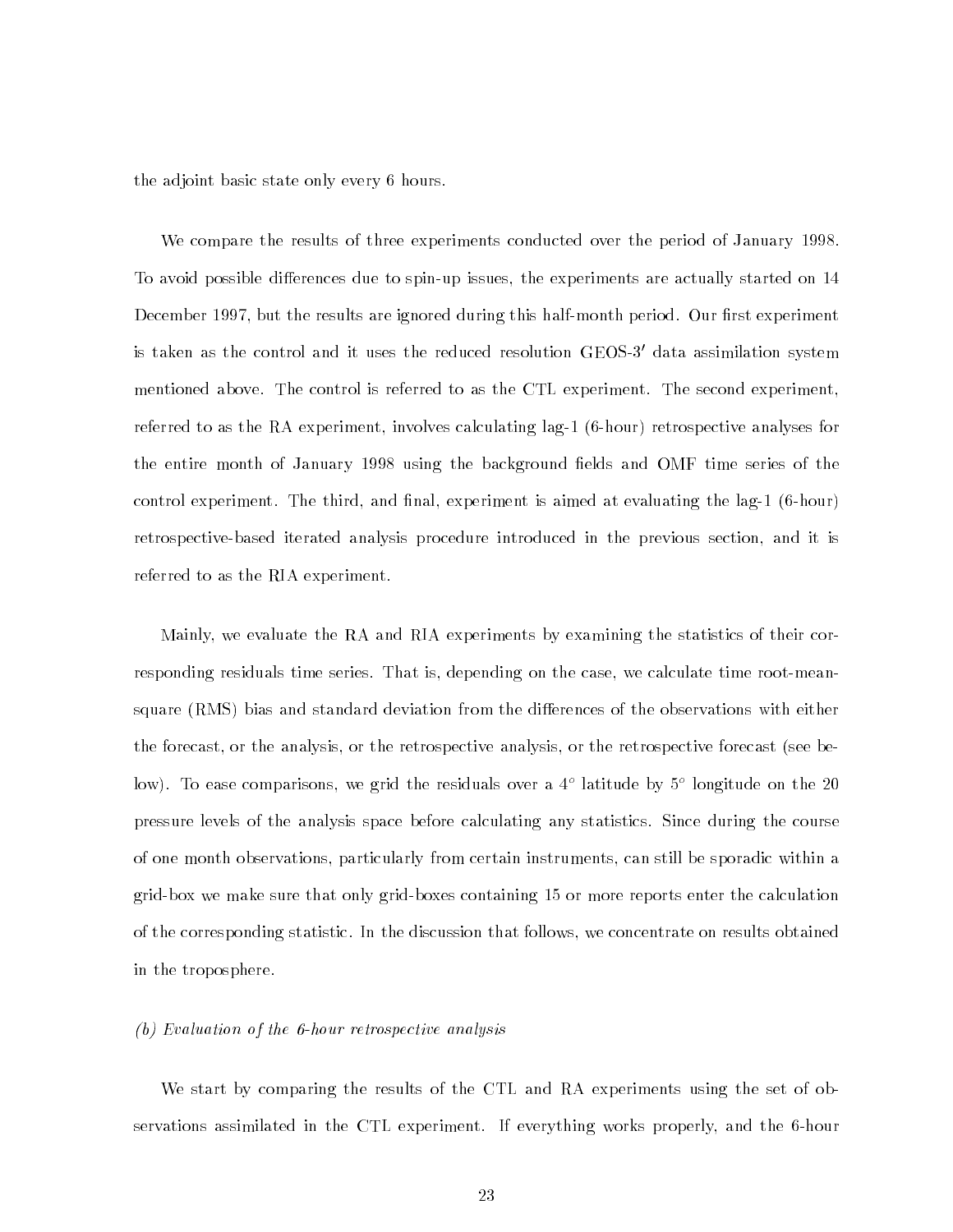retrospective analyses are indeed an improvement over the regular control analyses we should see that in some mean sense the RA observation-minus-analysis (OMA) residuals are reduced in comparison to the OMA residuals of the control experiment. As a matter of fact, we can show that in the linear optimal case,

$$
\mathcal{E}\{(\mathbf{w}_k^o - \mathbf{H}_k \mathbf{w}_{k|k+1}^a)(\mathbf{w}_k^o - \mathbf{H}_k \mathbf{w}_{k|k+1}^a)^T\} < \mathcal{E}\{(\mathbf{w}_k^o - \mathbf{H}_k \mathbf{w}_{k|k}^a)(\mathbf{w}_k^o - \mathbf{H}_k \mathbf{w}_{k|k}^a)^T\}.
$$
 (24)

Although there is no guarantee of this holding in general for the, suboptimal, nonlinear case under study, we would like to see the extent to which this is so. In practice, to assess this quantity we must take the usual ergodic assumption and replace the ensemble average by a time average. Examination of the time RMS biases and standard deviations for the OMA residuals when the analysis are either the regular filter analyses of the CTL experiment or the lag-1 retrospective analyses of the RA experiment has shown that they are virtually the same (not shown). Therefore, this point of view we might be led to think that there is no payoff in calculating lag-1 retrospective analyses.

Because of nonlinearities and suboptimalities in a practical system such as GEOS it is possible that we may see benefits from the RA scheme by looking at quantities other than the OMA residuals. If there is any value in the retrospective analyses, and indeed they correspond to a better analyses than the regular (filter) analyses, we should expect the former to have improved predictive skills over the latter. We cannot expect this to hold true for any forecast length, but it would be nice to see if it at least holds for predictions up to the time-lag period of the retrospective analyses; 6 hours in the lag-1 case here. Hence, we can compare the OMF residuals statistics when the forecasts are the regular filter forecasts of the CTL experiment and the so-called retrospective forecasts issued from the lag-1 retrospective analyses. Since the OMF residuals from a regular GEOSDAS run, such as the CTL experiment, involve 6-hour forecasts that are produced from partly integrating the GCM with the IAU forcing for 3 hours and partly integrating the GCM for another 3 hours without the influence from the IAU tendencies (see Fig. 1), we must carefully use the retrospective analyses when constructing OMF residuals from them.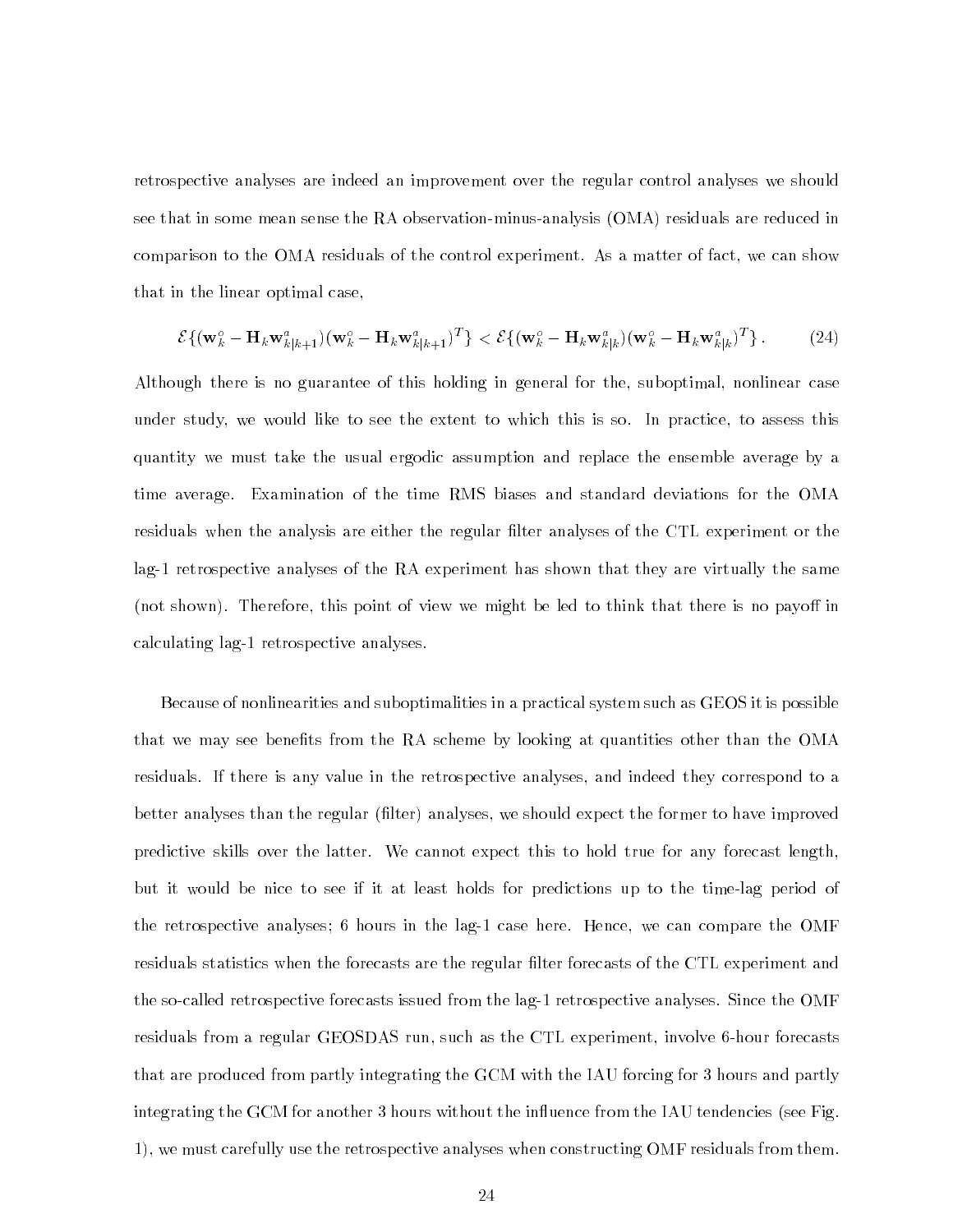To make a fair comparison, we calculate OMF residuals from the 6-hour retrospective analyses following a forecasting procedure based on IAU. For each available retrospective analysis for the entire month of January 1998 a retrospective forecast is issued following the the schematic representation shown in Fig. 3. As illustrated in the figure, the retrospective OMF residuals at, say, 12Z are calculated by converting the 6Z retrospective analysis to the model space and constructing the corresponding increment on the model space, following (23). This retrospective analysis increment is used as a tendency term during a 6-hour GCM integration, started at 3Z. At the end of the 6-hour integration the retrospective tendency term is turned off, by setting  $\alpha$  = 0 in (9), which the model is left to run free for whother 9 hours when the OMF residuals at 12Z can be calculated using the observations at the same time.

Using these retrospective forecasts, Fig. 4 shows the time RMS bias (top panels) and standard deviation (bottom panels) for the geopotential height OMF radiosondes residuals for the CTL (solid curves) and RA (dashed curves) experiments averaged over the western (left) and eastern (right) quadrants of the Northern Hemisphere, for latitudes higher than 20N. These two domains are chosen because they represent the largest concentration of radiosondes in the globe. We see from the top panels that, in the RMS bias sense, the forecasts from the lag-1 retrospective analyses correspond to a considerable improvement over the regular GEOSDAS analyses. However, the bottom-left panel for the RMS standard deviations shows that the retrospective forecasts are considerably noisier than the regular forecasts over what is mostly North America; results are roughly neutral over most of Europe and Asia, as seen from the bottomright panel. Figure 5 displays similar quantities but now for the zonal wind radiosondes OMF residuals. Except in the Northwestern region, between pressure levels 700 mb to 400 mb, the RMS bias for the zonal component of the zonal wind OMF radiosonde residuals are improved when forecasts are issued from the lag-1 retrospective analyses. In this same region, the zonal wind OMF standard deviations [panel (b.1)] shows a minor deterioration at levels below 400 mb, confirming the deterioration seen in the OMF heights in Fig. 4b.1; minor improvement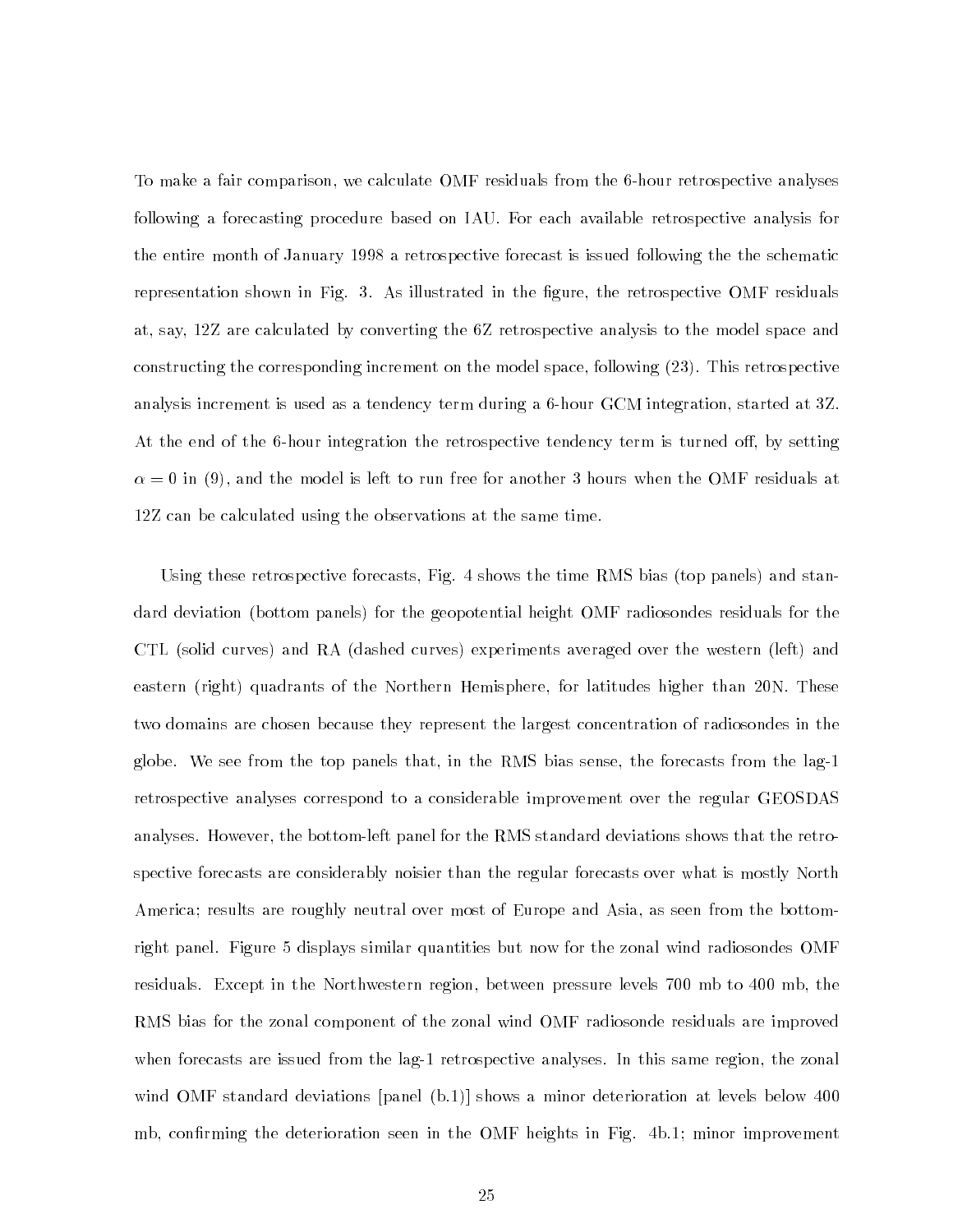in the standard deviations are seem above 400 mb. Over the Northeastern region a minor but consistent improvement is observed in both the RMS bias and standard deviation, as indicated from the panels on the right.

The statistics of OMF residuals for other variables and other observing systems can also be examined. Figure 6 shows the time RMS biases (top panels) and standard deviations (bottom panels) for the geopotential height TOVS retrievals OMF residuals. Since TOVS provides global coverage in the course of a single day, the spatial averages now cover the entire Northern Hemisphere (left panels) and the entire Southern Hemisphere (right panels). We see considerable improvement in the OMF biases and standard deviations from the retrospective forecast residuals. Interestingly, the standard deviation results over the Northern Hemisphere [panel (b.1)] contradict the deterioration observed in the geopotential heights of radiosondes OMF residuals [panel (b.1) of Fig. 4]. We attribute this contradiction over North American to contradictions between the geopotential height observations from the radiosondes and the TOVS retrievals themselves and not to the retrospective analysis procedure.

Another quantity we have studied is simply the spatial average of the residuals time mean. Though we expect considerable cancellation of errors in this quantity, it still serves as an indicator of the overall behavior of the residuals and of the underlying procedure used to produce them. Figure 7 shows the time mean OMF residuals for the CTL 6-hour first-guesses (forecasts) and the lag-1 retrospective forecasts. The globally-averaged time means for geopotential height TOVS retrievals and radiosondes OMF residuals are displayed in panels (a) and (b), respectively. We see mostly a reduction in the time mean residuals when the retrospective forecasts are used instead of the regular forecasts, with some overshooting at levels below 700 mb for the TOVS retrievals residuals. The zonal and meridional components of the radiosondes wind OMF residuals are displayed in panels (c) and (d), respectively, and again, we see an overall reduction when the retrospective forecasts are used, with some overshooting of the mean meridional wind around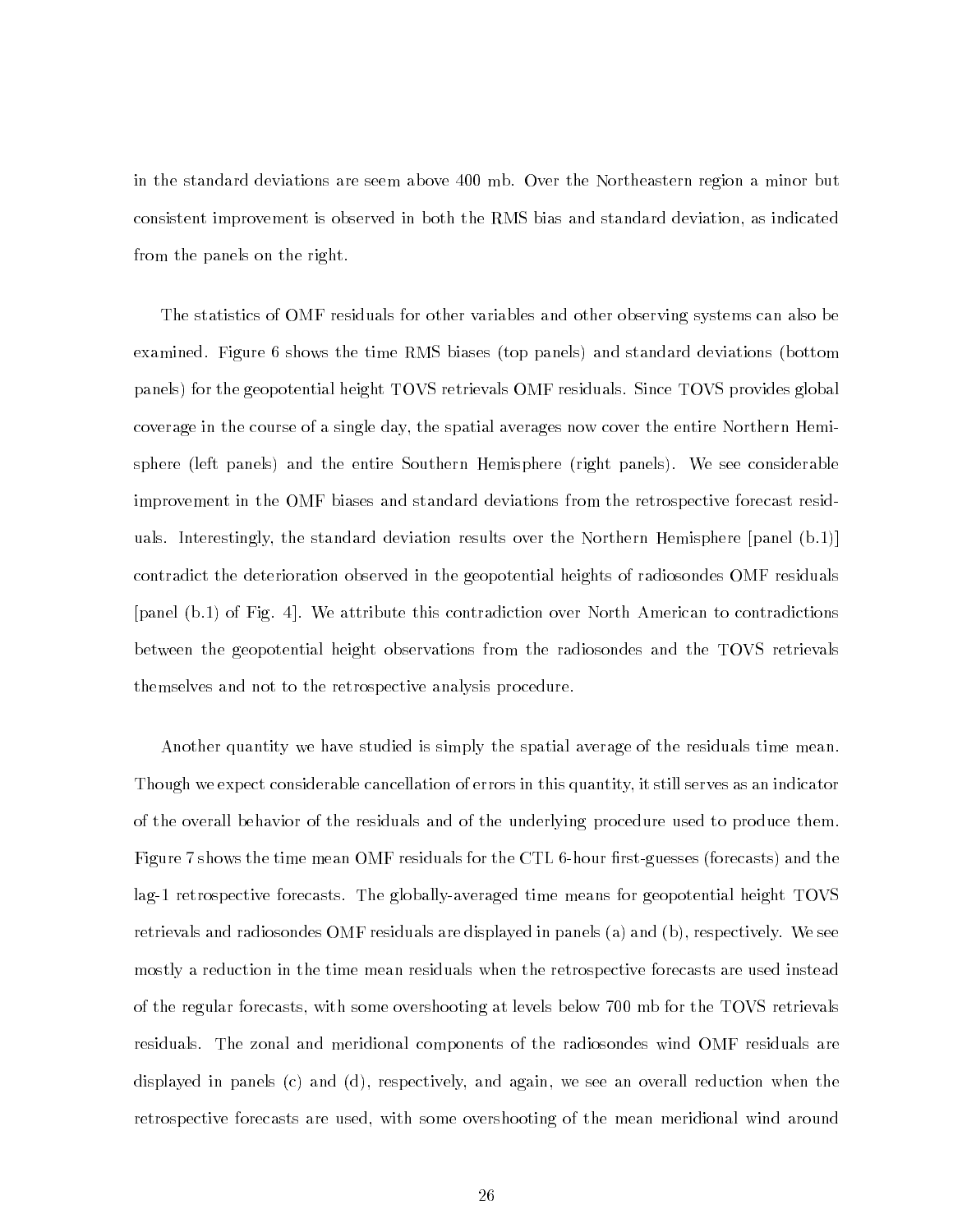150 mb.

It seems fair to say that, overall, in the nonlinear suboptimal case of the GEOS application, we see some benefit in producing the 6-hour forecasts issued from the lag-1 retrospective analyses over the regular GEOSDAS forecasts. This serves to indicate that there is some benefit from the RA scheme. This also serves as further motivation to use the iterated retrospective analysis procedure proposed in the previous section since it makes direct use of these retrospective forecasts (see Fig. 2).

#### (c) Evaluation of the 6-hour retrospective-based iterated analysis

We now evaluate the performance of the 6-hour (lag-1) retrospective-based iterated analysis scheme of Fig. 2. We start by comparing the OMA residuals between the CTL and the RIA experiments. Figure 8 shows the globally-averaged time RMS bias of geopotential heights from TOVS retrievals and radiosondes OMA residuals [panels (a) and (b), respectively], and the same quantity for the zonal and meridional components of the radiosondes winds [panels (c) and (d), respectively]. Although small, we actually see improvement in the OMA residuals due to the iterated analysis. To the extent that the ensemble mean can be replaced by the time RMS mean the inequality (24) holds when  $\mathbf{w}_{k|k+1}^-$  corresponds to the iterated analysis, at least in a globally-averaged sense. Another proxy to (24) would be the time RMS standard deviations. We have examined this quantity for the OMA of both the CTL and RIA experiments and have found it to change very insignicantly, sometimes in favor of the RIA scheme, and other times with the CTL experiment results being slightly less noisy (not shown). The results in the time RMS standard deviations can however be made neutral or favor the RIA procedure by properly re-tuning the PSAS error statistics, but this is outside the scope of the present article.

Even though small, the improvement due to the RIA scheme seen in Fig. 8 is also visible directly from the time series of the globally-averaged OMA residuals RMS bias. Furthermore, this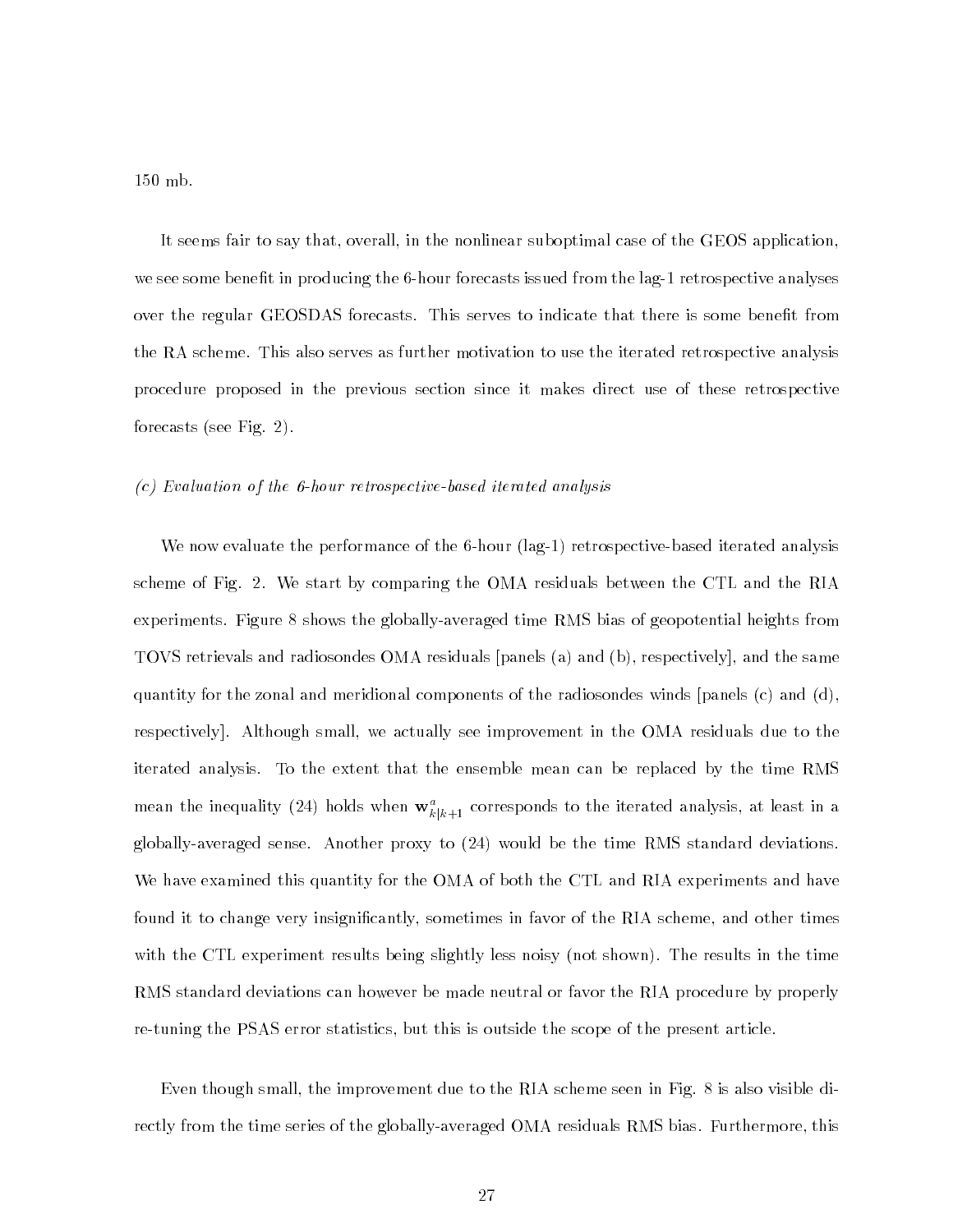improvement is seen not only for TOVS retrievals and radiosondes OMA residuals, but for other instruments as well. An illustration is presented in Figure 9 by displaying the globally-averaged RMS bias of the zonal (top) and meridional (bottom) cloud-track winds OMA residuals at 200 mb. The thin curves correspond to the OMA residual times series from the CTL experiment and the thick curves are for the RIA experiment. The global reduction in the RMS bias can be as much as  $1 \text{ m s}^{-1}$  at certain times. This confirms the reduction in the globally-averaged time RMS bias of the radiosondes OMA residuals observed in panels (c) and (d) of Fig. 8 around the same pressure level.

Frequently, changes made to assimilation systems are evaluated and validated by making comparisons with independent observations, that is, observations which are not assimilated by the system. There are certainly plenty of reasons to take such comparisons and validations with caution as independent observations may contain errors of their own. Moreover, it is often difficult to find independent data sources that are not assimilated, particularly those providing global coverage. Data withholding experiments are commonly used to assess the impact of a particular observing system and can also be used to evaluate the impact of system changes (e.g., Bouttier and Kelly 2001, and references therein). Here we choose to verify the change in the 200 mb winds of Figs. 8 and 9 by using wind observations from the Global Aircraft Data Set (GADS) of the British Airways Boeing 747-400 flights, and by using further wind aircraft observations from ACARS (Aircraft Communications, Addressing, and Reporting System). Neither of these observation types are used in our assimilation experiments and therefore provide for legitimately independent checks.

The GADS wind observations have been shown by Rukhovets et al. (1998) to be of potential value to GEOSDAS if used regularly in the PSAS analyses. This suggests that any changes made to GEOS that show its analyses to draw more closely to these observations, even when they are not assimilated, should be considered an improvement. With that in mind, we used a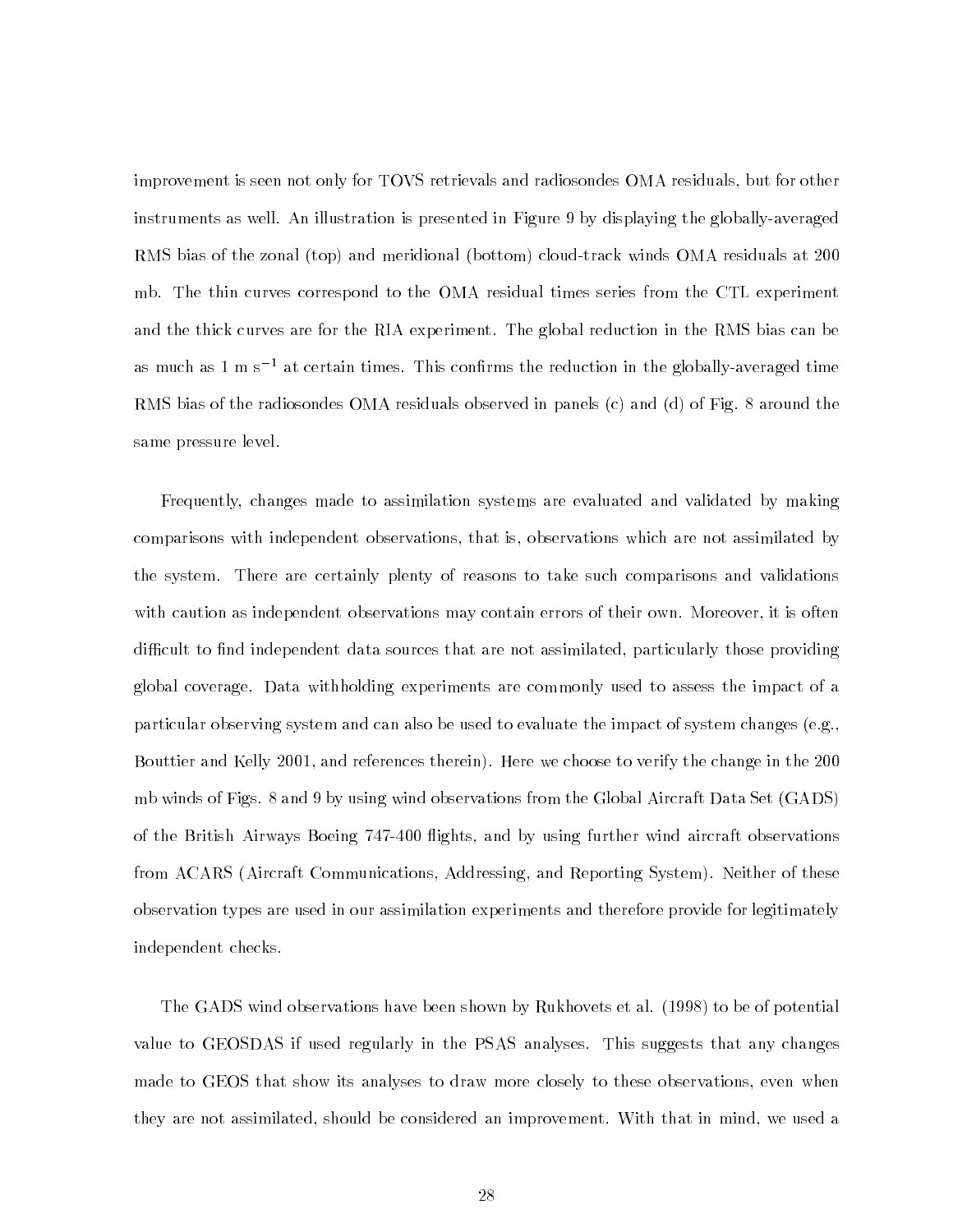dataset for the January 1998 GADS observations to construct OMA residuals for the analyses of both the CTL and RIA experiments. Figure 10 shows maps of the time RMS standard deviation of the zonal (top) and meridional (bottom) GADS winds OMA gridded residuals for the RIA experiment subtracted by the similar quantity for the CTL experiment. Essentially, with this differencing the color scheme in the figure indicates that blue (negative values) corresponds to improvements due to the RIA procedure. Though we see areas where the impact of RIA is neutral or negative, in most places it seems that the analyses of the RIA experiment are closer to the GADS observations than the analyses of the CTL experiment.

Similarly, Fig. 11 shows the differences shown in Fig. 10, but now for the ACARS wind OMA residuals. The maps are focused over North America since that is where the majority of the observations are concentrated in this case. Relatively neutral results are seen in the meridional component of the wind (bottom map), but undeniable improvement due to the RIA scheme is seen in the zonal component of the wind (top map).

Ultimately, as emphasized by CST94, one of the main motivations for performing retrospective analysis is to produce the best possible dataset for climate research. As such, it is important to examine the climatological impact of changes induced by the RIA procedure. Since the results of the experiments discussed here are still preliminary we do not want to duel too much on the signicance of performing RA and RIA for the purposes of improving the climatological aspects of the assimilation strategy — recall that our experiments are for a very low resolution version of GEOS-3'. Still, we cannot avoid looking more closely to see what is the climatological impact of changes such as those observed in the wind field. In fact, the significance of the RIA scheme impact to the upper level winds can be seen more clearly by looking directly at the monthly-averaged winds. For instance, Fig. 12 shows the zonally-averaged, January 1998 monthly mean, meridional wind (top) for the RIA experiment and its difference from the CTL experiment (bottom). The bottom panel, shows a distinct tropical wind strengthening at the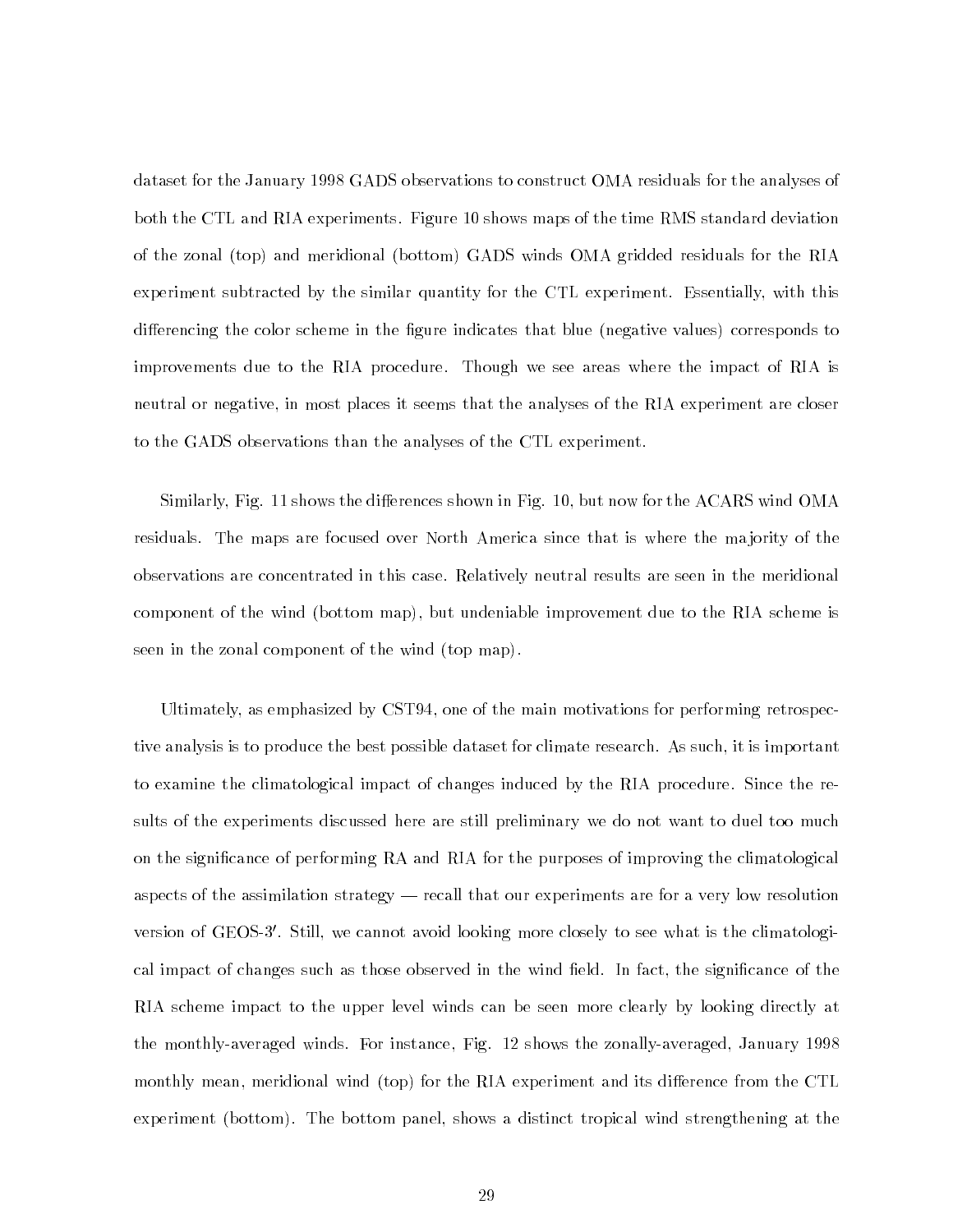upper levels and a slight weakening at the mid- to lower levels when the RIA scheme is used.

This change in the tropical meridional wind is bound to affect the tropical circulation, namely, the Hadley circulation. To see the meridional circulation, we calculate the mass stream function  $\psi$  by integrating the zonally-averaged monthly mean meridional wind using the expression

$$
\psi = \frac{2\pi R \cos \phi}{g} \int \left[\overline{v}\right] dp \,,\tag{25}
$$

where v stands for the meridional wind, the operator  $\overline{\bullet}$  represents the time mean, the operator  $\bullet$ represents for the zonal average, R is the mean radius of the earth, g is the gravity constant,  $\phi$  is the latitude, and the integral is taken downward from the pressure of 10 mb to the surface. Figure 13 shows the January 1998 mass stream function for both the CTL (top) and RIA (bottom) experiments. We see a clear enhancement of the Hadley circulation when the RIA procedure is used with the mass stream function peaking at about 10  $\times$  10  $^{\circ}$  kg s  $^{-}$  in contrast to the weaker  $^{-}$ peak of 12  $\times$  10 $^{++}$  kg s  $^{-}$  for the circulation of the CTL experiment. Although we do not expect the circulation pattern to be completely well represented at the coarse resolution we use in our experiments here, we must say that the circulation obtained with the RIA procedure looks very close to the circulation pattern of the full resolution, I flatitude by I foligitude, GEOSDAS  $(100 \text{ s} \cdot 10^{-10} \text{ kg/s}^{-1})$ . With its tropical circulation peaking at 18  $\times$  10  $^{-1}$  Kg s  $^{-1}$ .

As we have stated above, the main motivation for, say, the RIA procedure is to obtain overall improved assimilated fields. Results such as the one in Fig. 13 seem to suggest that the RIA scheme has the potential for improving climatologically relevant features. Still, it would be hard to convince any operational group to apply an FLKS-based scheme without showing that it improves medium-range forecast skills or at least that it leaves the skills essentially unchanged. Therefore, we compared the skills of 5-day forecasts when the forecasts are issued from the CTL and the RIA analyzed fields. Notice that these are now regular forecasts, instead of the IAU-based forecasts obtained by following the schematic in Fig. 3. Since our experiments are confined to the single month of January 1998, there are so many independent samples we can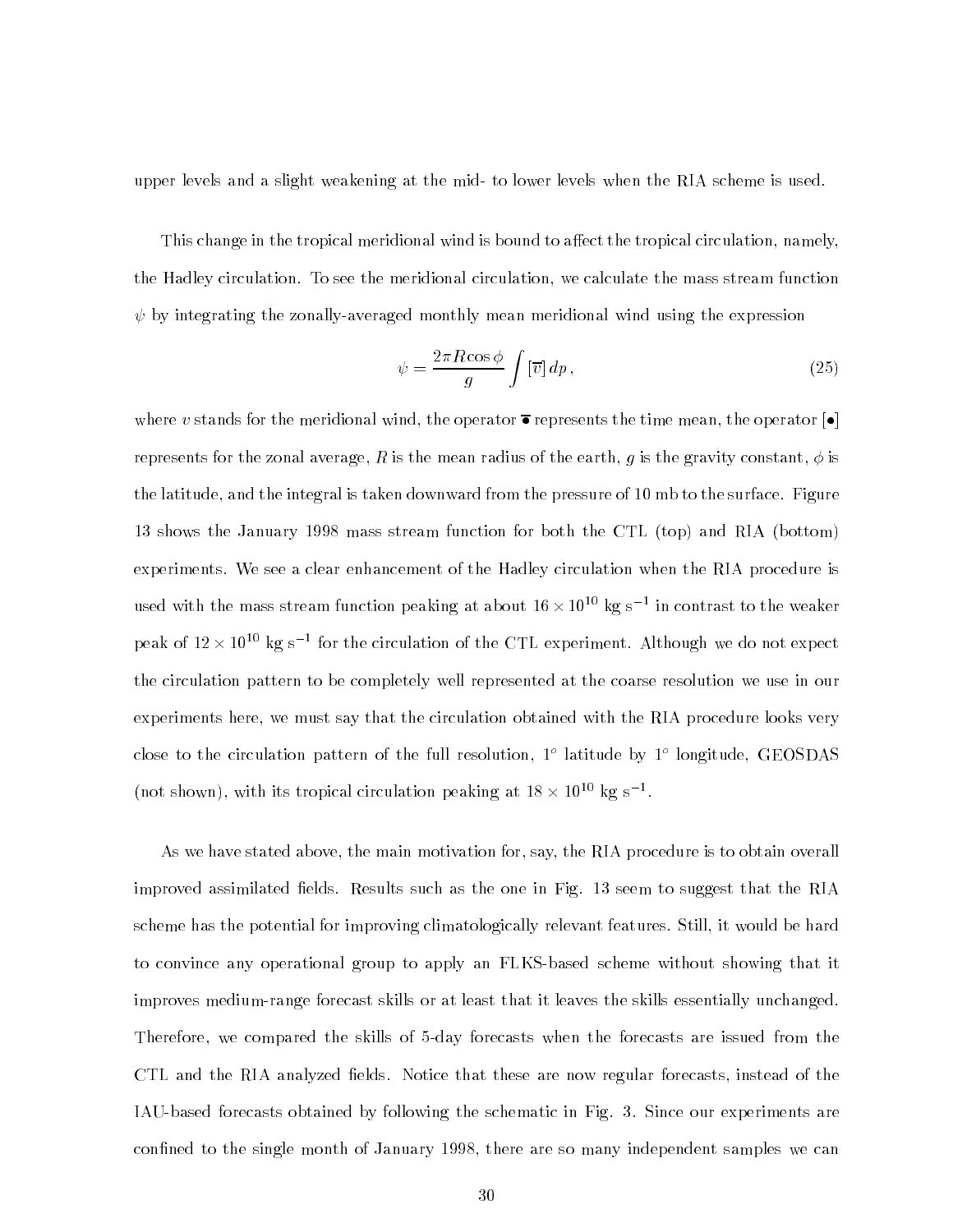obtained over this period. We issued 5-day forecasts starting from 2 January 1998 every 3 days until 26 January 1998, to have a small sample of 9 5-day forecasts. We veried that the overall conclusions and skills calculated from this small ensemble were not affected by the size of the sample by reducing the size of the sample further down to 5 members and performing cross-validation. As a measure of forecast skill we calculated anomaly correlations and RMS errors [e.g., see von Storch and Zwiers 1999, Eqs. (18.17) and (18.18)]. Both the CTL and RIA forecasts were evaluated against their own analyses. Furthermore, anomalies were calculated using a 10 year climatology obtained from the ECMWF operational analyses for the period of 1988 to 1997, and interpolated to the resolution of our experiments. We should say that the scores shown below are not representative of the actual scores of the operational GEOS-3 data assimilation system.

Figure 14 shows the anomaly correlations for the 500 mb geopotential height field calculated over four different regions for the 5-day forecasts issued from the CTL (solid curves) and RIA (dashed curves) analyses. We see that over the Northern Hemisphere extra tropics (top-left panel) forecasts from RIA are of similar skills as forecasts from the control analyses, at least up to day 4. In North America (bottom-left panel) the forecast skills from RIA analyses show some deterioration when compared against the skills of the regular forecasts. As when studying the OMF obtained from the retrospective forecast using the RA analyses, this deterioration over North America might be related to contradictions in the observing system over this area. In fact, this seems to be an issue confined to this region since, for example, over the Southern Hemisphere (top-right panel) and Europe (bottom-right panel) we actually see some improvement in skills when the 5-day forecasts are issued from the RIA analyses.

As a final illustration along the lines of comparing the skills of 5-day forecast from the CTL and RIA experiments we examine the RMS error of the wind fields at 850 mb and 200 mb. Figure 15 displays these quantities averaged over the tropics for both the zonal (right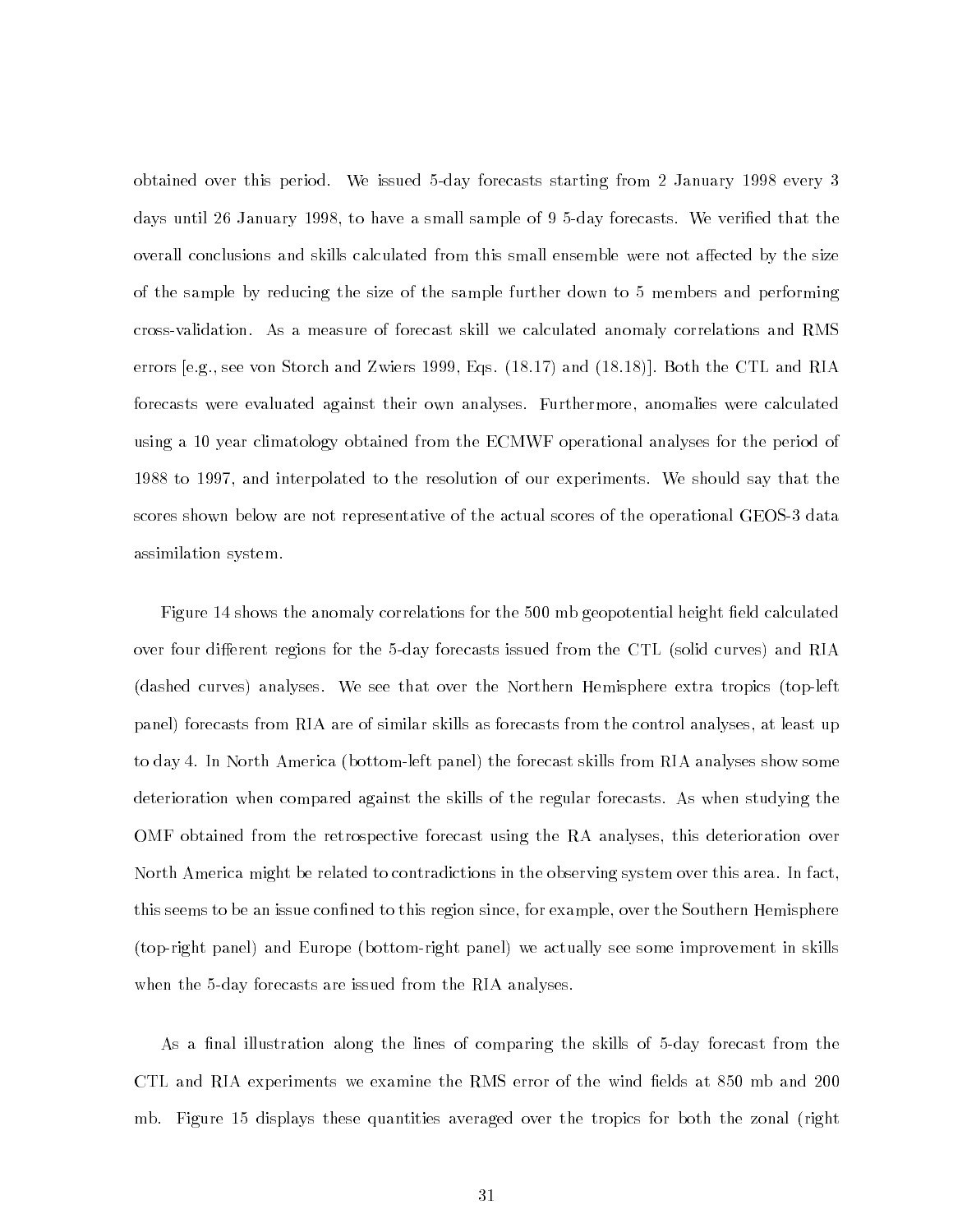panel) and meridional (left panels) components of the wind. The RMS errors at 850 mb are virtually identical, while at 200 mb we see a slight improvement when using forecasts from the analyses of the RIA experiment. Although these are small improvements they serve as further confirmation of what we have seen previously when comparing the analyses of the CTL and the RIA experiments with independent observations.

#### $\overline{5}$ **Conclusions**

The purpose of atmospheric data assimilation is to produce the best possible estimate of the the state of the atmosphere at any single time. In theory this can be accomplished by using smoothing techniques since they are aimed at maximizing data usage through inclusion of observations in the past, present, and future of the time an estimate is sought for. In the context of sequential data assimilation, the fixed-lag Kalman smoother (FLKS) provides a particularly attractive framework. The FLKS formulation is fully based on the underlying filtering strategy. Its standard formulation requires no error covariance information beyond what is require by the filtering approach. Indeed, the FLKS can be separated into a filter portion and a retrospective analysis (RA) portion and this separation renders practical implementation of FLKS-based procedures a relatively simple extension of an already existing (filter) analysis scheme.

Two different types of retrospective procedures are investigated in the present work. The first is the original FLKS-based formulation referred to simply as RA. The second is an iterated version of the original algorithm, referred to as RIA, in which lag-1 retrospective analyses are used to revise a previously calculated lter analysis. Both these procedure are implemented as an extension of the Goddard Earth Observing System (GEOS) data assimilation system. The new components required for implementing a retrospective capability in GEOS are the adjoint of the tangent linear of the GEOS general circulation model (GCM); the rearrangement of a few operators already available in the physical-space statistical analysis system (PSAS) of GEOS;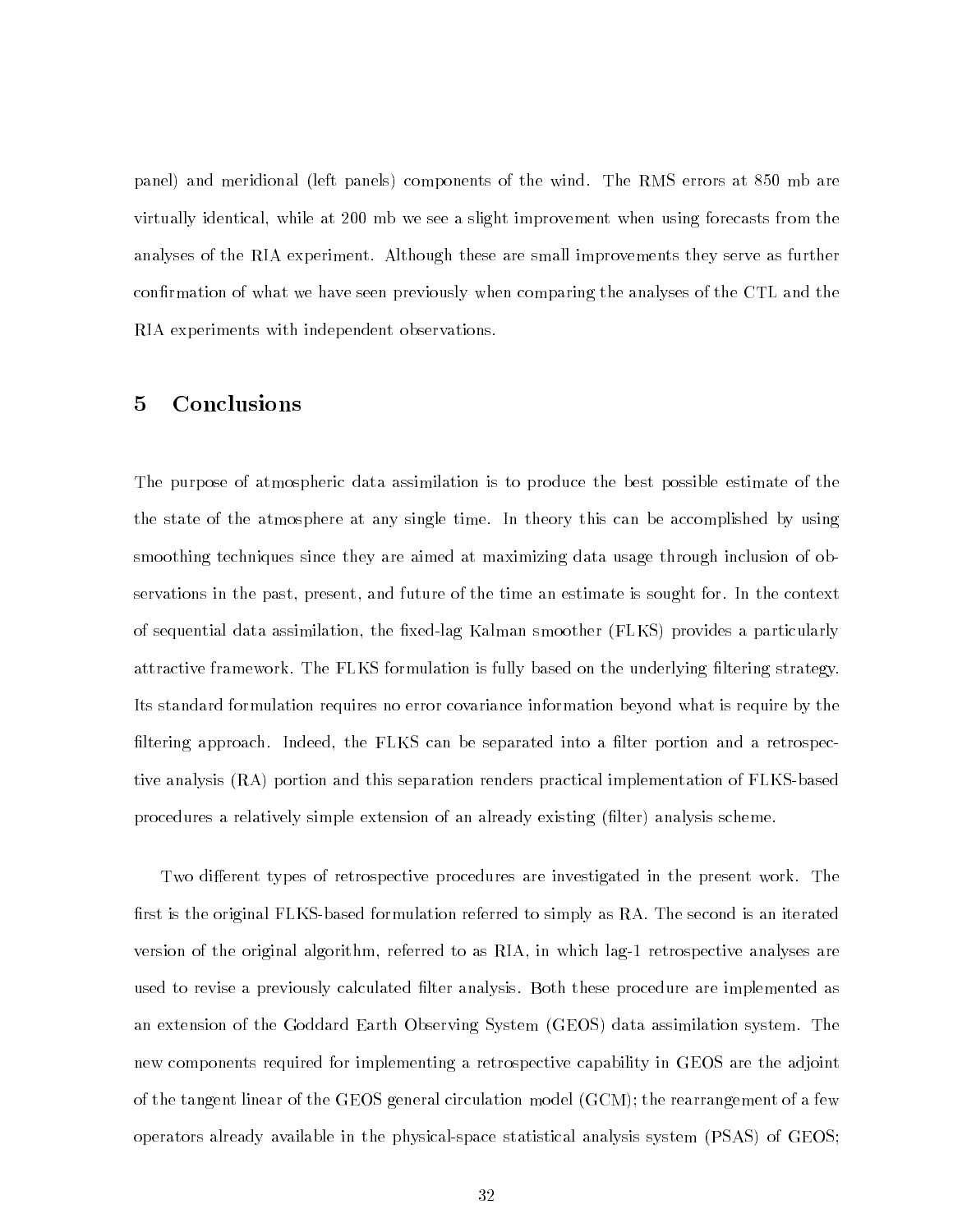and the development of the tangent linear and adjoint operators responsible for transforming model-space variables into analysis-space variables back and forth as well as the adjoint of the operator transforming analysis-space variables into observables. The adjoint of the tangent linear GCM used in the present work includes the adjoint of the tangent linear hydrodynamics and the adjoint of a simple diffusion term; the adjoint of the physics is not included.

Only results for the 6-hour, lag-1, retrospective analysis are studied here. Although close examination of the observation-minus-analysis (OMA) residuals seem to suggest a rather neutral overall benet from the lag-1 retrospective analysis, we see improved skills in the 6-hour forecasts issued from these lag-1 retrospective analyses. That is, the so-called retrospective forecasts are a closer match to the observations than the regular GEOSDAS forecasts. This is not to be taken as a surprising result but rather as verification that the RA scheme works. This improved 6-hour skill motivates the investigation of the RIA scheme since this scheme makes explicit use of the retrospective forecasts. Evaluation of the analyses from the RIA procedure indicates them to be closer to the observations than the usual PSAS analyses. The OMA residuals for independent observations not used during the assimilation further confirms some of the improvements due to the RIA scheme. More significant improvements are seen when examining climatologically relevant fields such as the mass stream function describing the meridional wind circulation. Lastly, anomaly correlations and root-mean-square errors from a small sample of 5-day forecasts indicate a mild improvement in skill scores when analyses from the RIA procedure are used for the 5-day forecasts instead of the regular GEOS analyses. Although the skill scores are not improved everywhere in the globe, there are improvements nonetheless.

Much work remains to be done to show that either RA or RIA are a fit extension to the usual PSAS analysis procedure of GEOS. The present work used only a reduced resolution version of GEOS and a study with a higher resolution version is necessary. Just as in four-dimensional variational procedures, one of the main feature of the retrospective analysis is its capability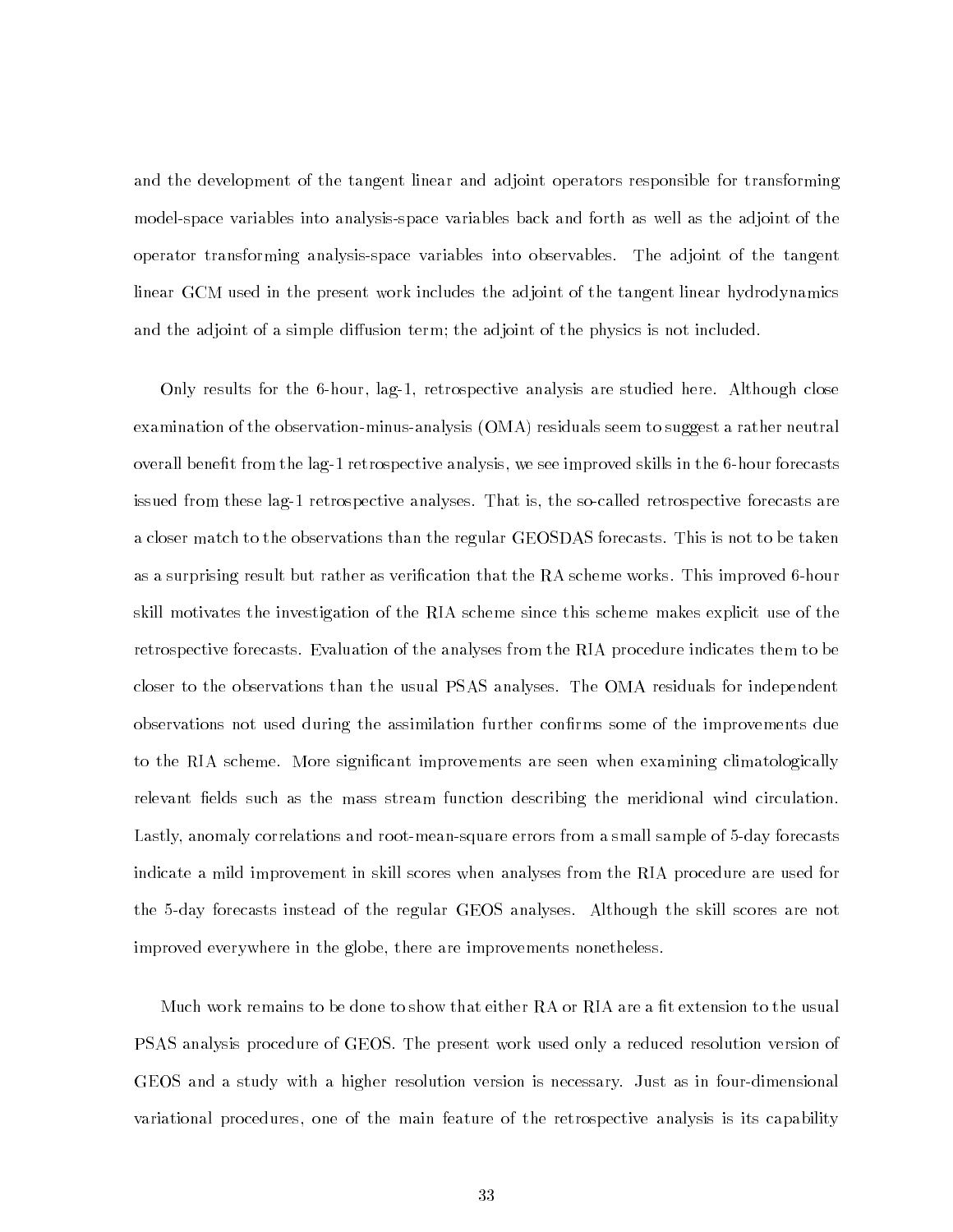to incorporate backward-propagated information into the retrospective analyses via the model adjoint. This should, in particular, result in improved representation of synoptically relevant atmospheric events. This has not been explored in the present work and should serve as material for future studies. Furthermore, more and more it becomes evident that instead of windowing the observations in 6-hour batches, as it is commonly done in the 3D-var system, much can be gained by assimilating observations at their proper time, as it is done in 4D-var. For a PSAS-like system the rapid update cycle strategy is more readily implementable for this purpose and it will be important to investigate the impact of retrospective analysis in this context. Whether these studies will be done in the context of GEOS or in the context of the newly developed nite-volume data assimilation system in our group is still to be decided. In any case, we feel that the present work serves to justify the development of retrospective analysis capabilities in this new assimilation system.

Acknowledgments. We thank N. S. Sivakumaran for his contribution during the initial phase of this work. We are also thankful to A. M. da Silva for providing the program for gridding residuals; to J. Tenenbaum and L. Rukhovets for providing the January 1998 GADS dataset used in one of our comparisons; and to J. Ardizzone for providing the package to calculate forecast error skill scores. The numerical results in this work were obtained on an SGI 2000 through cooperation with the NASA Center for Computational Sciences at the Goddard Space Flight Center and the NASA Ames Research Center. This research was partially supported by the NASA EOS Interdisciplinary Pro ject on Data Assimilation.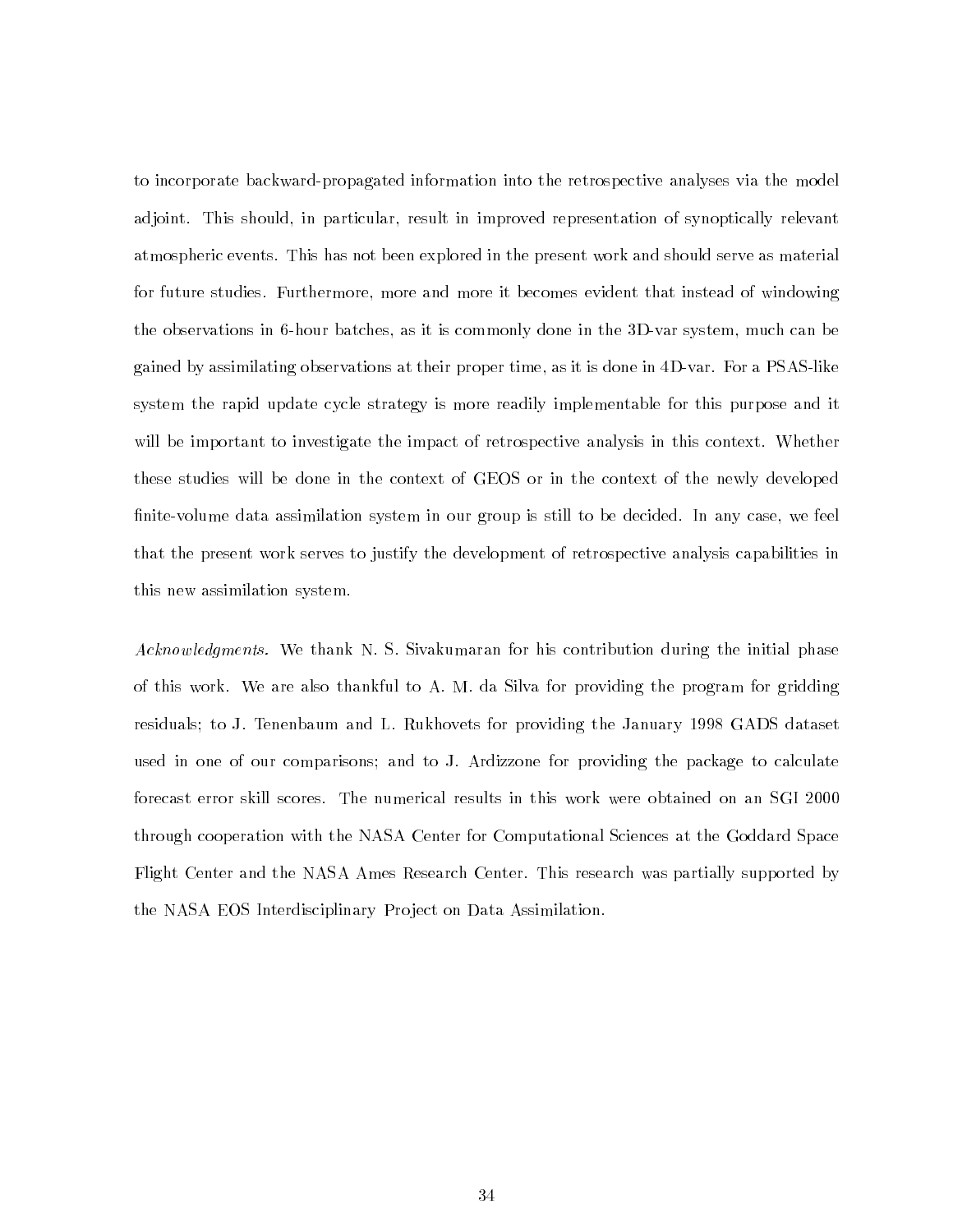### Appendix A

### Retrospective gains as a function of filter variables only

The purpose of this appendix is to derive the alternative expression (16) for the retrospective gain matrix (see also Zhu et al. 1999). Using (6) and (7) with  $\ell = 1, 2, ..., j$  we have

$$
\mathbf{K}_{k-1|k} = \mathbf{P}_{k-1|k-1}^{a} \mathbf{A}_{k,k-1}^{T} \mathbf{H}_{k}^{T} \mathbf{\Gamma}_{k}^{-1}
$$
\n
$$
= \mathbf{P}_{k-1|k-2}^{f} \left[ (\mathbf{I} - \mathbf{K}_{k-1|k-1} \mathbf{H}_{k-1})^{T} \mathbf{A}_{k,k-1}^{T} \right] \mathbf{H}_{k}^{T} \mathbf{\Gamma}_{k}^{-1}, \qquad (A.1a)
$$
\n
$$
\mathbf{K}_{k-2|k} = \left( \mathbf{P}_{k-1,k-2|k-1}^{aa} \right)^{T} \mathbf{A}_{k,k-1}^{T} \mathbf{H}_{k}^{T} \mathbf{\Gamma}_{k}^{-1}
$$
\n
$$
= \mathbf{P}_{k-2|k-2}^{a} \mathbf{A}_{k-1,k-2}^{T} \left[ (\mathbf{I} - \mathbf{K}_{k-1|k-1} \mathbf{H}_{k-1})^{T} \mathbf{A}_{k,k-1}^{T} \right] \mathbf{H}_{k}^{T} \mathbf{\Gamma}_{k}^{-1}
$$
\n
$$
= \mathbf{P}_{k-2|k-3}^{f} \left[ (\mathbf{I} - \mathbf{K}_{k-2|k-2} \mathbf{H}_{k-2})^{T} \mathbf{A}_{k-1,k-2}^{T} \right] \left[ (\mathbf{I} - \mathbf{K}_{k-1|k-1} \mathbf{H}_{k-1})^{T} \mathbf{A}_{k,k-1}^{T} \right]
$$
\n
$$
\times \mathbf{H}_{k}^{T} \mathbf{\Gamma}_{k}^{-1}, \qquad (A.1b)
$$
\n
$$
\mathbf{K}_{k-j|k} = \left( \mathbf{P}_{k-1,k-j|k-1}^{aa} \right)^{T} \mathbf{A}_{k,k-1}^{T} \mathbf{H}_{k}^{T} \mathbf{\Gamma}_{k}^{-1}
$$
\n
$$
= \mathbf{P}_{k-j|k-j-1}^{f} \left[ (\mathbf{I} - \mathbf{K}_{k-j|k-j} \mathbf{H}_{k-j})^{T} \mathbf{A}_{k-j+1,k-j}^{T} \right] \cdots \left[ (\mathbf{I} - \mathbf{K}_{k-1|k-1} \mathbf{H}_{k-
$$

This can be written generally as in  $(16)$  or, making explicit use of  $(1c)$  for the filter gain matrix, we can also write

$$
\mathbf{K}_{k-\ell|k} = \mathbf{P}_{k-\ell|k-\ell-1}^f \left[ \prod_{j=k-\ell+1}^k (\mathbf{I} - \mathbf{H}_{j-1}^T \mathbf{\Gamma}_{j-1}^{-1} \mathbf{H}_{j-1} \mathbf{P}_{j-1|j-2}^f) \mathbf{A}_{j,j-1}^T \right] \mathbf{H}_k^T \mathbf{\Gamma}_k^{-1}, \tag{A.2}
$$

which shows that, as pointed out in the main text, the retrospective gains only depend on filter quantities. Todling et al. (1998) have pointed out that the retrospective portion of the FLKS implicitly accounts for model error. The equation above serves to re-emphasize that remark as it shows that the retrospective gains depend directly on the forecast error covariance matrix, which is the filter quantity containing model error covariance information.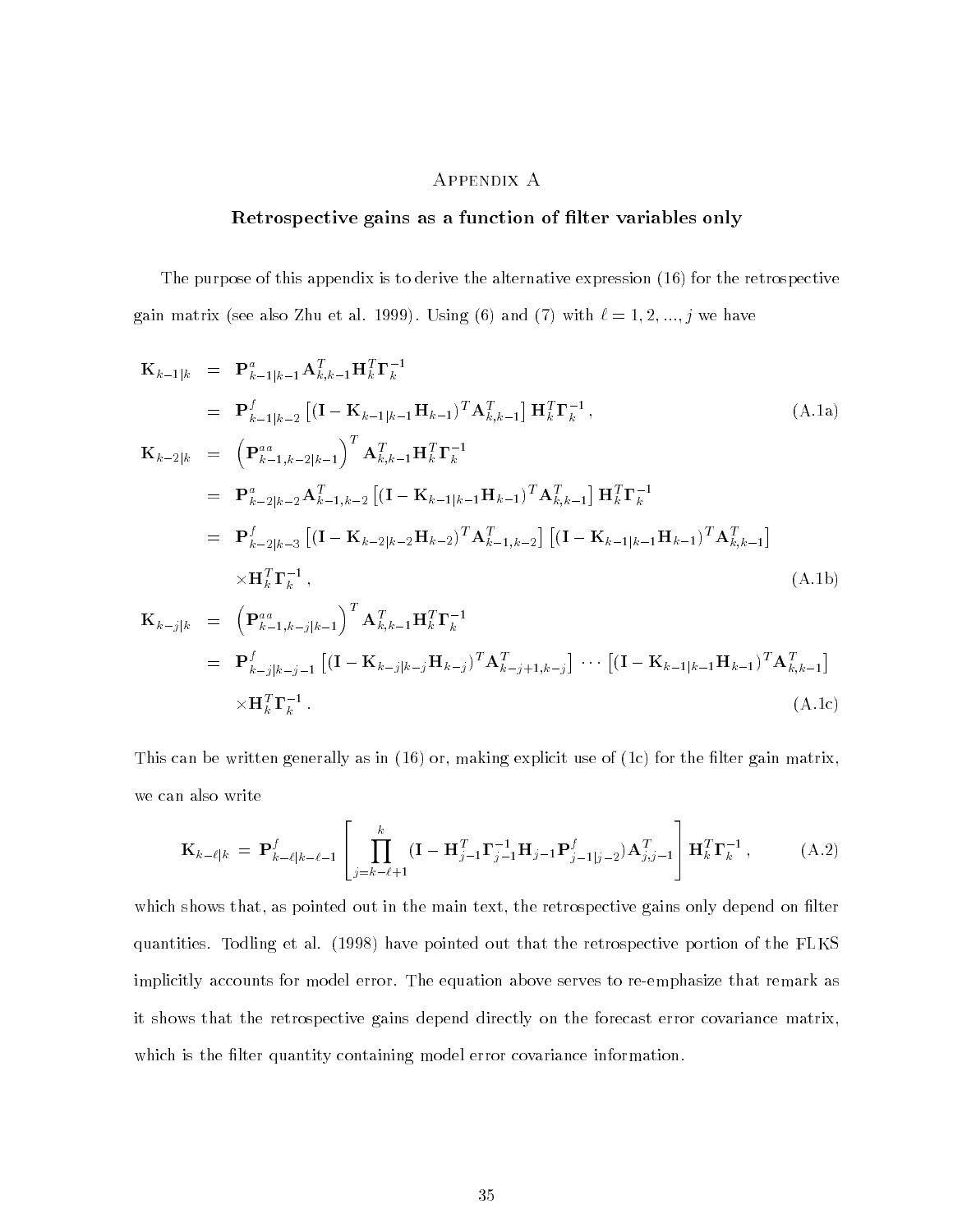## References

- Anderson, B. D. O., and J. B. Moore, 1979: *Optimal Filtering*, Prentice-Hall, 357 pp.
- Baker, N. L., and R. Daley, 2000: Observation and background adjoint sensitivity in the adaptive observation-targeting problem. Q. J. R. Meteorol. Soc., 126, 1431-1454.
- Bennett, A. F., B. S. Chua, and L. M. Leslie, 1996: Generalized inversion of a global numerical weather prediction model. Meteor. Atmos. Phys., 60, 165-178.
- Biswas, K. K., and A. K. Mahalanabis, 1973: Suboptimal algorithms for nonlinear smoothing. IEEE Trans. Aerosp. Electron. Syst., 9, 529-534.
- Bloom, S. C., L. L. Takacs, A. M. da Silva, and D. Ledvina, 1996: Data assimilation using incremental analysis updates. Mon. Wea. Rev., 124, 1256-1271.
- Bouttier F., and G. Kelly, 2001: Observing-system experiments in the ECMWF 4D-Var data assimilation system. Quart. J. Roy. Meteor. Soc. 127, 1469-1488.
- Cohn, S. E., 1997: An introduction to estimation theory. J. Meteorol. Soc. Japan, 75, No. 1B, 257-288.
- Cohn, S. E., and R. Todling, 1996: Approximate data assimilation schemes for stable and unstable dynamics. J. Meteorol. Soc. Japan, 74, 63-75.
- Cohn, S. E., N. S. Sivakumaran, and R. Todling, 1994: A fixed-lag Kalman smoother for retrospective data assimilation. Mon. Wea. Rev., 122, 2838-2867.
- Cohn, S. E., A. da Silva, J. Guo, M. Sienkiewicz, and D. Lamich, 1998: Assessing the effects of data selection with the DAO physical-space statistical analysis system. Mon. Wea. Rev., 126, 2913-2926.
- Courtier, P., J.-N. Thepaut, and A. Hollingsworth, 1994: A strategy operational implementation of 4-D VAR using an incremental approach. Q. J. R. Meteorol. Soc., 120, 1367-1387.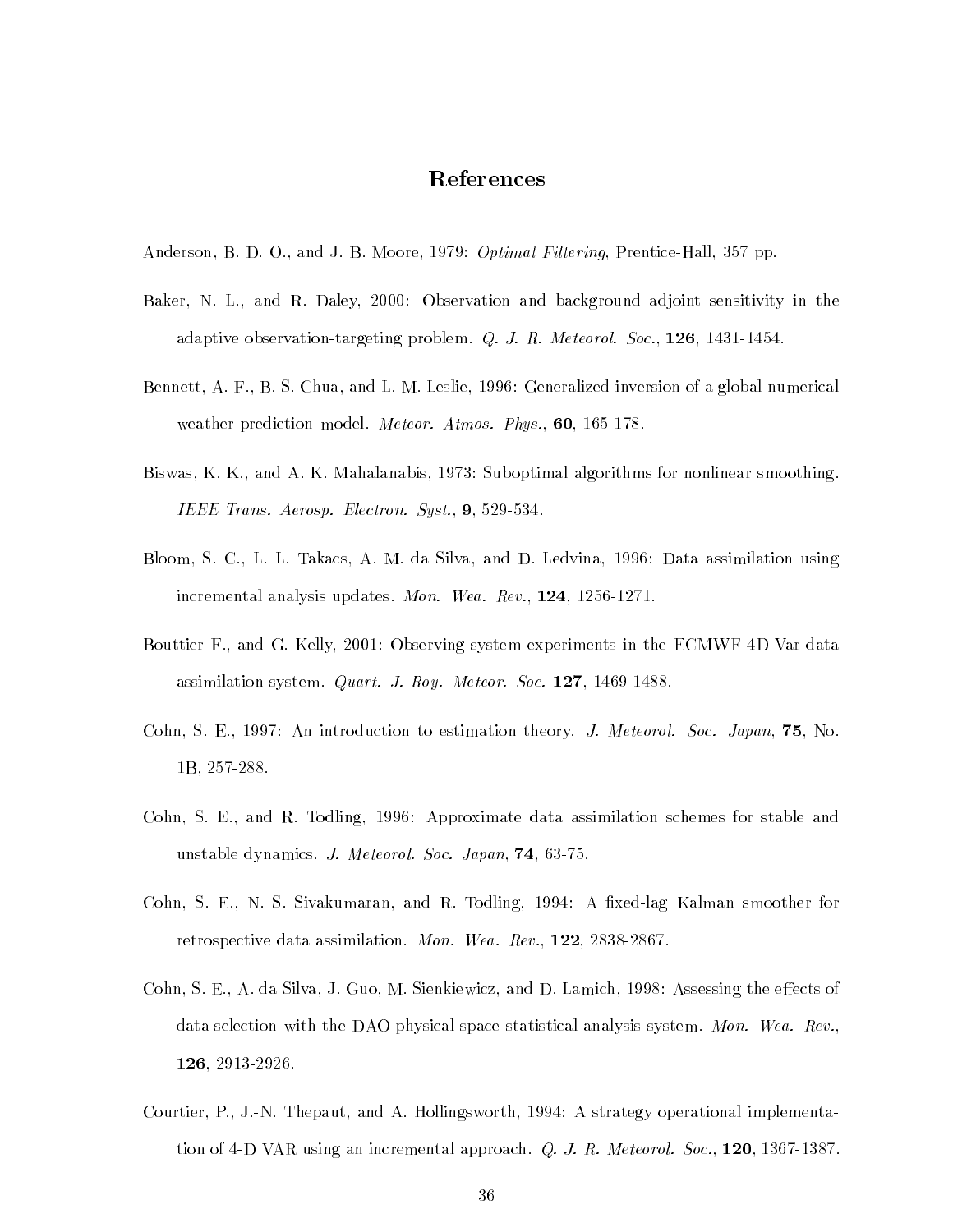- Daley, R., and E. Barker, 2001: NAVDAS: Formulation and diagnostics. Mon. Wea. Rev., 129, 869-883.
- da Silva, A. M., and J. Guo, 1996: Documentation of the physical-space statistical analysis system (PSAS). Part I: The conjugate gradient solver version  $PSAS - 1.00$ . DAO Office Note 96-2, NASA Goddard Space Flight Center, Greenbelt, MD 20771, USA.
- DAO, 1996: Algorithm Theoretical Basis Document Version 1.01. Data Assimilation Office, NASA Goddard Space Flight Center, Greenbelt, MD 20771, USA.
- Derber, J. C., 1989: A variational continuous assimilation technique. Mon. Wea. Rev., 117, 2437-2446.
- Evensen, G., and P. J. van Leeuwen, 2000: An ensemble Kalman smoother for nonlinear dynamics. Mon. Wea. Rev., 128, 1852-1867.
- Fisher, M., and E. Anderson, 2001: Developments in 4D-var and Kalman filtering. ECMWF Tech. Memo. 347, 36 pp.
- Giering, R., and T. Kaminski (1998): Recipes for adjoint code construction. ACM Trans. Math. Software, 24, 437-474.
- Guo, J., J. W. Larson, G. Gaspari, A. da Silva, and P. M. Lyster, 1998: Documentation of the physical-Space statistical analysis system (PSAS). Part II: The factored-operator formulation of error covariances DAO Office Note 96-04, NASA/Goddard Space Flight Center, Greenbelt, MD 20771, USA.
- Hou, A. Y., D. V. Ledvina, A. M. da Silva, S. Q. Zhang, J. Joiner, R. M. Atlas, G. J. Huffman, and C. D. Kummerow, 2000: Assimilation of SSM/I-derived surface rainfall and total precipitable water for improving the GEOS analysis for climate studies. Mon. Wea. Rev., 128, 509-537.

Jazwinski, A.H., 1970: Stochastic Processes and Filtering Theory. Academic Press, 376 pp.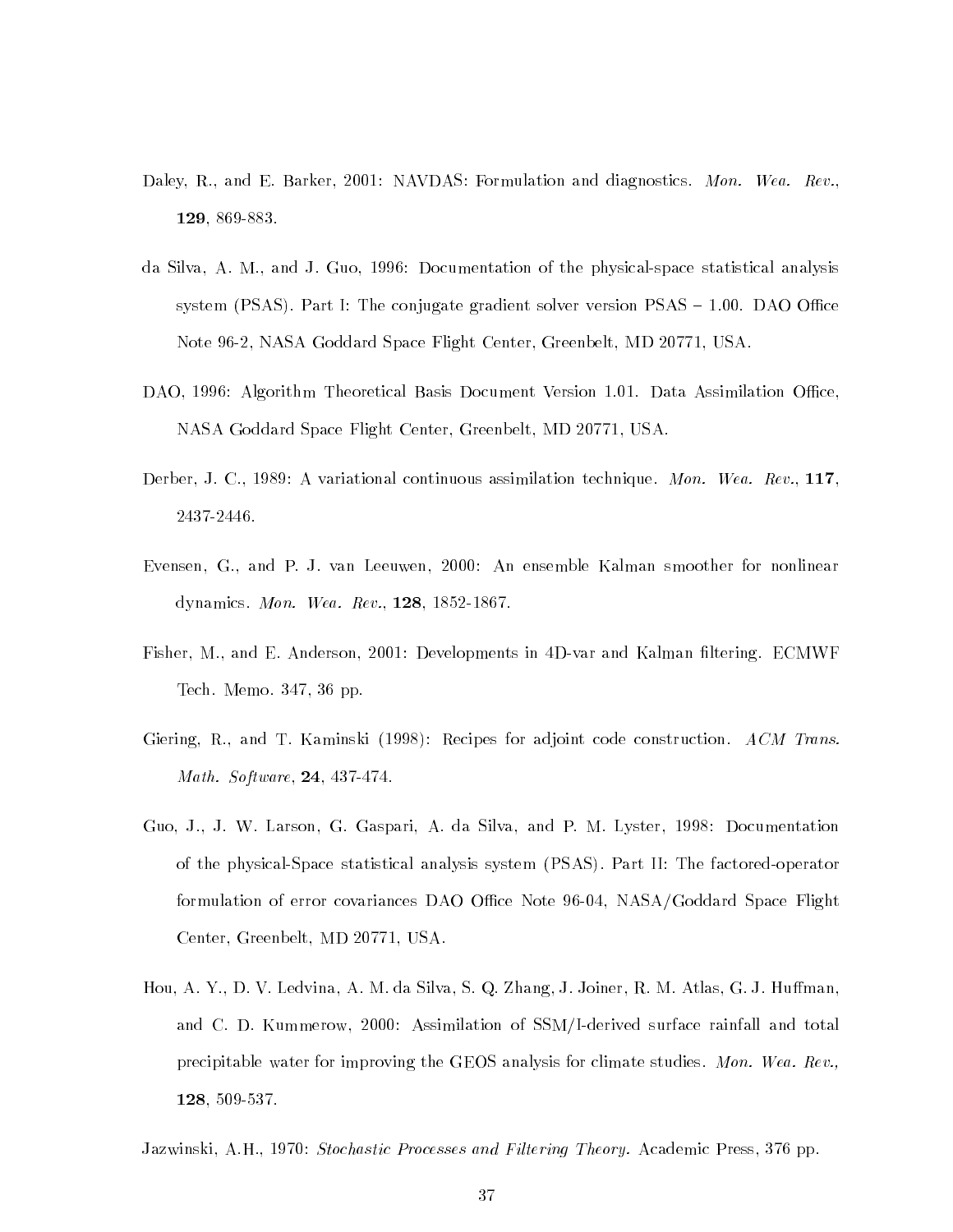- Larson, J. W., J. Guo, G. Gaspari, A. da Silva, and P. M. Lyster, 1998: Documentation of the physical-space statistical analysis system (PSAS). Part III: The software implementation. DAO Office Note 98-05, NASA Goddard Space Flight Center, Greenbelt, MD 20771, USA.
- Menard, R., and R. Daley, 1996: The application of Kalman smoother theory to the estimation of 4DVAR error statistics. Tellus, 48A, 221-237.
- Miller, R. N., M. Ghil, and F. Gauthiez, 1994: Advanced data assimilation in strongly nonlinear dynamical systems. J. Atmos. Sci., 51, 1037-1056.
- Moore, J. B., 1973: Discrete-time fixed-lag smoothing algorithms. Automatica, 9, 163-173.
- Navon, I. M., and D. M. Legler, 1987: Conjugate gradient methods for large scale minimization in meteorology. Mon. Wea. Rev., 115,1479-1502.
- Parrish, D. F. and J. C. Derber, 1992: The national meteorological Center's spectral statisticalinterpolation analysis system. Mon. Wea. Rev., 120, 1747-1764.
- Rabier, F., H. Jarvinen, E. Klinker, J.-F. Mahfouf, and A. Simmons, 2000: The ECMWF operational implementation of four dimensional variational assimilation. Part I: Experimental results with simplified physics. Quart. J. Roy. Meteor. Soc., 126, 1143-1170.
- Rukhovets L., J. Tenenbaum, and M. Geller, 1998: The impact of additional aircraft data on the Goddard Earth Observing System analyses. Mon. Wea. Rev., 126, 2927-2941.
- Suarez, M., and L. L. Takacs, 1995: Documentation of the ARIES/GEOS Dynamical Core, Version 2. NASA Tech. Memo. 104606, Vol 5, 45 pp. [Available from Data Assimilation Office, NASA, Code 910.3, Greenbelt, MD 20771.]
- Todling, R. 2000: Retrospective data assimilation schemes: fixed-lag smoothing. *Proc. Second* Intl. Symp. Frontiers of Time Series Modeling: Nonparametric approach to knowledge discovery, Nara, Japan, December, 155-173.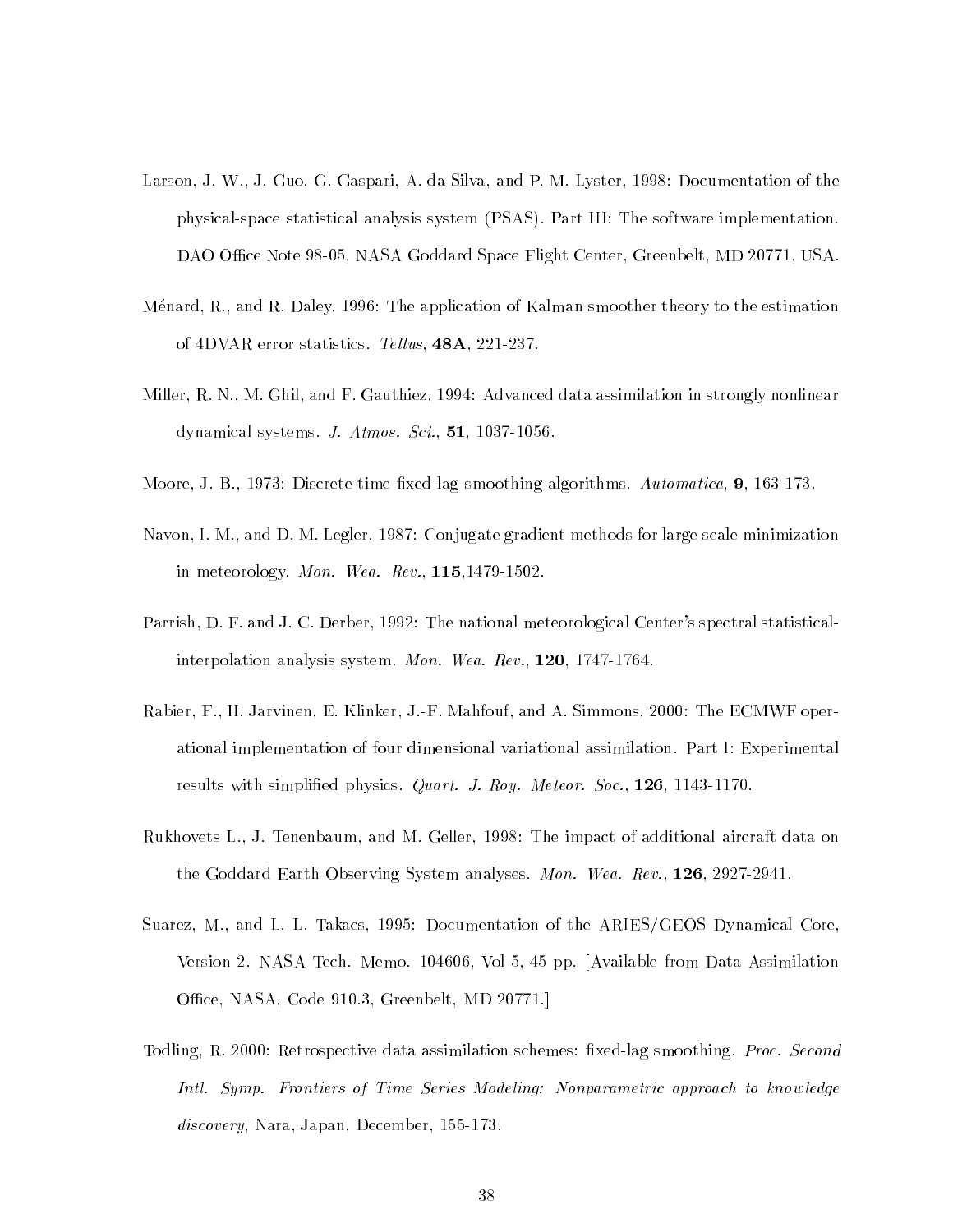- Todling, R. and S. E. Cohn, 1996: Some strategies for Kalman filtering and smoothing. *Proc.* ECMWF Seminar on Data Assimilation, 91-111.
- Todling, R., Cohn, S. E. and N. S. Sivakumaran, 1998: Suboptimal schemes for retrospective data assimilation based on the fixed-lag Kalman smoother. Mon. Wea. Rev., 126, 247-259.
- Verlaan, M., 1998: Efficient Kalman filtering algorithms for hydrodynamics models. Ph.D. thesis, Technische Universiteit Delft, The Netherlands, 201 pp.
- von Storch, H., and F. W. Zwiers, 1999: Statistical Analysis in Climate Research. Cambridge University Press, 484 pp.
- Wentz, F. J. (1997): A well calibrated ocean algorithm for  $SSM/I$ . *J. Geophys. Res.*, 120, 8703-8718.
- Zupanski, D., 1997: A general weak constraint applicable to operational 4DVAR data assimilation systems. Mon. Wea. Rev., 125, 2274-2292.
- Zhu, Y., R. Todling, and S. E. Cohn, 1999: Technical remarks on smoother algorithms. DAO Office Note 99-02, NASA Goddard Space Flight Center, Greenbelt, MD 20771, USA.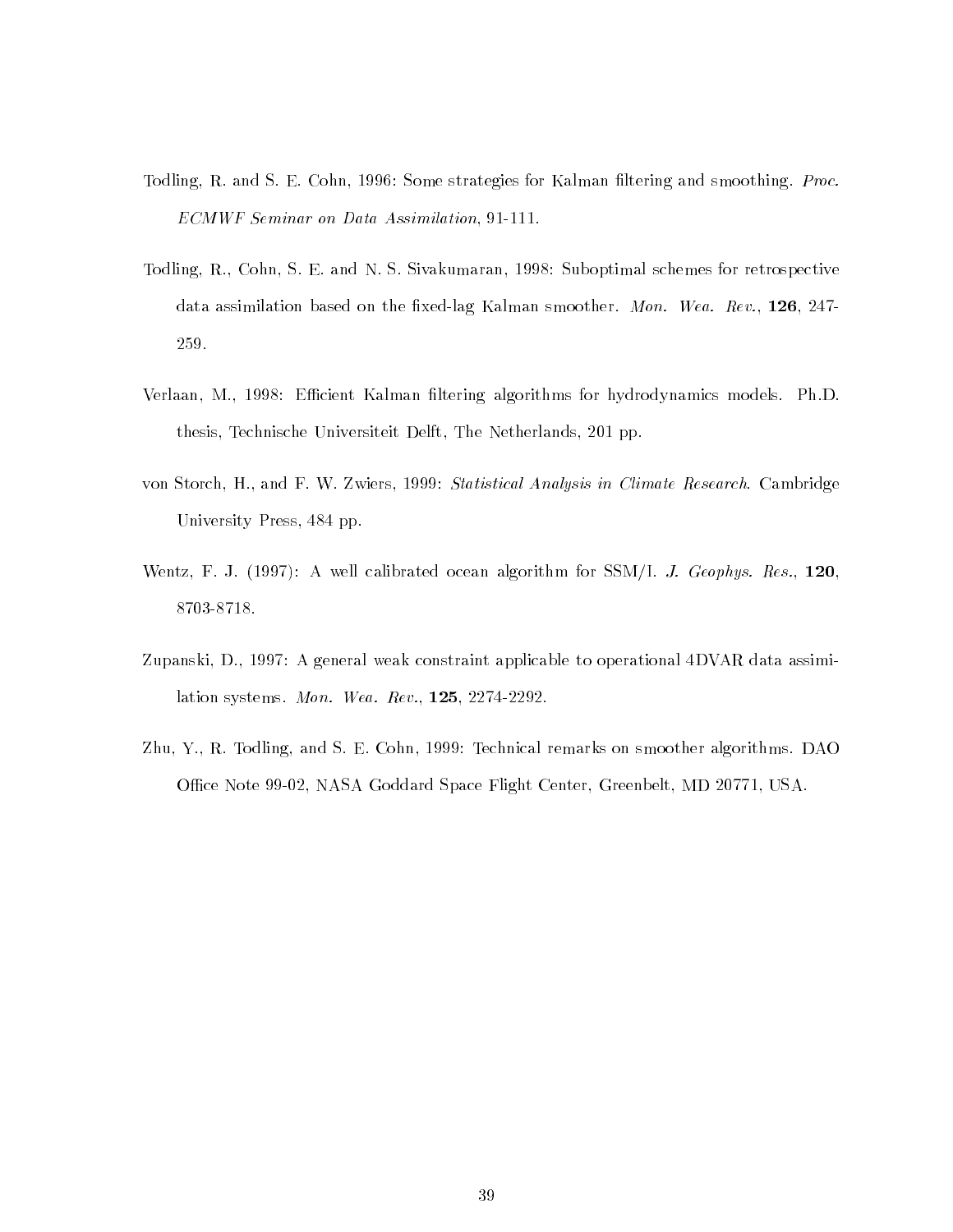

Figure 4: Time root-mean-square (RMS) bias (panels a) and standard deviation (panels b) for the geopotential height radiosondes gridded OMF residuals for the control experiment (solid curves) and for when forecasts are calculated from the lag-1 retrospective analyses from the RA experiment (dashed curves). Panels 1 on the left are for the Northwestern quadrant of the globe defined between longitudes 180W-0 and between latitudes 20N-90N; panels 2 on the right are for the Northeastern quadrant of the globe between longitudes 0-180E and latitudes 20N-90N. Units are in 1 m, and the scales in the abscissa is properly adjusted in each panel.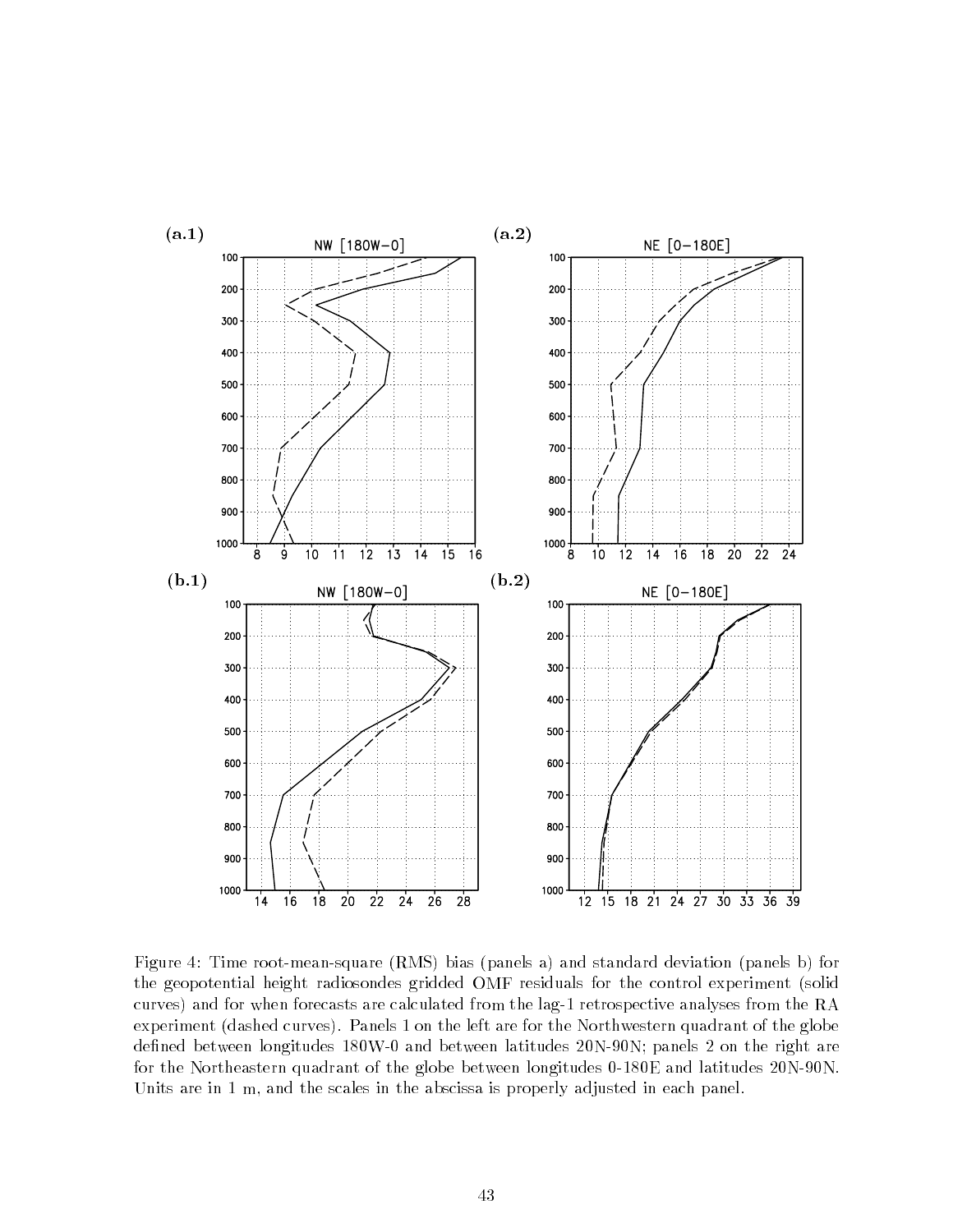

 $F_A$  in Fig. 4, but for  $A$  in Fig. 4, but for zonal wind radiosondes  $F_A$  residuals. Units are now in  $1$ s1 .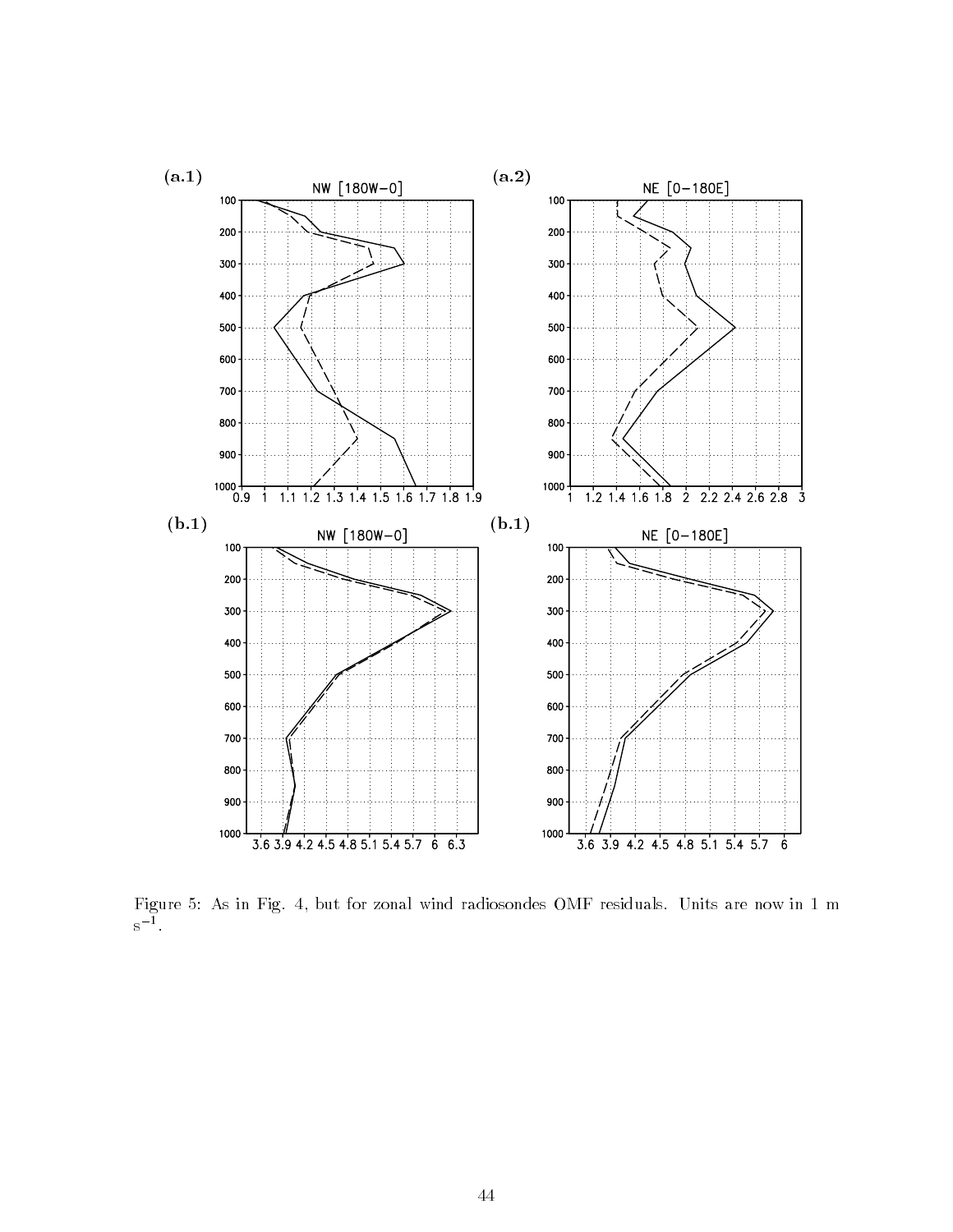

Figure 6: Similar to Fig. 4, but for TOVS geopotential heights retrievals OMF residuals and somewhat different regions: left panels are now for the Northern Hemisphere; right panels are now for the Southern Hemisphere.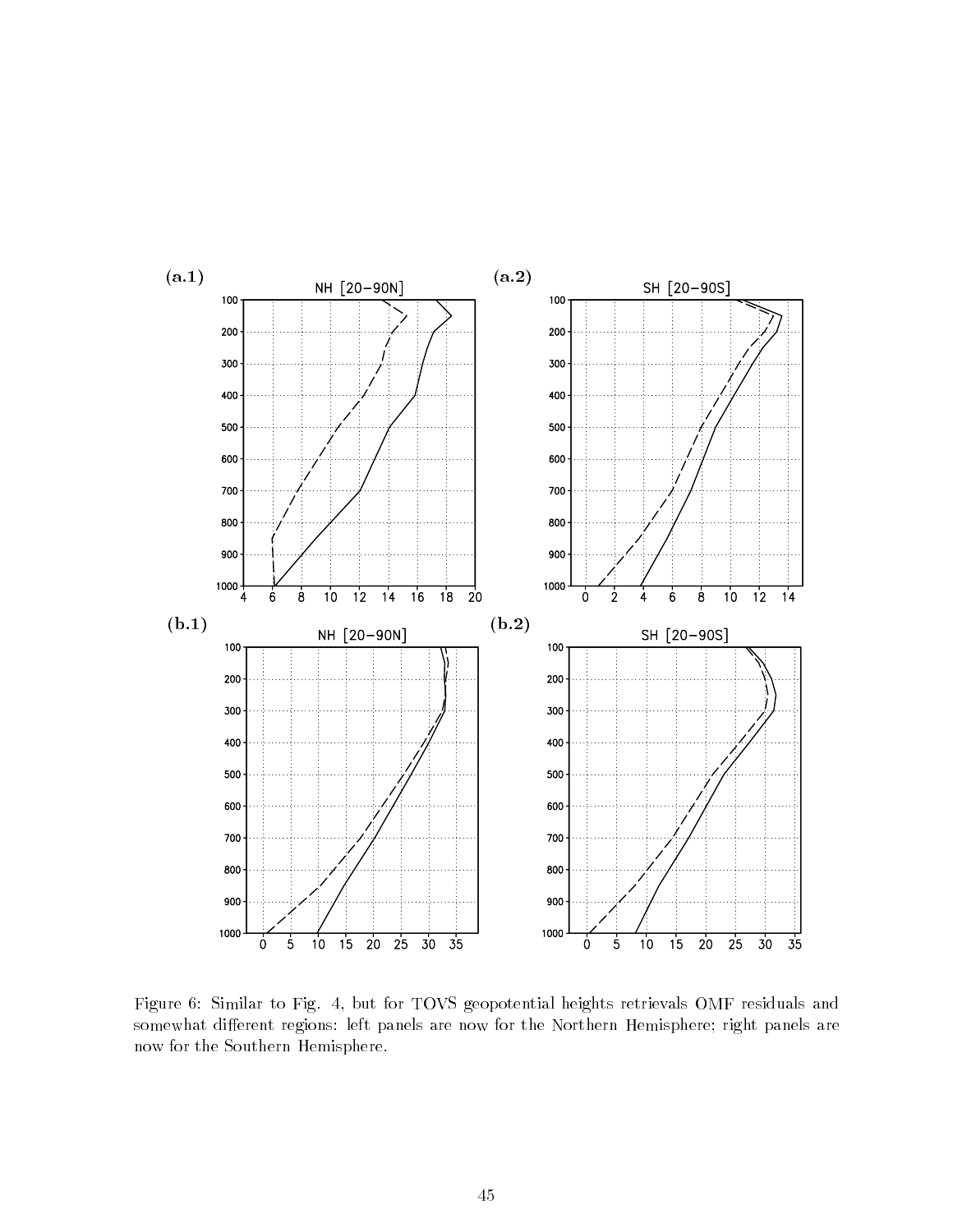

Figure 7: Globally-averaged time mean OMF residuals for the CTL experiment (solid curves) and for the retrospective forecasts (dashed curves). Panel (a) is for the geopotential height TOVS retrievals residuals; panels (b)-(d) are for the geopotential height, zonal wind, meridional wind radiosondes residuals, respectively.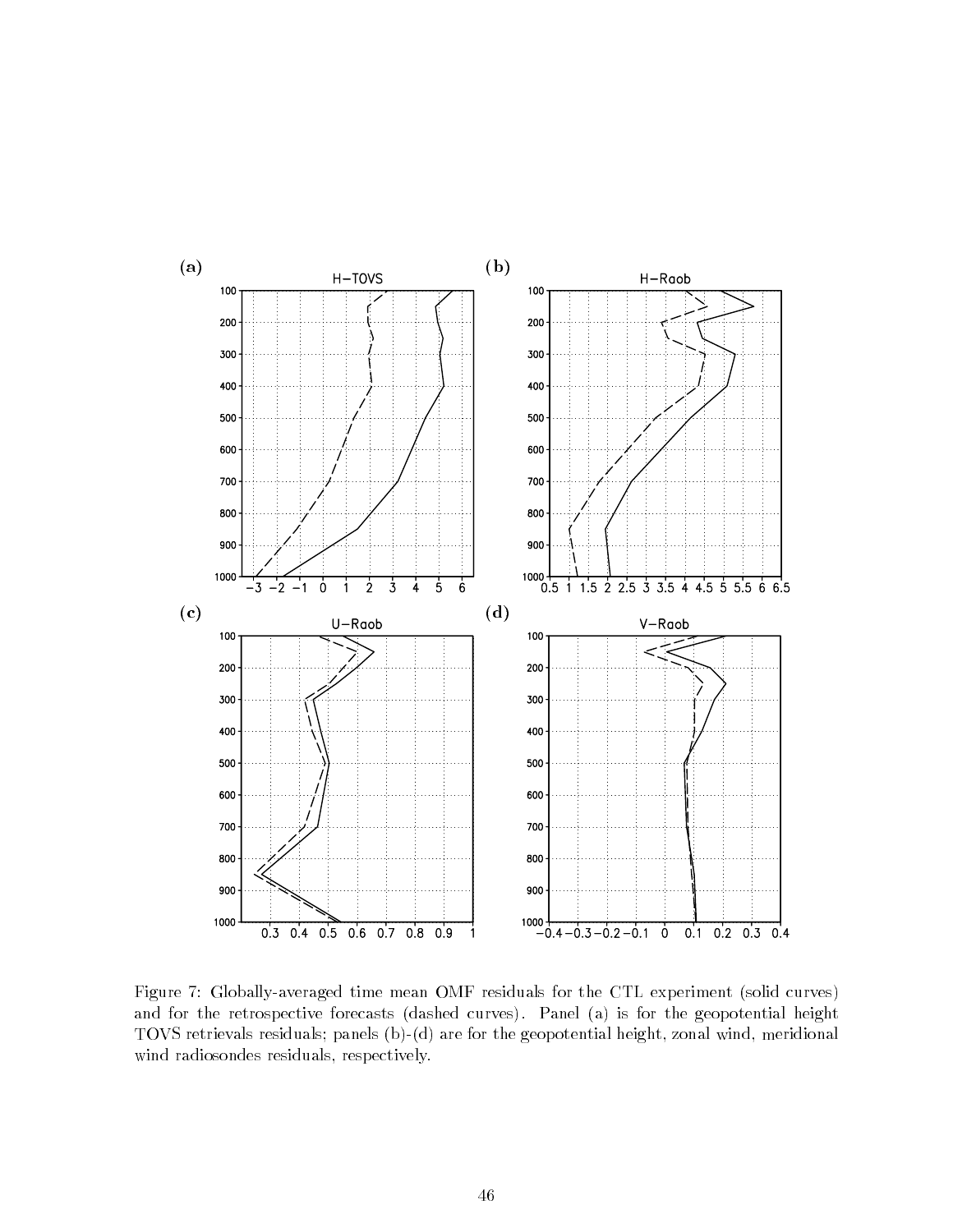

Figure 8: Globally-averaged time RMS bias of observation-minus-analysis (OMA) residuals for analysis of CTL experiment (solid curves) and retrospective assimilation from RIA experiment. Panels are arranged as in Fig. 7: panel (a) is for the geopotential height TOVS retrievals residuals; panels (b)-(d) are for the geopotential height, zonal wind, meridional wind radiosondes residuals, respectively.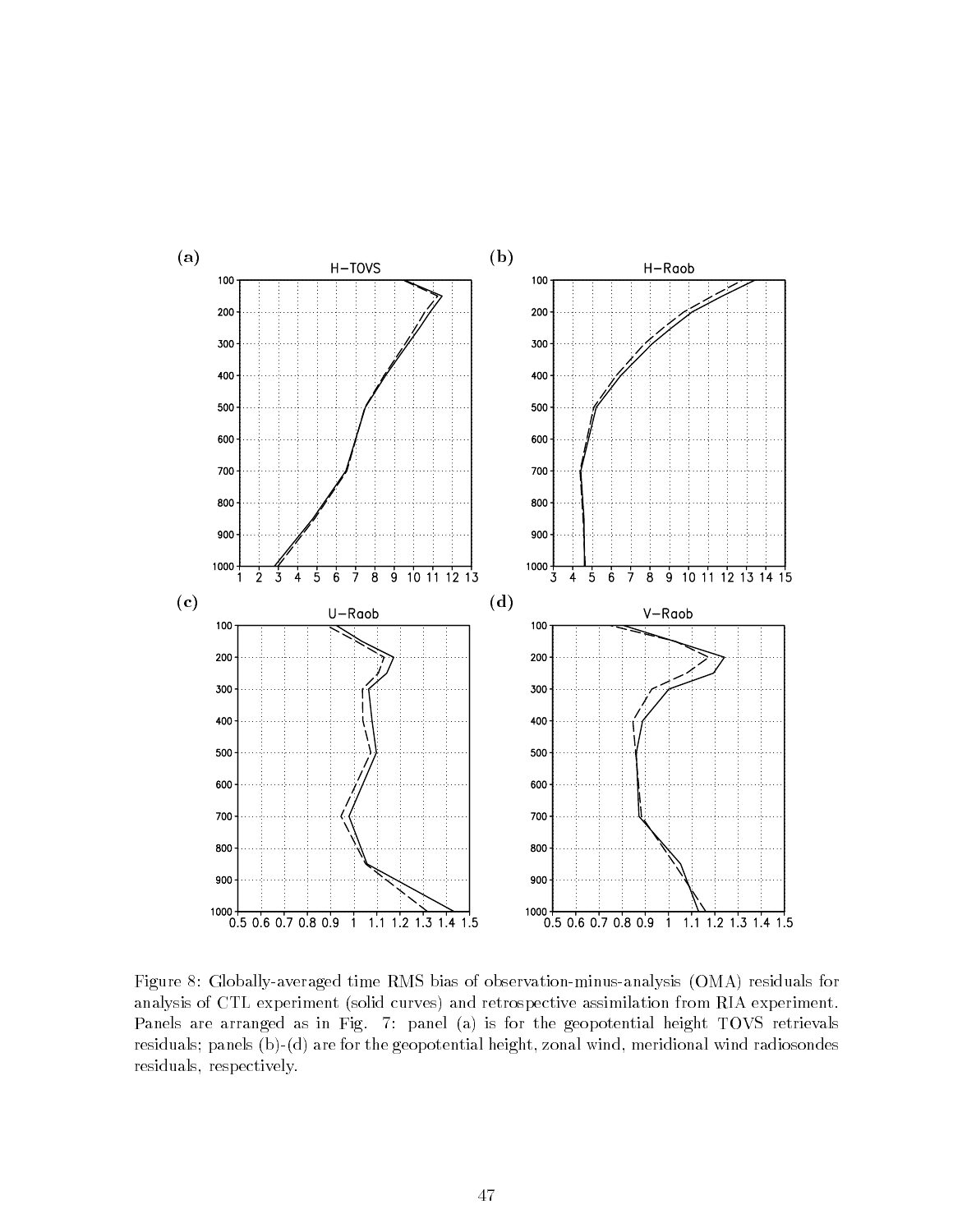

Figure 9: Time series of the glabally avaraged RMS bias for the zonal (top) and meridional (bottom) component of the cloud-track winds OMA residuals at 200 mb. The thin curves are for the CTL experiment, and the thick curves are for the KIA experiment. Units are in 1 m s  $^{-}.$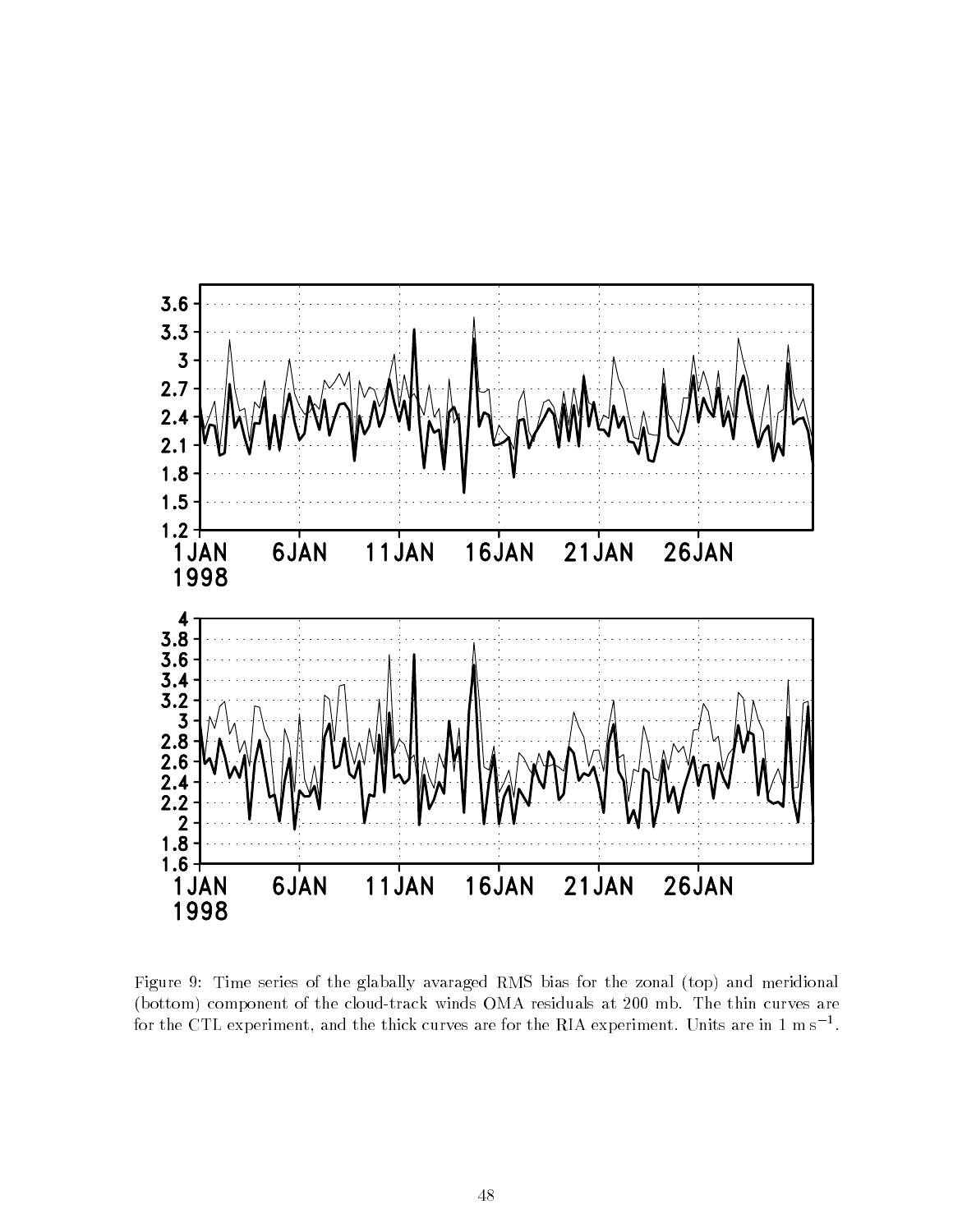

Figure 12: January 1998 zonally-averaged meridional wind for the RIA experiment (top) and its difference from the zonally-averaged meridional wind of the CTL experiment (bottom). Unit are in 1  $\rm m~s^{-1}$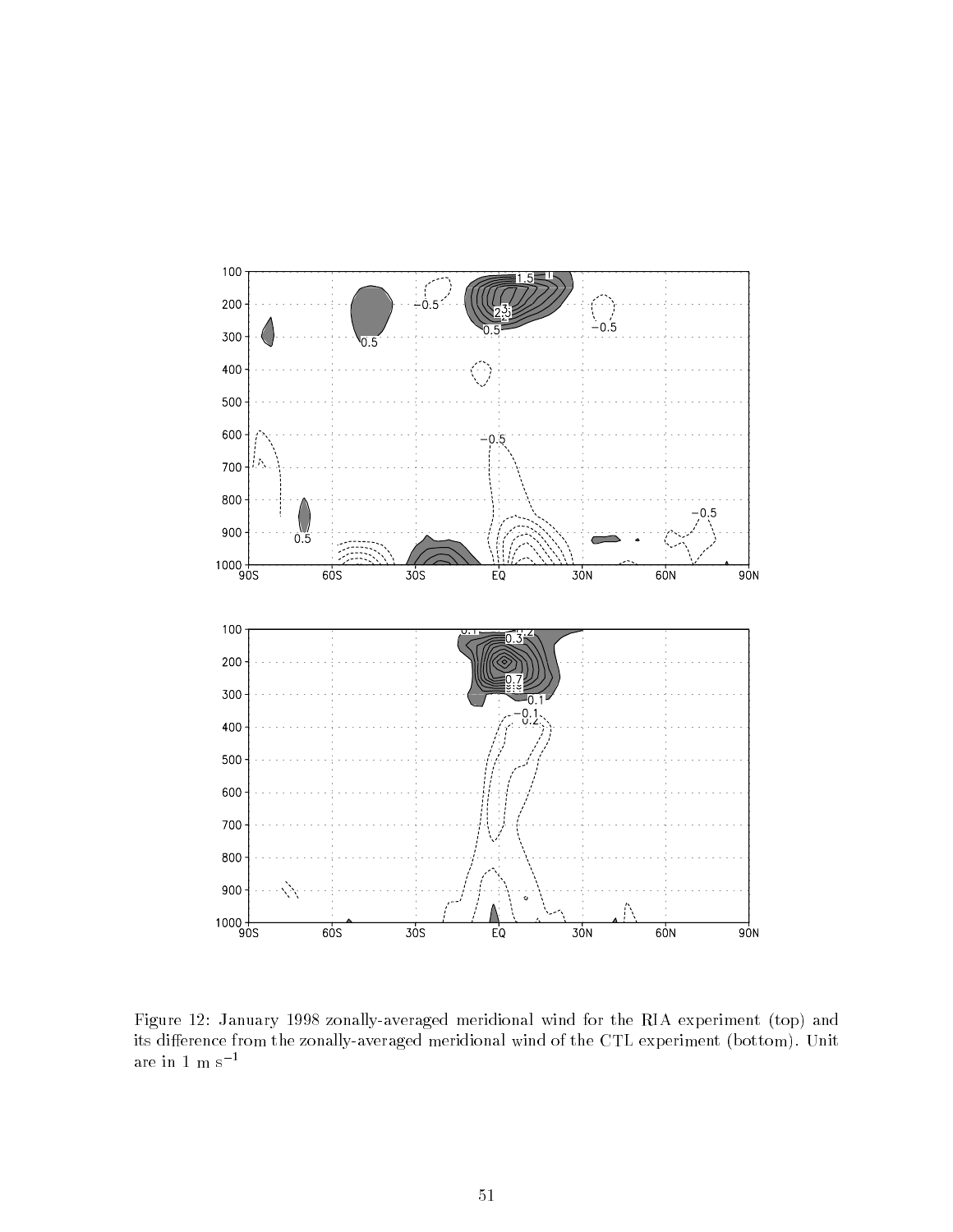

Figure 13: Mass stream function for CTL (top) and RIA (bottom) experiments. Units are in  $10^{-1}$  kg s  $^{-1}$ .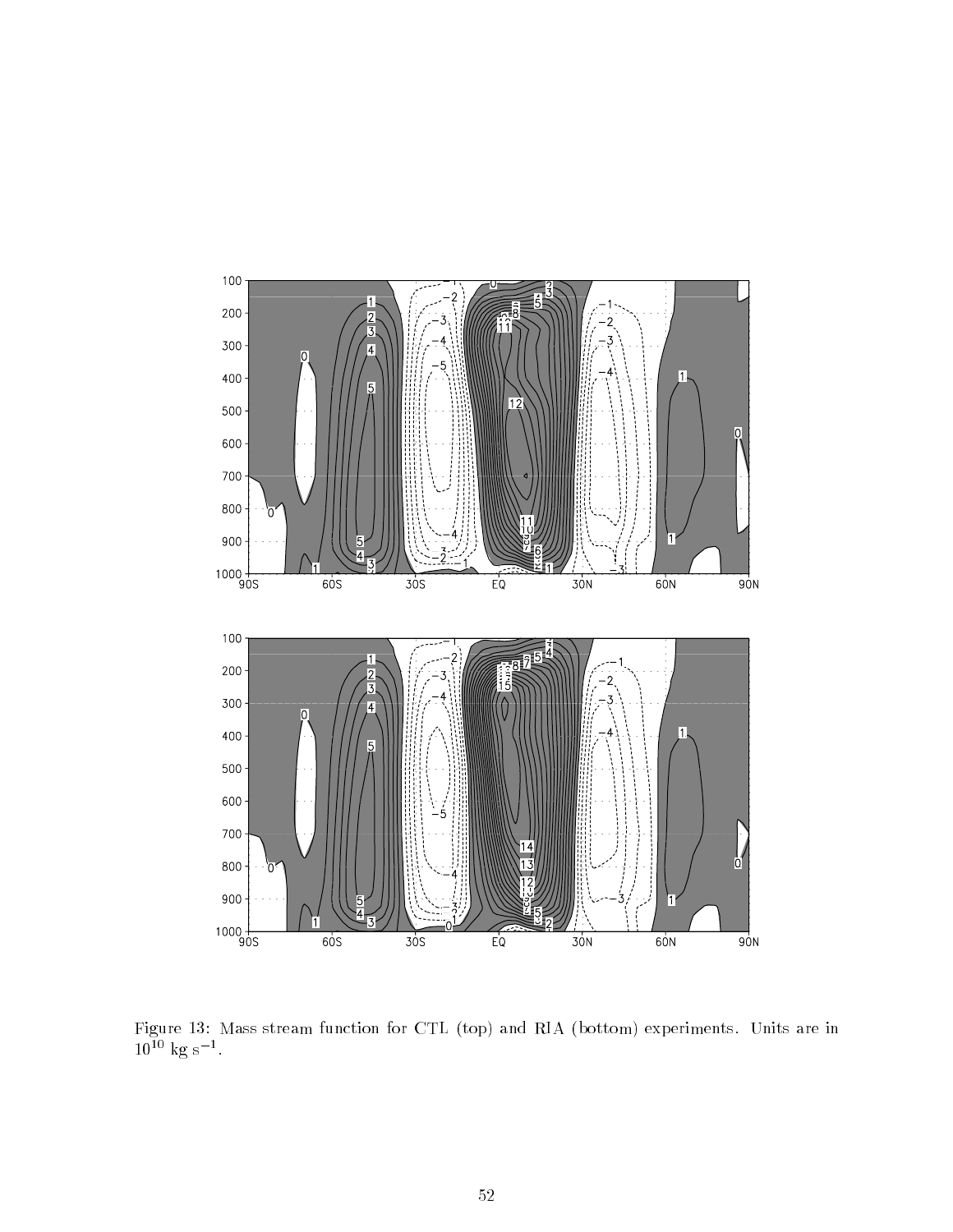

Figure 14: Anomaly correlations for 500 mb geopotential heights for CTL (solid curves) and RIA (dashed curves) experiments.